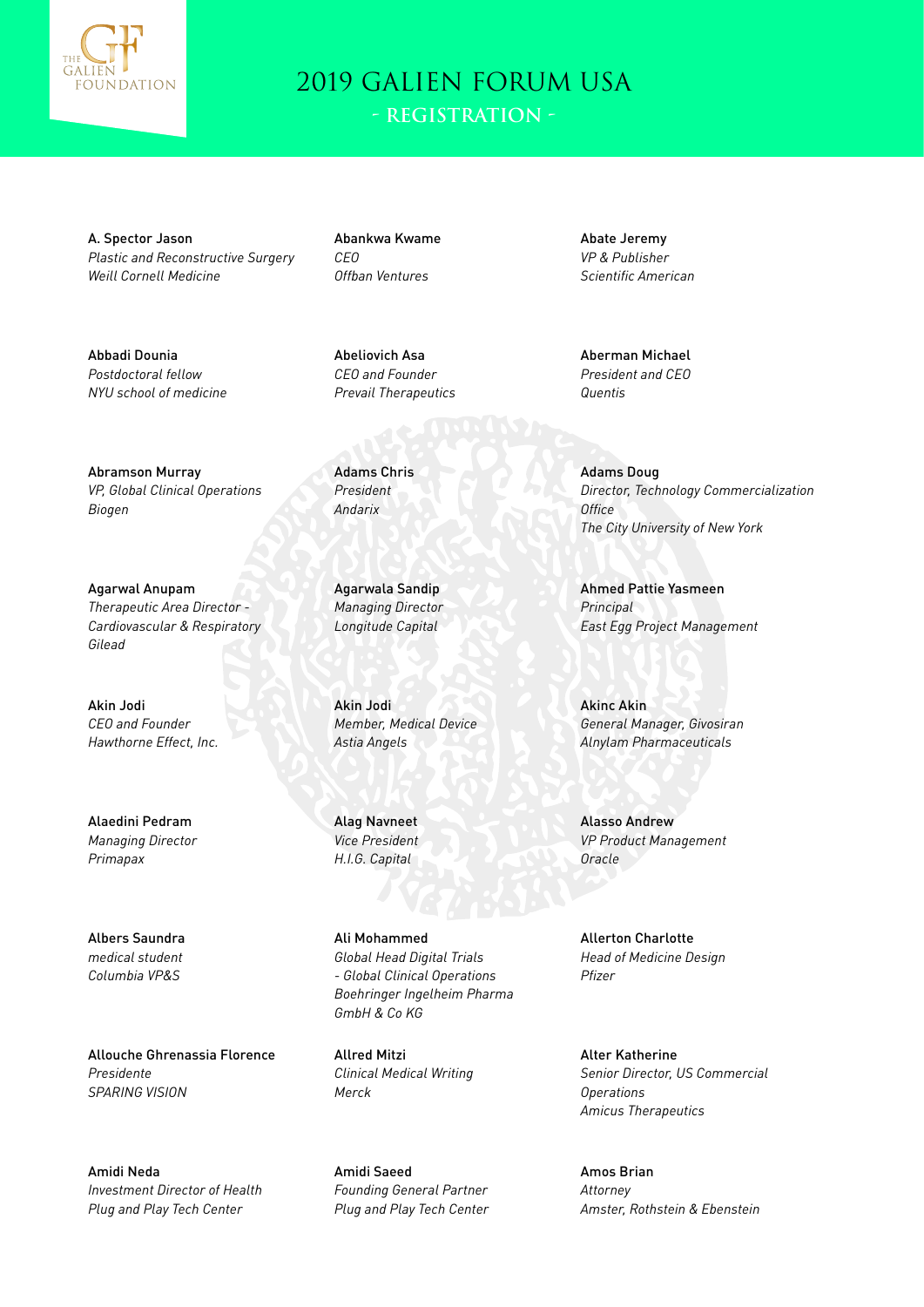

**- Registration -**

An Qi *Research Scientist Boston Scientific*

Anderson Annaliesa *VP & CSO Bacterial Vaccines Pfizer*

Andres Charles *Associate Wilson Sonsini Goodrich & Rosati*

Anesti Marianna *VP Strategy & Business Development SIGA Technologies*

Antonuccio Olay *Global Commercial Strat Dir Apalutamide VP Corporate Business development Janssen Pharmaceuticals* Anuj Allscripts *Desai*

Apter Jeffrey *President Global Clinical Trials LLC*

*Neurokine Therapeutics, LLC*

Arancio Ottavio *Professor*

*Assistant Professor NYU*

Araki Toshiyuki

Arbess Daniel *Founder & CEO Xerion Capital Partners LLC*

Archundia Abel *Head Digital Transformation & IT Pharma Absolutys Bayer* Armen Absolutys *Djerrahian*

Aron Jamie *Medical Student Columbia University*

Assmus Anne *Global Lead BD - Platforms & Therapeutics Novateur Ventures Inc*

Augenbraun Eliene *Journalist Eliene Augenbraun*

Babinsky Michelle *Director of Asset Services Alexandria Real Estate Equities* Ascherman Benjamin *Student*

*Columbia Medical School*

Attia Dylan *US Managing Director H4D*

Auvray Philippe *CEO NEURALLYS*

Backhouse Kate *Clinical Program Manager Cellectis*

Aralihalli anjan *Venture Partner CTI Life Sciences II*

Arbour Katherine *Executive Director, CDM Alexion Pharmaceuticals, Inc.*

Arnold Grace Ann *VP, Corporate Brand & Communications, Global R&D and Global Marketing & Portfolio Teva Pharmaceuticals*

Assefa Ruth *Medical Student Columbia University*

Atwell Clarke *President and CEO Claris Biotherapeutics*

Averina Viktoria *Research Scientist Boston Scientific*

Badejo Ibraheem *Sr. Director New Ventures JnJ Ventures*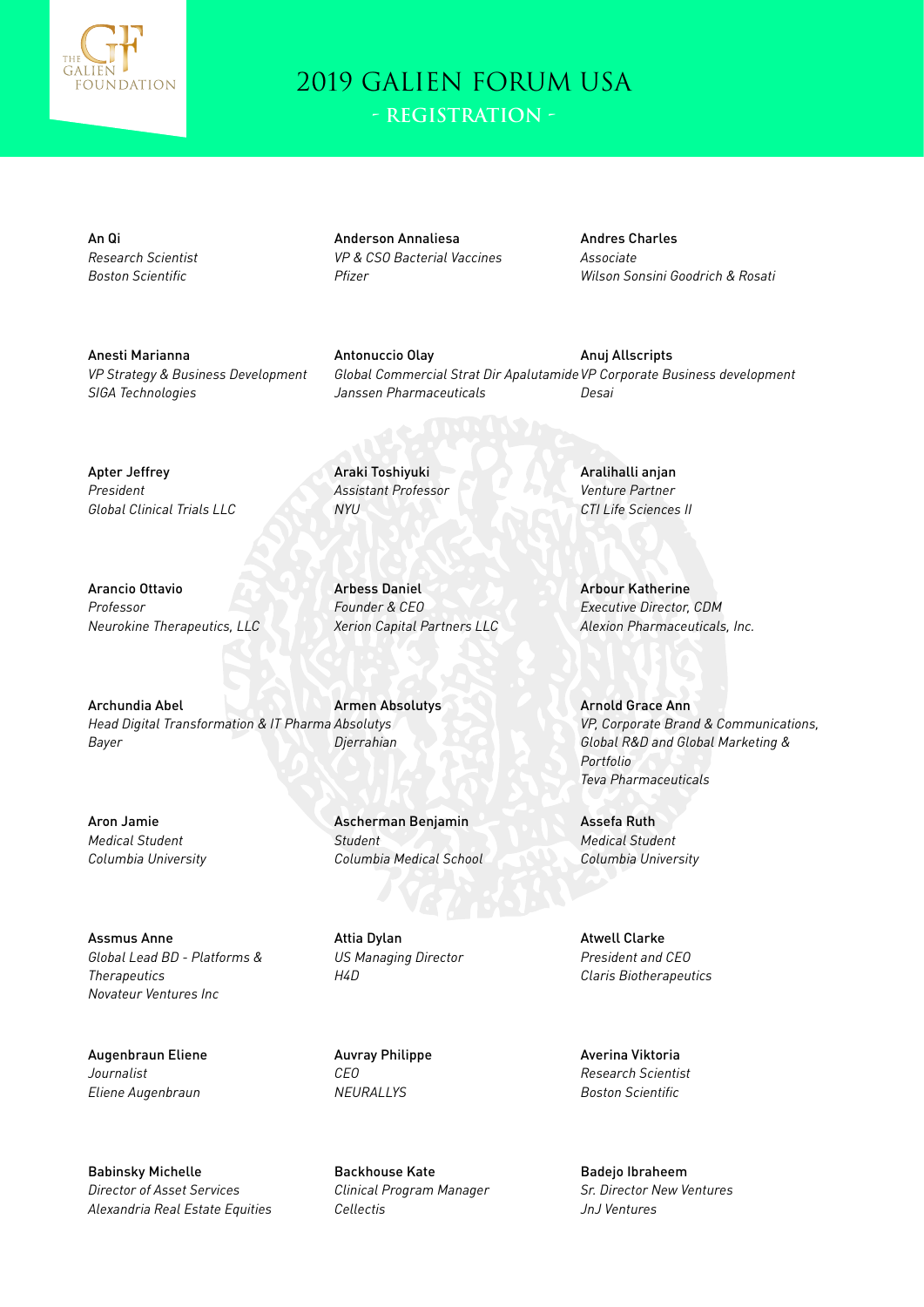

**- Registration -**

Bailey Vasudev *Partner ARTIS Ventures*

Bakogianni Sofia *PhD Candidate NYU School of Medicine*

Bamberger Frank *President F.B. Asset. Management*

Bantum Doug *Director WallachBeth Capital*

Bardos Jennifer *Sr. Clinical Research Scientist Eli Lilly and Company*

Barretto Robert *Associate Director Kallyope*

Bartido Shirley *Director,RA Cellectis Inc*

Bauknight Martin *Corporate Strategy Associate Director, BioMarin*

Baumann Tiffany *Executive Director, Regulatory Affairs Ionis Pharmaceuticals*

Baird Ryan *Vice President, Client Experience Weber Shandwick*

Balani Ram *CEO-Business Development FDASmart Inc.*

Baker Turner *Consultant / Founder / PhD Candidate Neoteric Consulting Group*

Balani Sheela *CFO-Administration FDASmart Inc.*

Banks Lisa *Senior Director, Head of Digital Innovation Partner GSK Vaccines* Banks Michael *Grey Sky Venture Partners*

Bantum Ken *Director WallachBeth Capital*

Barnum Christopher *Director of Neuroscience INmune Bio Inc*

Barrow Christy *Program Manager The Pershing Square Foundation*

Bartzen Andrea *CEO Impactiv BioConsult*

Baum Brian *VP, Managed Care & Marketing Dompe U.S.*

Bautista Anson *Student Columbia P&S*

Baptista Marco *Director The Michael J. Fox Foundation for Parkinson's Research*

Barrage Khalil *Managing Director The Invus Group, LLC*

Barsotti Anthony *Director Inzen Therapeutics*

Baudino Franck *CEO H4D*

Baum Elona *Managing Director DEFTA Partners*

Bavaud Annabel *Senior Program Manager Medtronic*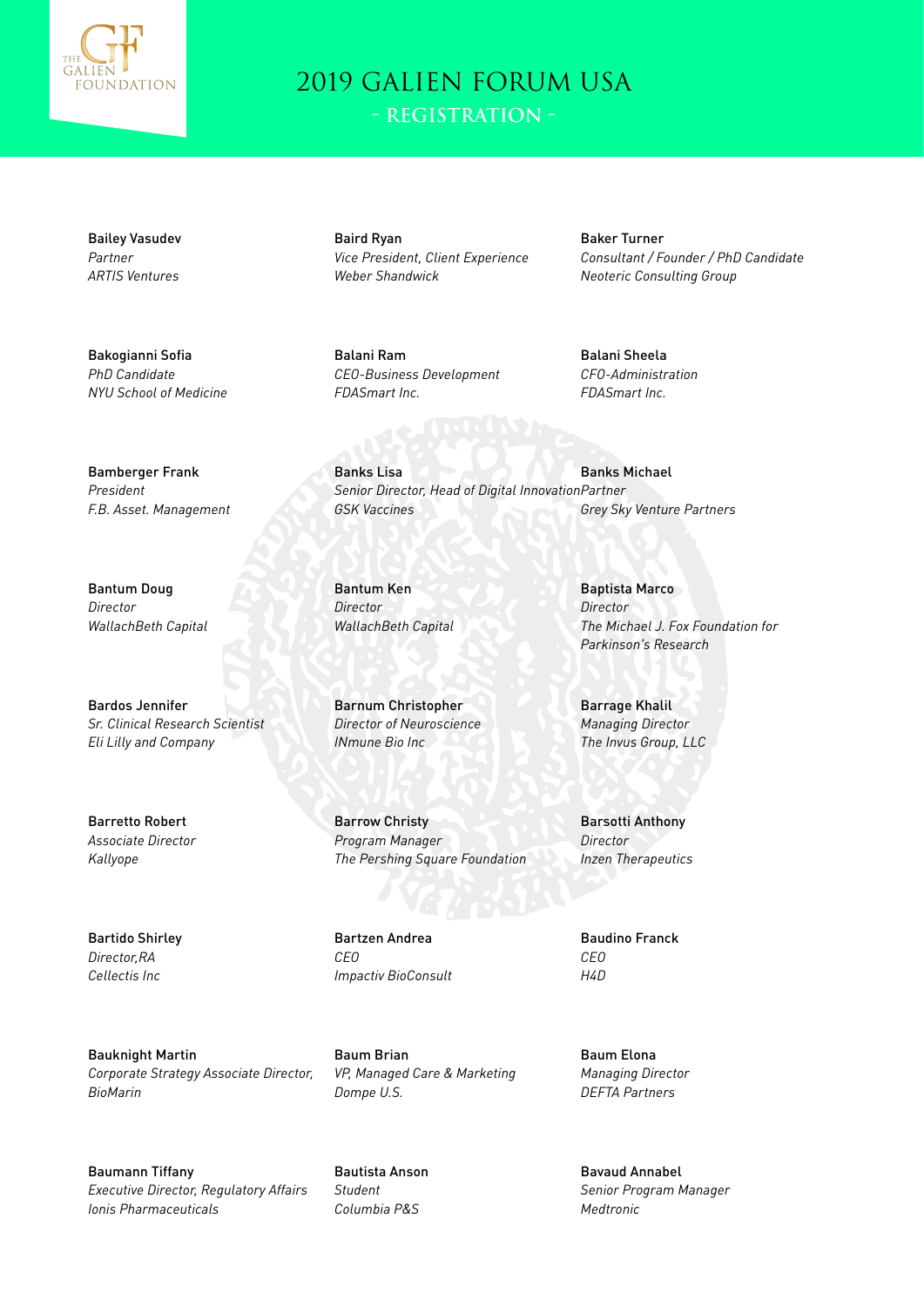

Bayuk Arthur "AJ" *Director Creative Ventures Intl LLC*

Bedi Arjun *Senior Managing Director Accenture*

Belldegrun Dan *CEO Breakthrough Properties*

Belvedere Sandro *VP Chemistry Forkhead BioTherapeutics*

Berdugo Gad *CEO EpiVax Oncology*

Bergheim Bjarne *CEO Sonendo*

Bertoilini Stephane *Director Project Management Pfizer*

Besson Jean *Account Executive Altice USA*

Bharathan Mini *Associate Director, Translational Medicine Cellectis*

Becker Emma *Senior Coordinator - Strategic Programming & Events Alexandria Real Estate Equities, Inc.* Becraft Jacob *CEO Strand Therapeutics Inc.*

*Genentech*

Bedi Atul *Associate Professor, Johns Hopkins University SOM Johns Hopkins University School of Medicine / Y-Trap Inc.*

Belline Celia *CEO CILCARE*

Bendis Richard *CEO BioHealth Innovation*

Berfas Jay *Director Scientific American*

Berglund Erick *Chief Science Officer Intrommune Therapeutics*

Besch Clayton *Managing Director New York State Innovation Venture Capital Fund*

Betcher Madison *Medical School Student Columbia University Medical School*

Biderman Lynn *Scientist Inzen Therapeutics* Begelman Susan *Vice President, Spectrum Medical Unit*

Beltran de Heredia Susana *Application Director Grifols*

Benninger Carrie

*Alexandria Real Estate Equities, Inc.*

Bergfeld Sylvain *President S. Bergfeld, inc.*

Berne Lynda *Principal BAL Pharma Consulting, LLC*

Besemer John *SVP, Medical Strategy Razorfish Health*

Bey Jason *VP, Franchise hea Dompe U.S.*

Bildner David *Chief Investment Manager DB Capital*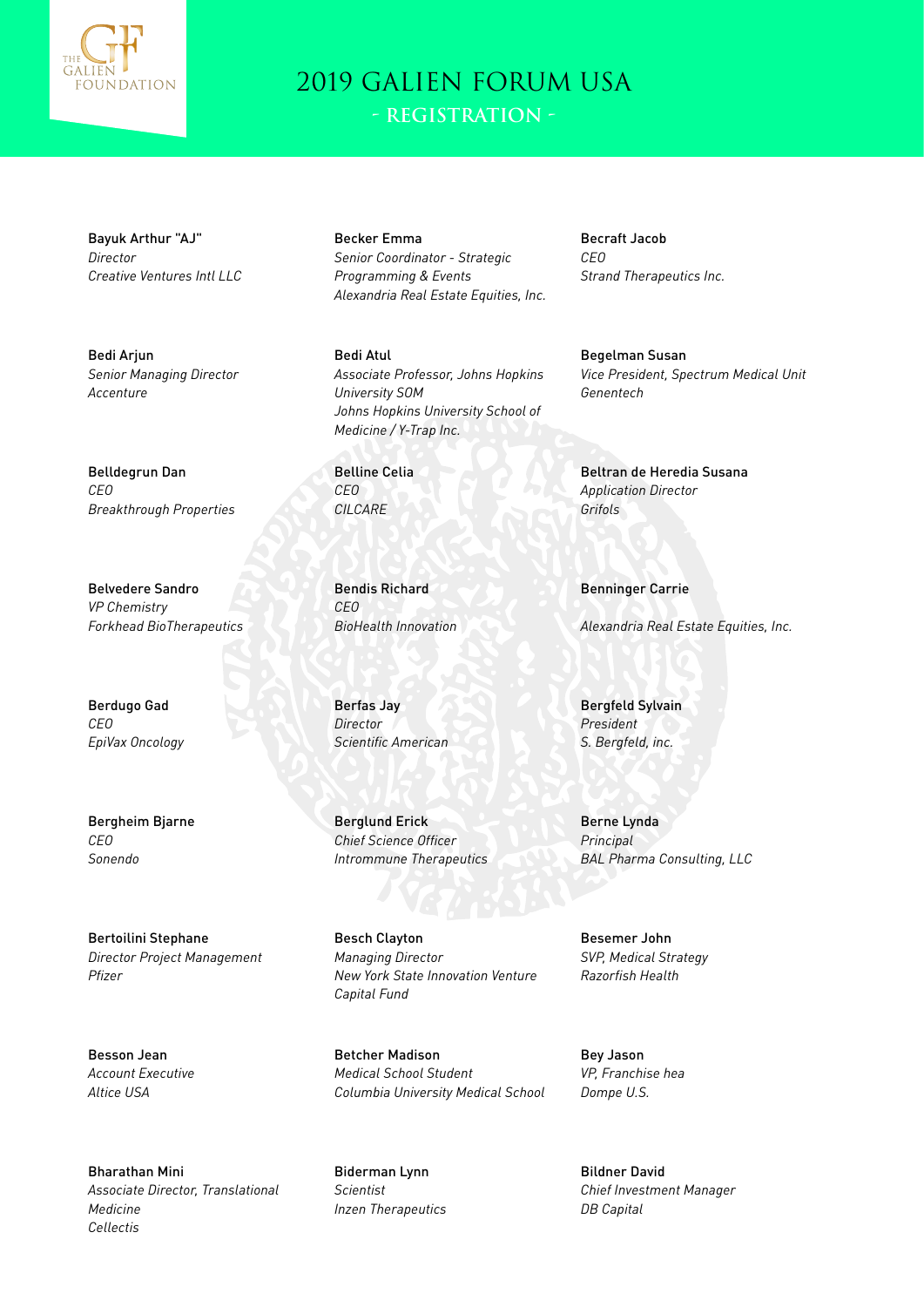

**- Registration -**

Birchler Brian *Vice President, Drug development Ops Ionis Pharmaceuticals*

Blackburn Robin *Global head, Digital Accelerator Merck*

Blanchot Alexandre *Healthcare Trade Advisor Business France*

Blaho John *Executive Director NYC Regional Innovation Node (NYCRIN)*

Blanchard Frederic *Partner KVB Partners*

Bland Jennifer *CEO NewYorkBIO*

Blumenthal Diane *Head, Technical Operations Spark Therapeutics*

Boerstoel Mariette *SVP Global Drug Safety Alexion*

Bonasia Philip *Head of Pharma & Regenerative Tech and Director Integrated Media Innovation Sunovion* Bondlow Matt *Scientific American*

Borderies Pascal *VP Commercial Development and Medical Global Franchise Head, Hematology Affairs Vernalis Therapeutics* Borellini Flavia *AstraZeneca*

> Bouie Adrienne *IT Vendor Management Dep Director Grifols*

Bovia Ryan *Vice President, Sales & Marketing Greenwich Biosciences*

Boyte Chelsea *Product Manager Vascular Intervention BIOTRONIK*

Brainard Curtis *Acting Editor-in-Chief Scientific American*

Bosbach Benedikt *Principal Scientist*

Bourla Albert *Chief Executive Officer*

*Pfizer*

*Pfizer*

Bradley Kara *Senior Account Executive*

Brand Derek *Chief Operating Officer NewYorkBIO*

*Finn Partners*

Boigard Helene *Business Development Associate TSL: The Solution Lab*

Bongiorno Bill *Partner JV Public Relations NY*

Borrello Joseph *CTO Biosapien*

Bourdoulou Morgane *Chef de projet clinique KEOSYS*

Boyer Damion *CEO & Co-Founder BBN Cardio*

Braich Ravi *Associate Nixon Peabody*

Brandman Jane *VP Strategic Marketing Bayer*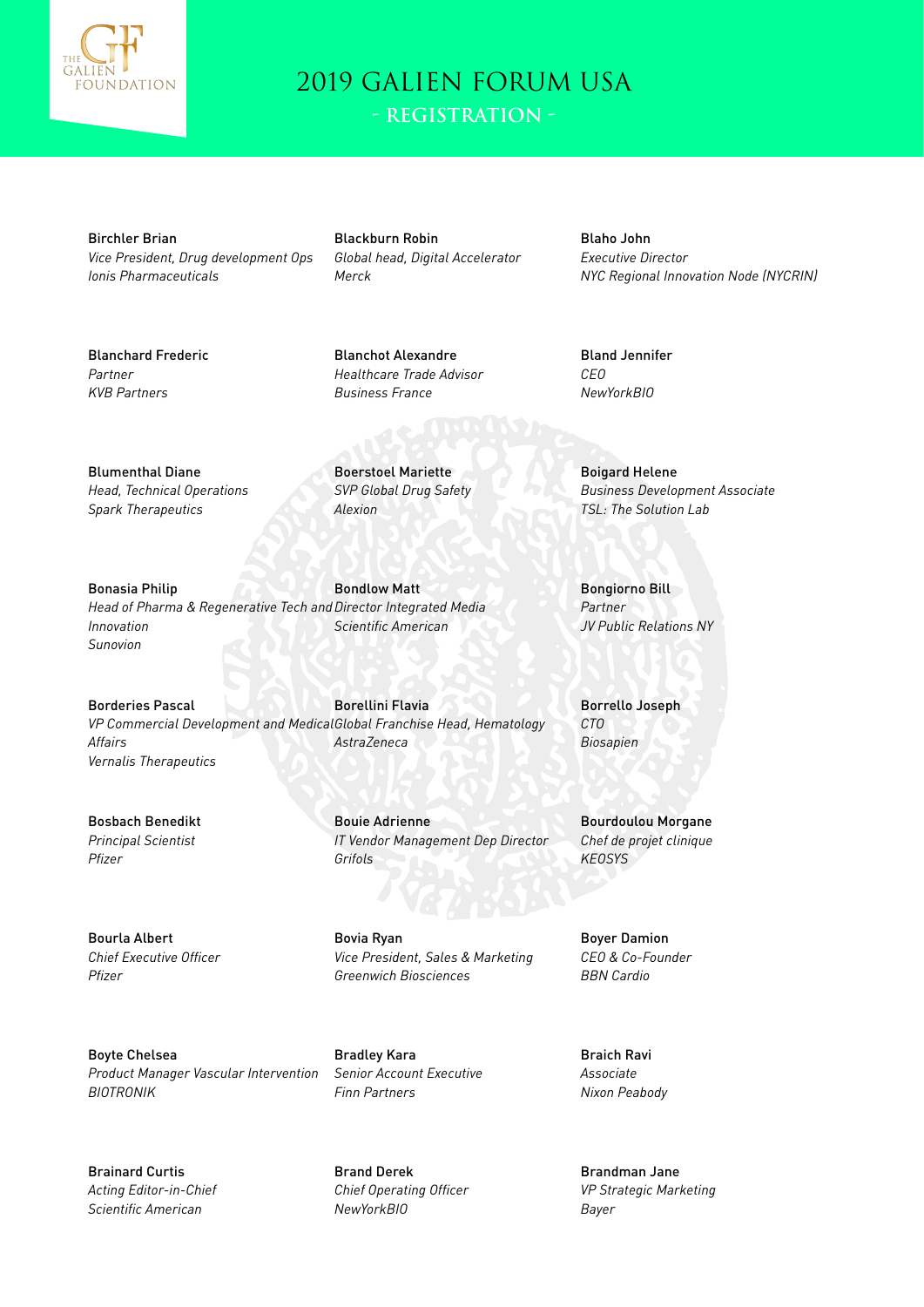

Bratkovich Jerry *Managing Director ZRG Partners*

Breitstein Joanna *Manager Merck*

Braun Susan *CEO V Foundation for Cancer Research*

Brennan Thomas *Venture Partner ARCH Venture Partners* Braunstein Ned *SVP, Regulatory Affairs Regeneron*

Breton Amber *Admin. ARC Technologies*

Brian BARSHER & ASSOCIATES *Principal Barsher*

Brinkhaus Franck *CEO Biotech Alliances Investment*

Brooks Robert *CEO Radiance Bio*

Brown ted *exec dir Cuny software institute*

Bruhat Alexis *Product Manager Mount Sinai*

Buck Matt *Vice President, Regulatory Affairs Ionis Pharmaceuticals*

Bulteel Alexander *Medical Student Columbia Univ.*

Briggs Kern *CEO & Founder Atlas Global Consulting*

Brodlieb Jeff *Partner Centripetal Capital Partners*

Brown Tamela *Regional Nurse Case Manager Akcea Therapeutics, Inc.*

Brown Mark *VP, Global Patient & Site Solutions IQVIA*

Brulloths Jon *General Manager, Director of Production & Media Development PM360*

Buckfire Kenneth *President & Managing Director Miller Buckfire & Co., LLC*

Bunt Christine *CEO Verseau Therapeutics*

Breton Louis *CEO ARC Technologies*

Briner Karin *Vice President Novartis*

Brooke Paul *Chairman of the Board Caleum*

Brown William *Student Columbia*

Bruell Lucy *Instructor/NIH grantee L.A. Bruell Inc.*

Bryant Kellie *Executive Director of Simulation Columbia University*

Buffington Billy *Student Columbia*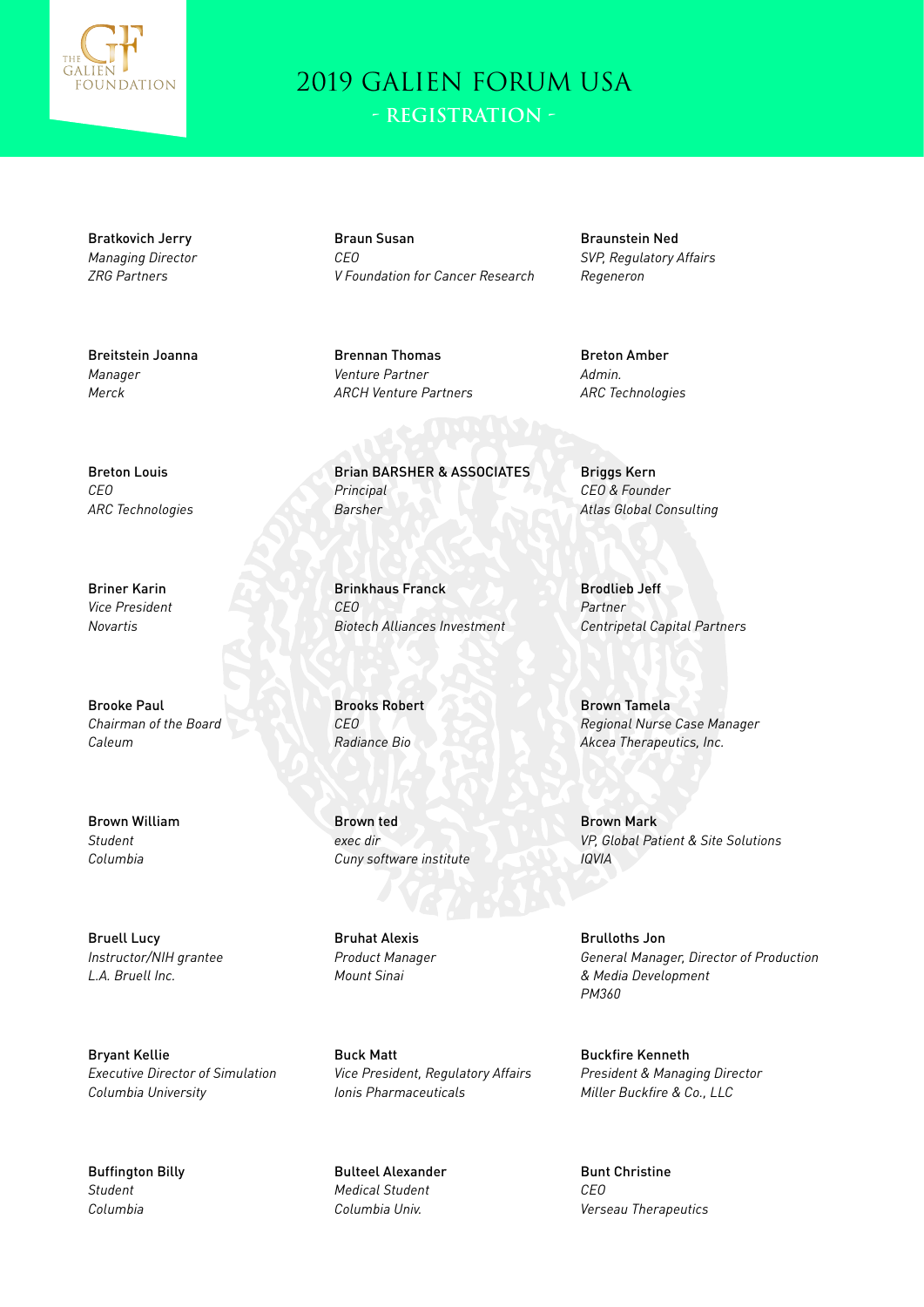

Buri Sorina *Principal Park South Capital*

Butkevica Alena *CEO AB BioInnovation, Inc*

Burns Barry *Pres - CEO Gotham Biopharmaceuticals, Inc*

Butler Jennifer *EVP, US - General Manager Innate Pharma, Inc.*

Byrne Christopher *Communications Amicus Therapeutics*

> Cacciato Richard *Partner Blue Iceberg*

Cakmak Gokhan *Director, Supply Chain Mangement Advanced Accelerator Applications*

Campany Grant *Prize Lead X PRIZE Foundation*

Cappuyns AurÃf©lie *Project manager Fondation PRAESENS*

Carrie Innovativelegal,LLC. (no longer cary Stephen in business) *Founder & Sole Operating Owner Johnson*

Cazalot Clement *Head of Program Cedars-Sinai Accelerator (Techstars)* Busby Loren *Entrepreneur in Residence Weill Cornell BioVenture eLab*

Butler Rachel *President of Cavendish Impact Foundation Cavendish Impact Foundation*

Byrne Jennifer *CEO Javara*

Cahill John *SVP JLL*

Calderon Enric *Sr. Manager Device Technology Teva Pharmaceutical Industries*

Canavan Katie *Regional Director, US Sales Akcea Therapeutics, Inc.*

Caprio Lindsay *Medical student Columbia Vp&S*

*Vice President, Portfolio Strategy and Business Development Dompe U.S.*

Cazillot Noelle *Directrice du dAfÂ*©veloppement *pharmaceutique ALZPROTECT*

Butler Amy *Vice President & General Manager of Cell Executive Director, Corporate Biology Thermo Fisher Scientific*

Byrne Patrick *VP, Client Engagement Payer Sciences*

Cain Sandra *Head of Informatics Cross-Pharma Roche*

Calvo Cecile *regulatory affair manager cellectis*

Capalbo Anthony *Hemophilia Clinical Specialist Genentech*

Carmella Carter DeLuca & Farrell *Partner Stephens*

Casteras Vincent *Associate Partner Nexialist*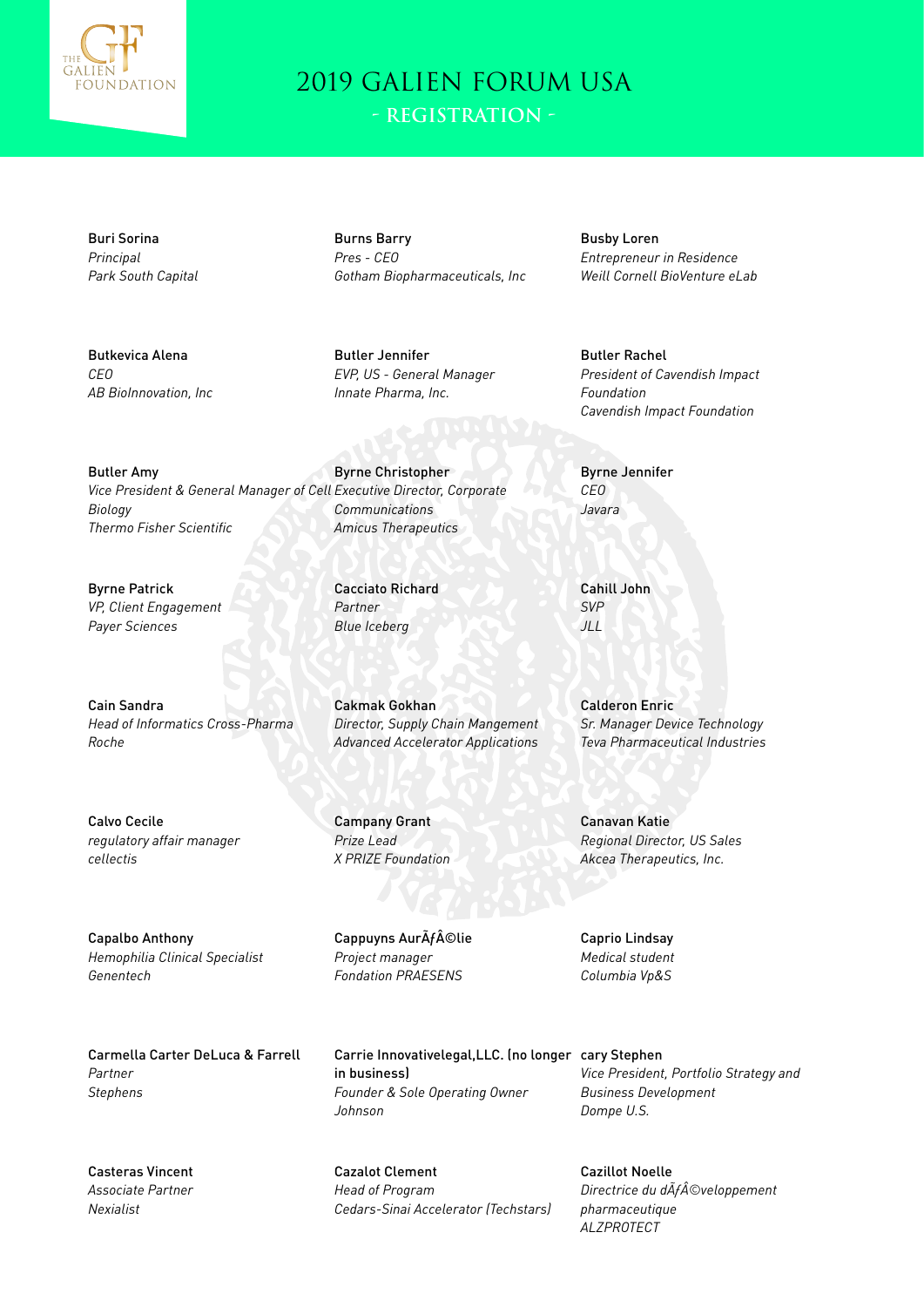

**- Registration -**

Cerka Jessica *Director of Performance Marketing Komodo Health*

Chambers Anthony

Chang Philip *Surgical Critical Care*

Chen Sharon

*Regeneron*

*New York Presbyterian Hospital*

*Dir. Accenture*

Cervino Alessandra *CEO LUXIA SCIENTIFIC*

Chan Margaret *Clinical Program Leader Roche*

*FundRx*

Chattopadhyay Autri *Director*

*Product & Pipeline Communications* Chen Noah *Student Columbia P&S*

Chen Ruoxi *Senior Associate Warburg Pincus*

Cheniara John *Senior Director, Global Drug Safety and Risk Management Information Technology Celgene*

Choi June W *General Partner Serval Ventures*

Chung Lauren *Managing Director WestPark Capital*

Clark Cathi *Pharma Directions VP Business Development* Cheng Paul

*Senior Medical Director Ionis Pharmaceuticals*

Chevalier Ambre *Director, Commercial Enablement IQVIA*

Choy Michael *Managing Director and Partner Boston Consulting Group*

Cicmil Milenko *Global Head of External Innovation an dPartnering Ipsen*

Clayman Kelsey *Student VP&S*

Chabot Marc *Senior Director of Business Development Oxford Finance*

Chandrashekhar Satty *Managing Director and Partner Boston Consulting Group*

Chen Wei *Principal Scientist Kadmon Corporation*

Chen Sebright *Founding Parnter Summer Atlantic Capital*

Cheng Sunfa *Clinical Research Medical Director Amgen Inc.*

Cho Dohyun *COO Enzychem Lifesciences*

Christopherson Elizabeth *President & CEO Rita Allen Foundation*

Ciulli Alessio *Professor of Chemical and Structural Biology, School of Life Sciences University of Dundee Division of Biological Chemistry & Drug Discovery*

Cleary Michele *CEO The Mark Foundation for Cancer Research*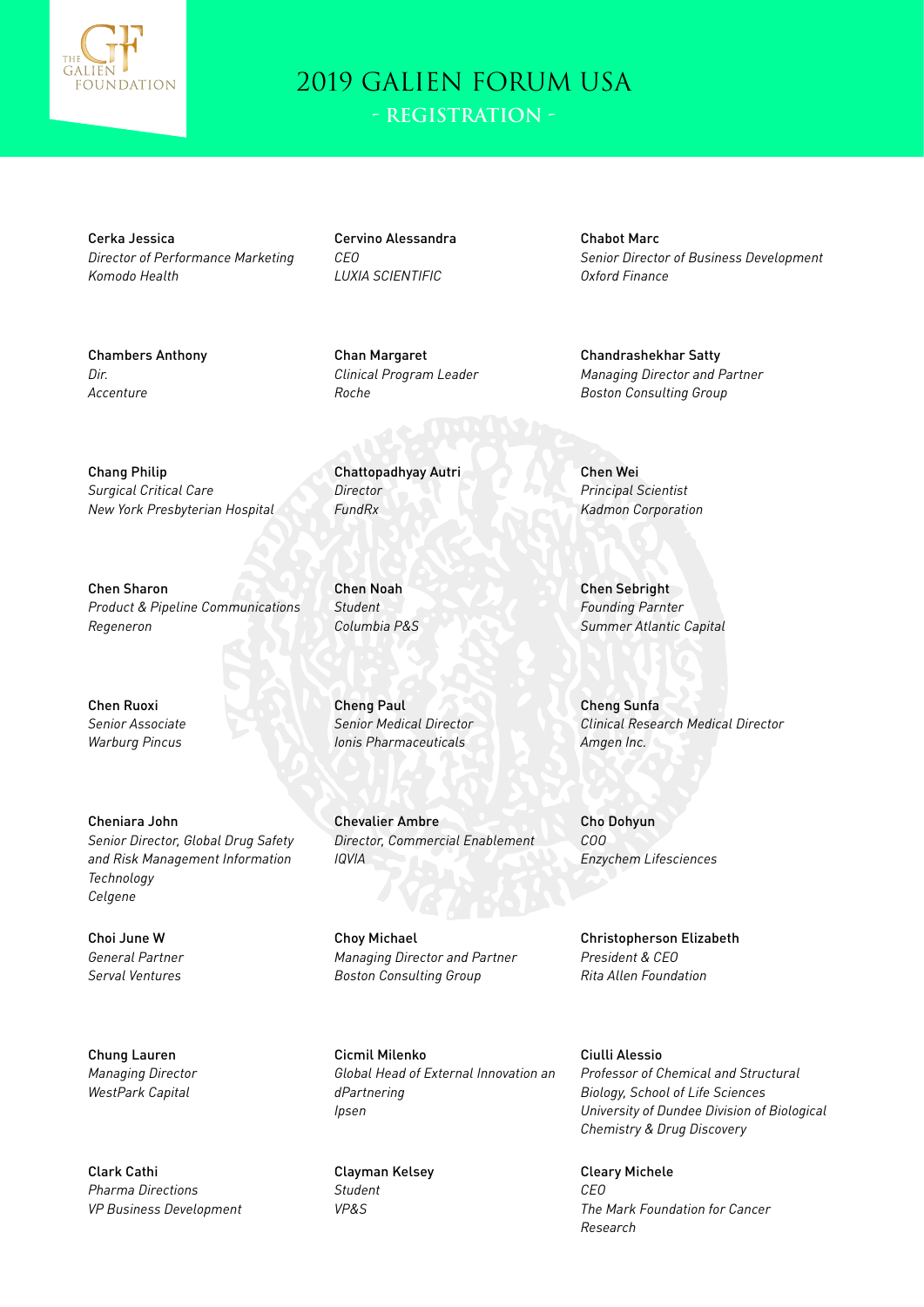

Clifford Megan *Snr. Director, Global Brand Development Chief Commercial Officer Alnylam Pharmaceuticals*

Cline Darren *Greenwich Biosciences*

Coia Theresa

Colley Christine *Managing Partner Cushman & Wakefield*

Colwell Eric *Managing Principal Payer Sciences*

Cooney Michael *President*

*Genentech*

Clozel Thomas *Co-Founder and CEO Owkin*

Cohen Bruno *Chairman Galien Foundation* Cohen Matthew *Student Columbia University Vagelos P&S*

*Hemophilia Community Clinical Educator V.P., R&D*

Cohen Allan *Partner Nixon Peabody*

Colgan Darragh

*Boston Scientific*

Cohen Allan *Vice President Licensing and General Counsel Bessor Pharma*

Colletti Steve *SVP, R&D Lodo Therapeutics*

Coluzzi Chris *CTO CredSimple*

Conley Chris *Partner Heritage Partners*

Cordon-Cardo, MD, PhD Carlos *System Chair, Department of Pathology Mount Sinai Health System*

Cormier Amissa *Executive assistant Office of the CEO Gates Foundation*

colonna dino *Managing partner madison capital advisors*

Conger Tig *Partner Heritage Partners*

*Michael J Cooney A Medical Corporation* Cooperman Jordan *Managing Partner Allerdent*

> Cornett Joseph *Student Columbia Medical Student*

Cortes Luis *Managing Director Biocoast Capital*

Crawford Ron *President TimeCentrix*

Costa Anthony *Director, Sinai BioDesign Icahn School of Medicine at Mount Sinai Loxo Oncology; An Eli Lilly Subsidiary*

Cox Joshua *AD, Clinical Data Management*

Crawford Victoria *Director of Digital Health And Technology Founder & Chief Scientific Officer Sanofi* Crews Craig *Arvinas*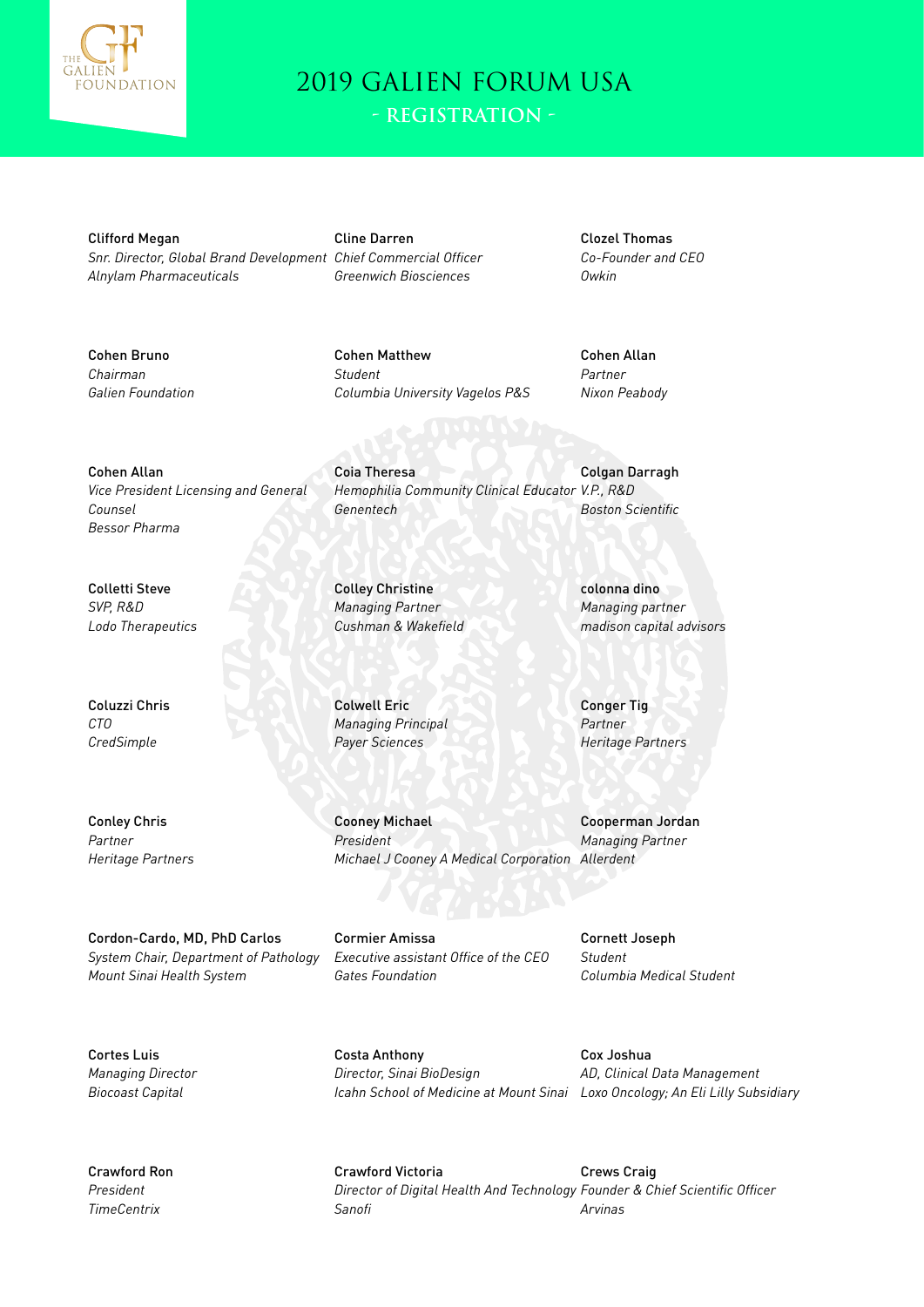

Crisp Jessica *Scientist VNV NewCo Inc*

Cruz Eric *Vice President of Tech Innovation Alexandria*

Crosby Harry *Managing Partner Cranemere*

Cua Daniel *VP IL23 PAS LEADER Janssen Pharmaceuticals*

Cunningham John *Executive Vice President - Regional Market Director Alexandria Real Estate Equities, Inc.*

Czobor Klara *Partner Premier Endpoint*

Daly Michael *VP GM Brain Modulation Medtronic*

Danciu Felix *CEO Elmcore Group*

Dar Arvin *Associate Professor Icahn School of Medicine at Mt. Sinai*

Daumy Etienne *Intern Serval Ventures*

David Absolutys *Absolutys Luu*

Da Silva Monique

Curran D. Patrick

*C3 Capital Partners, LP*

*Partner*

*Spark Therapeutics*

Danahey Noelle *Senior Coordinator Alexandria Real Estate*

Danos Olivier *SVP & Chief Scientific Officer REGENXBIO*

Dardant Frederic *Fondateur Amongo Consulting Amongo Consulting*

David Michael *Director Alex. Brown*

Davidson Kathryn *Sr. Director, Global Project Management Senior Vice President BioMarin Pharmaceutical Inc.*

Crowley Kenyon *Director, Center for Health Information and Decision Systems University of Maryland*

Cucchiaro Josephine *Head, Global Clinical Operations Sunovion Pharmaceuticals Inc.*

Curry Michael *Partner The Curry Rockefeller Group*

Dal Col Alexis *Medical Student Columbia University Vagelos College of Physicians and Surgeons*

Danar David *Cavendish Impact Foundation Advisor, , Healthcare Investor Cavendish Impact Foundation*

Dao Dee *Associate Innovation Venture Fund @ NYU*

Das shipra *Project Leader Cellectis*

David Maheen *Corporate Communications Manager Ionis Pharmaceuticals*

Davies Lee *Makovsky*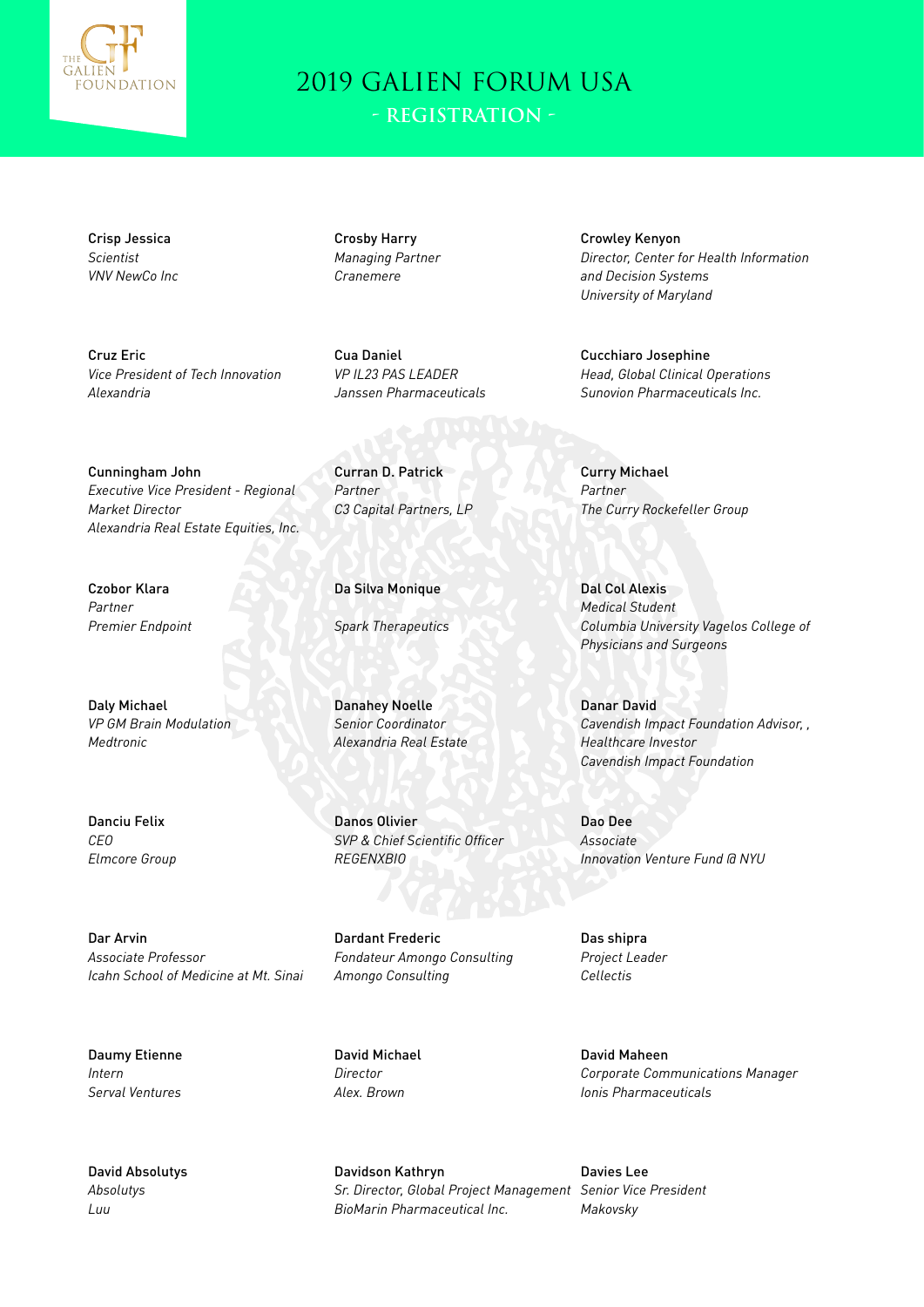

Davis Lauren *Alliance & Advocacy Relations Genentech*

De Bellis Dominic *Clinical Medical Writing Merck*

Davison Elena *Sr. Director, PV Informatics Sunovion Pharmaceuticals*

De Poly Bertrand *CEO LLTECH*

DeFalco Loren *Director of Research CB1 Capital*

Delannoy Lucas *Healthcare Trade Advisor Business France*

Denham Michael *Medical Student Columbia VP&S*

Derider Renee *Clinical Educator Genentech*

Desmond Theresa **Desmond-Hellmann Susan** *MD, PhD Bill & Melinda Gates Foundation*

> Diller Wendy *Senior Writer MedTech Strategist*

Diop Mohamed *Medical student COLUMBIA*

Dawson Kate *SVP, Head of Late Stage Development Biogen*

DeArment Alaric *Senior Reporter MedCity News*

Degarve Dany *Director Sanofi*

Delco Steven *President Delco Advisors, LLC*

Denis Louis *Chief Medical Officer Asana BioSciences*

Deschenes Simon *President B2B Digital Business Development Advanced System OAK3S*

Dethlefs Sven *EVP Global Marketing & Portfolio Teva Pharmaceutical Industries*

Dinescu Eugene *COO Vasocure*

Dobak Doug *Vice President, Regulatory Affairs and CMC Operations Mitsubishi Tanabe Pharma America*

Deetz David *CEO Ativa*

Del Bourgo David *CEO WHITE LAB GENOMICS*

Demy Sara *Founder & CEO Demy-Colton Life Science Advis*

Denoncourt Rena *Snr. Director, Program & Alliance Management Alnylam Pharmaceutcals*

Diamantopoulos Bill *Director, Operations Advanced Accelerator Applications*

Ding Oliver *Investor Oliver Ding*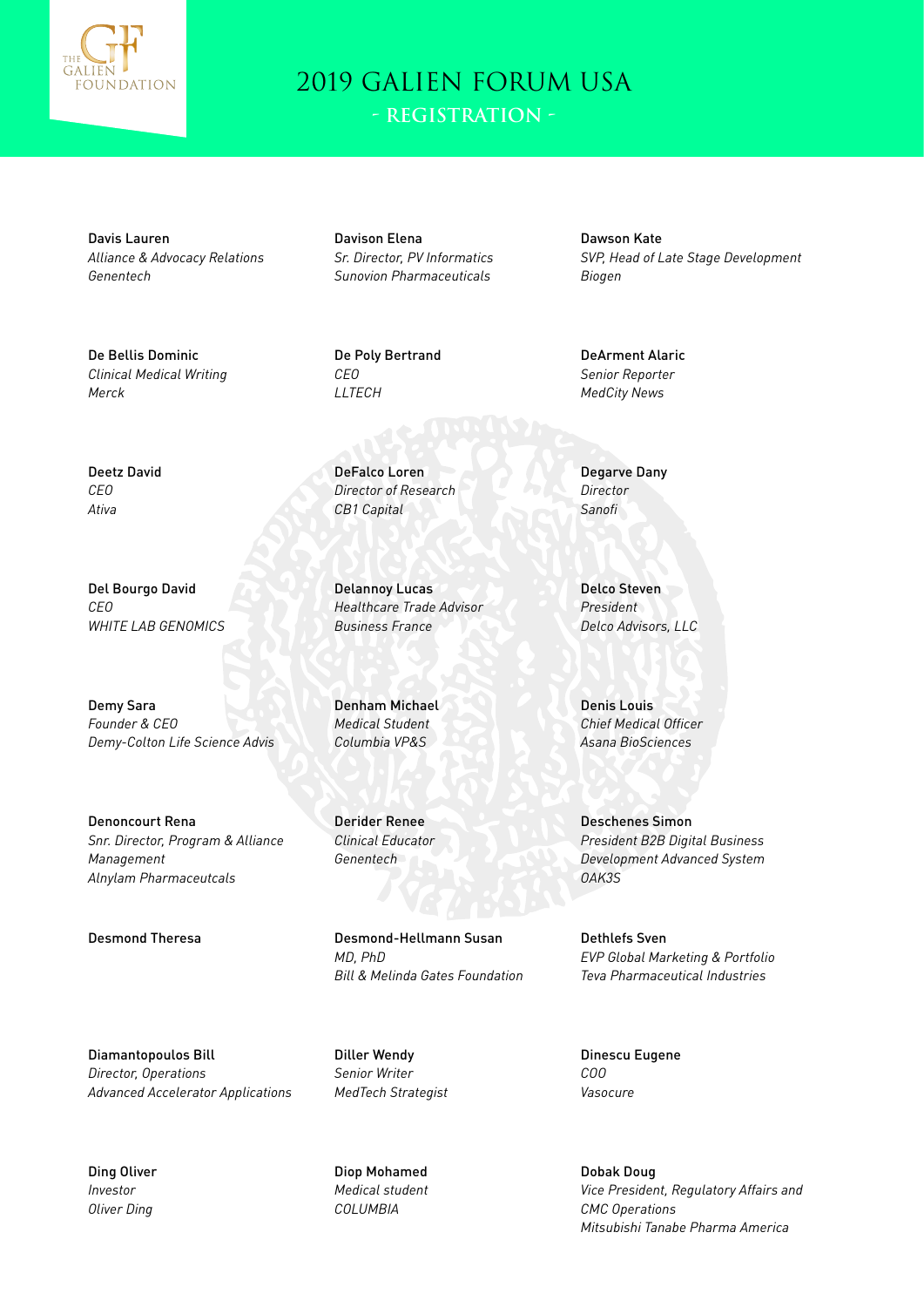

**- Registration -**

Dolman Sarah *Business Development & Strategy Lead Immunai*

Don Sronebridge Capital *Managing partner Jackler*

Dolsten Mikael *Chief Scientific Officer & President, Worldwide Research, Development Pfizer*

*Vice President, Global Healthcare* 

Donaher Nelia *Marketing Manager Oracle*

Donlon Brian *Manager, Marketing Boston Scientific*

Doyle John

*Pfizer*

*Merck*

*Innovation Lead*

Draghia-Akli Ruxandra

Dompe Sergio *Chairman & CEO Dompe U.S.*

Donaldson Kat

*Cold Spring Harbor Laboratory*

Donepudi Manjula *Director, Alliance Management Pfizer*

Douglas Andrew *VP Commercial Springer Nature*

Draghia Ruxandra *Vice President Public Health & Scientific VP public health and scientific affairs Affairs Global Vaccines Merck & co*

Dreyer Nancy *CSO and SVP, IQVIA Real World Solutions Founder IQVIA* Drill criag *Drill Capital*

du Plessis David *Business Development Associate University at Buffalo*

Duclay Estelle *CEO Ewin Consulting*

Duc Jean-Philippe

*GPGM Amgen Inc*

Dufay FranÃf§ois *CEO DTA MEDICAL*

Durve Ketan *Assoc Dir Statistical Porgramming Leader Janssen Pharmaceuticals*

Dutang Eric *CFO Cellectis*

Dormitzer Philip *VP & CSO, Viral Vaccines Pfizer*

Doyle fionnuala *VP Novartis*

Drapier Julie *CEO ImpFin AirLiquide*

Droege Michael *Executive Vice President Consensus Orthopedics*

Ducher Simon *Senior Director, Regulatory Affairs Progenics Pharmaceuticals*

Dufort Sandrine *Pharmacist NH THERAGUIX*

Dvor John *Managing Director Miraki*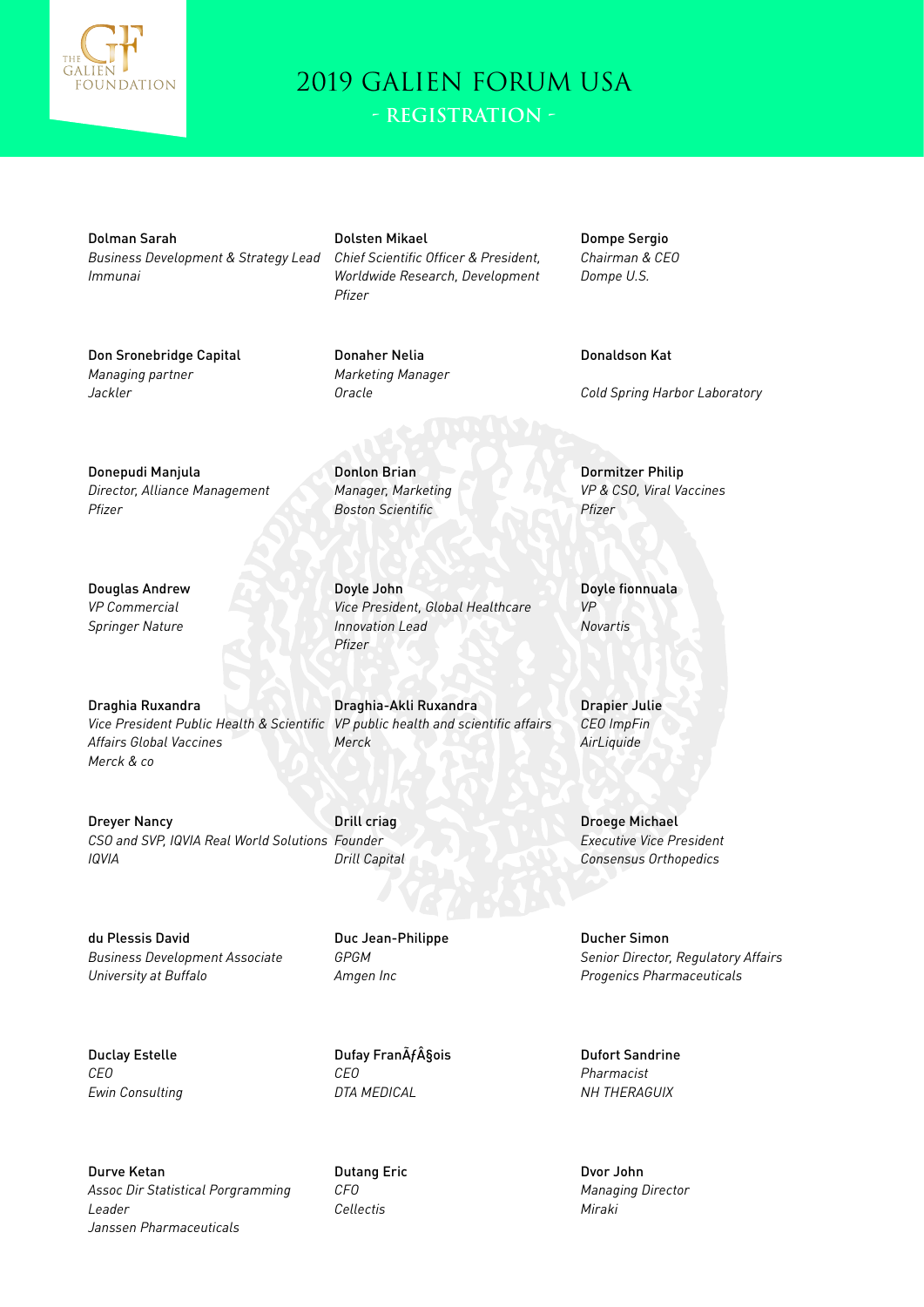

**- Registration -**

Dyar Chad *CEO Theraputix*

Edelson Jeff *Chief Medical Officer BioMotiv LLC*

Eberle Sarah *Marketing & User Engagement SeedSprint*

Edelson Harry *Chairman Edelson Technology*

Ehlers Imke *Associate Director* Eberling Jamie *Director The Michael J. Fox Foundation for Parkinson's Research*

Edstrom Lisa *Global HCP Engagement Leader 3M Health Care*

Edwards Dana *Sr Director, GTM Strategy, Design and Delivery Innovation IQVIA*

Elkin Peter L *Professor and Chair University at Buffalo*

Erenburg Irina *CEO Avava*

Escoffier Alex *IVD Analyst Cerba*

*Managing Director Excel Venture Management, LLC*

Enriquez Juan

Eror Steven *Principal Hilltop Group*

Estafanos Roger *Head of Pricing and Market Access, NA Advanced Accelerator Applications*

Etchison Debbie *Public Affairs Mitsubishi Tanabe Pharma America*

Ezuma Chimere *Medical Student Vagelos Columbia College of Physicians Janssen Pharmaceuticals and Surgeons*

Fant Barbara *President Clinical Research Consultants, Inc.*

Evans Richard *Chairman Debere Partners*

Fakharzadeh Steven *Global Medical Affairs Leader*

Fantini David *Sales Director Sales Director* Epstein David R. *Executive Partner Flagship Pioneering*

Ekland Eric *Senior Analyst*

*Memorial Sloan Kettering Cancer Center Office of Therapeutic Alliances-NYU*

Eror Steve *CEO Hilltop Group*

Estigarribia Marc *MD MSQ Ventures*

Evitts Jeffrey *Strategic Account Manager Oracle*

Falzone Rick *Snr Director, Clin Ops Alnylam Pharmaceuticals*

Faragalla Christina *Principal Lotus Drug Development*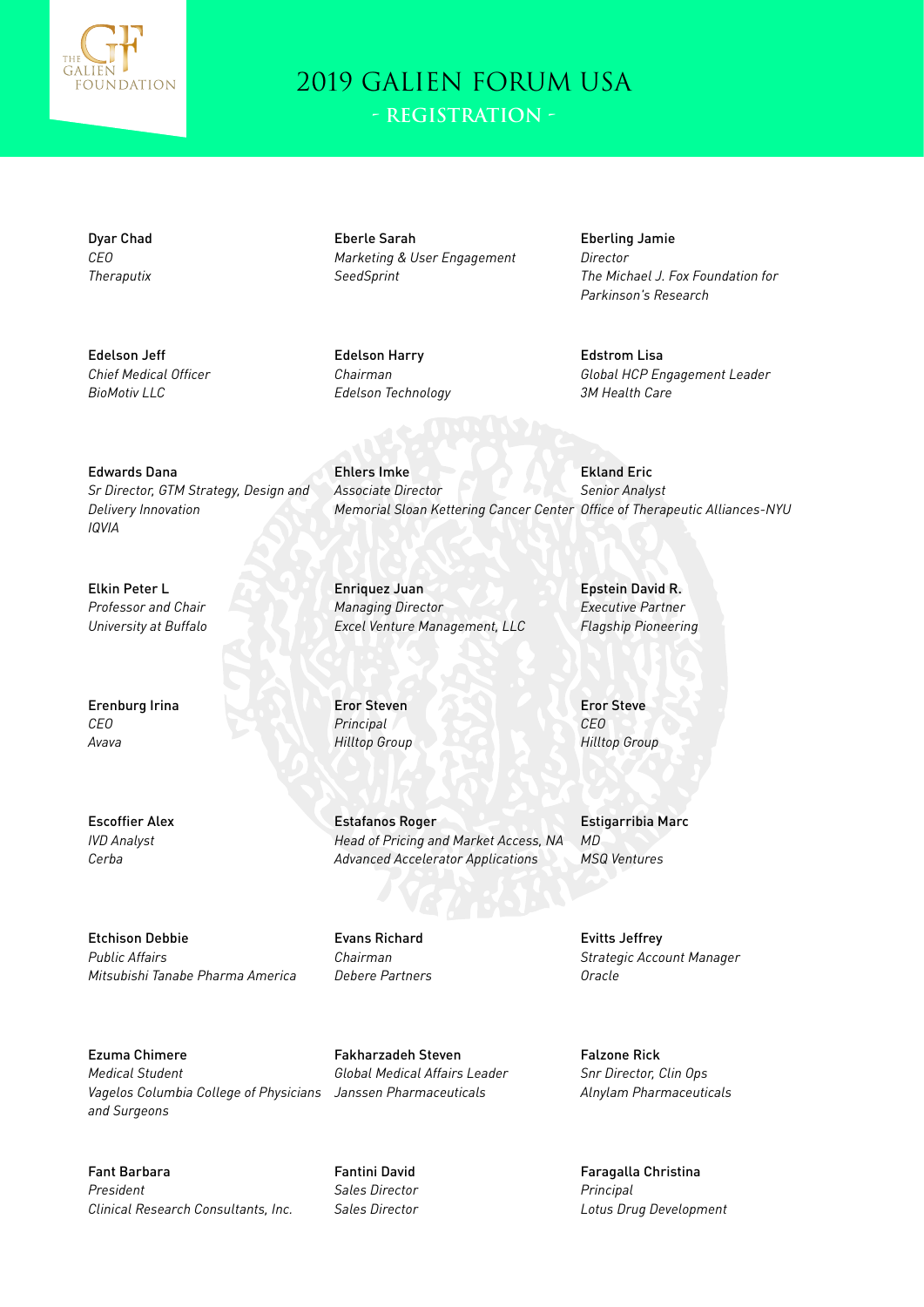

**- Registration -**

Farghaly Samir *CEO FC Capital Management*

Fassberg Jonathan *Chief Executive Officer Trout Group*

Felman Michael *President MSF Capital Advisors*

Fernando Kathy *VP, Operations Pfizer*

Ferreri kelli *CEO Regen Lab*

Feuer Lowell *Principal Omnibus Capital LTD*

Filipov Kiko *Venture partner 13 ADVISORY*

Fischette Christine *CEO BioLinkUp, LLC*

Foger Jenna *Senior Vice President - Science and Technology Alexandria Real Estate Equities, Inc.*

Fargnoli Brenton *Partner AlleyCorp*

feick dana *Investment Team Riverbridge*

Fenn Michael *Director of Healthcare and Life Sciences Harvard Innovation Labs Harvard iLab*

Ferrandiz Brotons Francisco *Functional Manager GRIFOLS S.A.*

Ferrier Graham *Director, Scientific Affairs Pfizer*

Fiebranz Sandra *Functional Manager, IT Applications Grifols*

Fillit Howard *Executive Director & CSO Alzheimers Drug Discovery Foundation (ADDF)*

Fitzpatrick Paul *Staff Scientist BioMarin Pharmaceutical Inc.*

Foley Jennifer

Farrell Jim *Director Market Access Akcea Therapeutics, Inc.*

Fellers Thomas *Vice President, Medical Communications USCDMA Novartis Pharmaceuticals*

Fernando Surani *Reporter REORG M&A*

Ferrer JJ *Director - Strategic Marketing - TRK Inhibitor Franchise Bayer US*

Ferro Thomas *President Global Orthopedic Network Associates, LLC*

Filer David *Director Target Health*

Filtz Kerry *Medical Student Columbia University*

Foard Brian *Global Head Dermatology and Respiratory Sanofi*

*Global Head Clinical Operations Business Global Strategy and Digital Innovation Insights & Analytics F. Hoffmann-La Roche* Fombu Emmanuel *Leader Johnson & Johnson*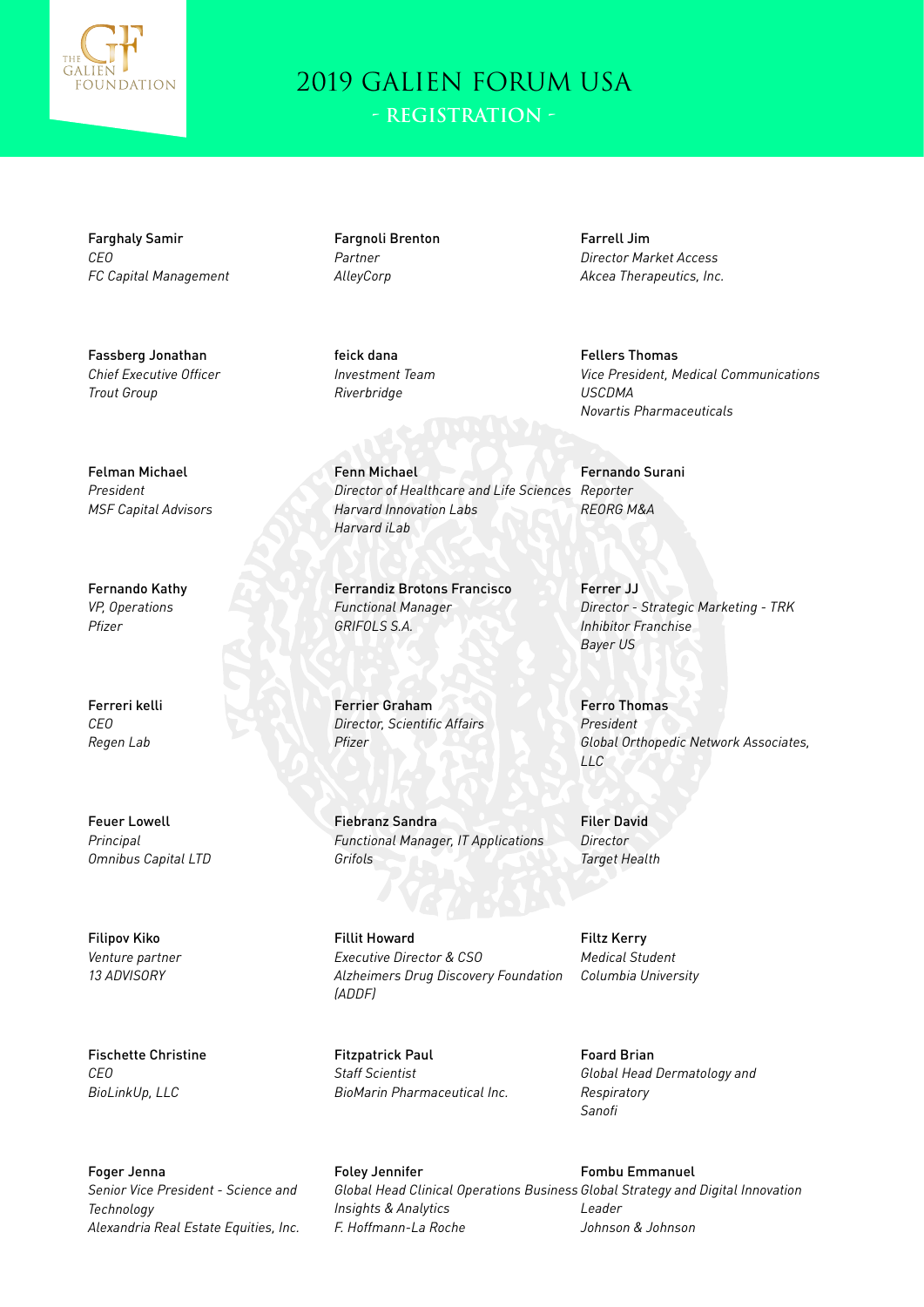

**- Registration -**

Fong Yiu-Lian *Innovation Lead for Diagnostics Johnson & Johnson (Medical Devices)*

Ford Katie *CEO Communications Bill & Melinda Gates Foundation*

Franklin Jenny *Director, Regulatory Affairs Ionis Pharmaceuticals*

Freytor Leonid *Senior Director Janssen Pharmaceuticals*

Friedman Renee *Scientist Beagle Bioscience*

Fructuoso Oriol *IT vendor management Grifols*

Gabi Columbia *Department of Health and Behavior Studies Wang*

Gadi Abhilash *Assistant Research Scientist NYU School of Medicine*

Gambini Brigitte *Partner Gambini Intl Law*

Fontaine Nadia *U.S. Brand Lead for Dupixent, Dermatology Sanofi*

Fossung Henry *Dr Fombu*

Fraser Lee

*Chief Medical Officer Digitas Health*

Frias-Staheli Natalia *Technology Analyst Trillium Medical Ventures*

Friedman Daniel *MD/MBA Student Columbia University*

Fugett Michelle

Gabriel Richard *CEO and President GLG Pharma Corp*

*Director, Project Management Ionis Pharmaceuticals*

Forbes Alexandria *CEO MeiraGTx*

Fouse Jacqualyn *Chief Executive Officer Agios*

Frasketi Amber *Director, Strategy, Marketing & Communications, Project Management IQVIA*

Fridriksdottir Hafrun *EVP, President of Global Generics R&D Teva Pharmaceuticals*

Froikin Murray *energy, manufacturing, consumer and entertainment products Starlight Investments*

Furmanov Marina *Senior Director - Laboratory Operations - LaunchLabs Alexandria Real Estate Equities, Inc.*

Gabriel Richard *CEO & President GLG Pharma Corporation*

Gale James *Founding Partner & Managing Director Signet Healthcare Partners*

Gangaram Vineeth *Medical student Columbia College of Physicians and Surgeons*

Gallagher Claire *Director, Corporate Relations The New York Academy of Sciences*

Ganguly Arindam *Life sciences strategy consultant Pharma*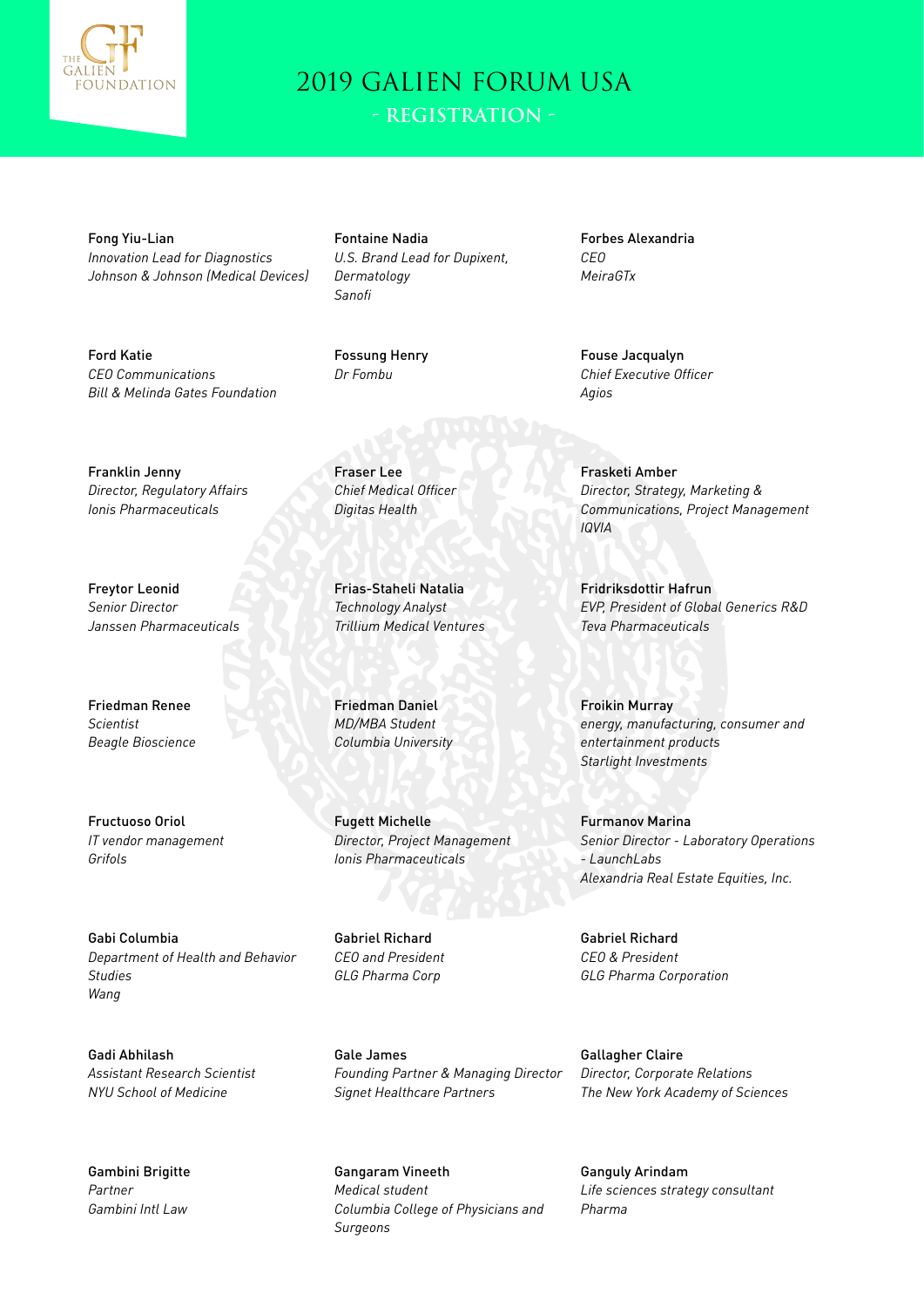

Garcia J.R. *Prinicpal Green Park & Golf (GPG) Ventures*

*Leidos Biomedical Research, Inc*

Gareau Delphine

*OAK3S*

Garyantes Tina *SVP R&D Linnaeus Therapeutics*

Gauthier Robert *Vice President Services Oracle*

*Clinical Medical Writing Merck*

*Partner Likourezos*

Ghose Chandrabali *Founder Bioharmony Therapeutics*

Giordano Kevin *Corporate Communications Lead Spark Therapeutics*

Glassner Jan *Managing Partner Mount One Capital*

Go Rosalie *Chief of Staff, Worldwide Research, Development & Medical Pfizer*

Goarant Cedric *Partner 13 ADVISORY*

Garnier Patrice *CEO AMABIOTICS*

Gaudry Perkins Florence *Head of Strategy & International Development H4D*

Gaven Michael *Area Vice President Salesforce*

Gelman Vanessa *Sr. Director, Communication Pfizer*

Gerard Pierre-Emmanuel *CEO BIOMUNEX*

Gilhooly Denis *Chair Global He@lth 2030*

Gipe Jordan *Student CUMC*

Globus Sam *Director of Scientific Operations Celmatix*

Gold Leslie *Associate Professor New York University School of Medicine*

Geary Stewart *Global Safety Officer Eisai*

Garton Andrew *Associate Director*

*Cellectis*

Gause Barry *Chief Medical Officer*

George Jyothis *Head of Jardiance Medicine Boehringer Ingelheim*

Gerberding Julie *Executive Vice President, Communications, Global Policy, and Population Health & Chief Patient Officer Merck & co*

Giordano Christopher *President, IQVIA Biotech IQVIA*

Glasser Lisa *Medical Director Zoster US GSK Vaccines*

Geldziler Brian

George Carter DeLuca & Farrell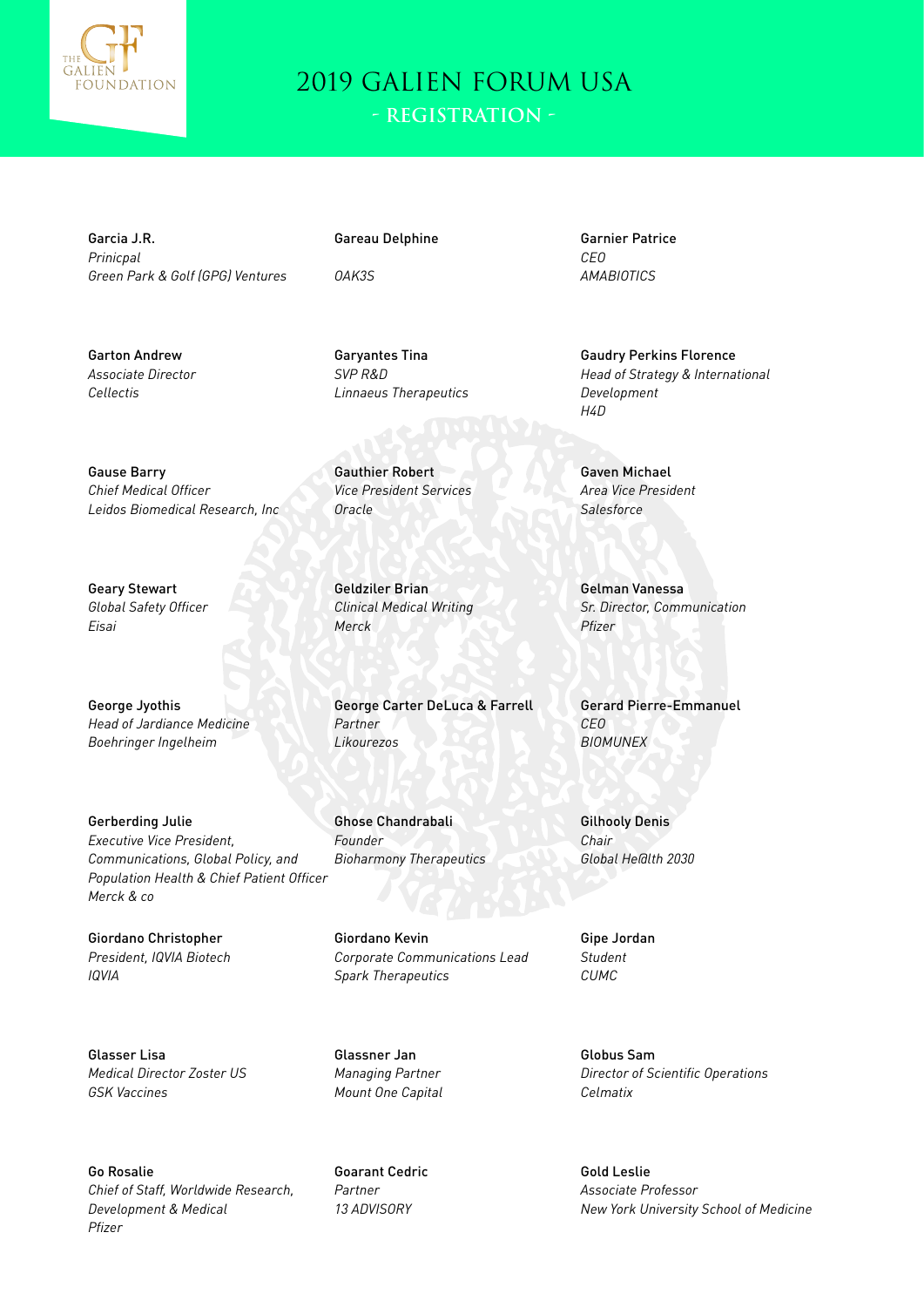

**- Registration -**

Goldberg Alexander *Medical Student Columbia University*

Goldman Eric

*Ropes & Gray*

Gollakota Chaitanya *Consultant Molekule*

Gonzalez Irene *President & CEO NovoDux*

Gottlieb Scott *MD Former Commissioner US FDA*

Goyal Akankasha *MD NYU Langone Health*

Graves kurt *CEO*

Greenspan Andrew *VP Medical Affairs Immunology Janssen Pharmaceuticals*

Griffing Susan *Global Head of Country Clinical Operations F. Hoffmann-La Roche*

Goldberger Mark *MD SE*

Goldman Karan *Associate Director HCP Lead Takeda*

Gomez Melody *Medical Student VP&S*

Gonzalez Lujan Miriam *President VINART Corp Capital*

Gough Pete *CSO Inzen Therapeutics*

Grada Ayman *Director, R&D and Medical Affairs Almirall*

Gray Chuck *Director Innovation Sourcing Novo Nordisk*

Gregory Triumvirate Environmental *Business Development Manager Coaxum*

Grimaldi Annette *Managing Director BMO Capital Markets* Goldfischer Carl *Investment Partner and Managing Director Bay City Capital*

Goldstone Mark *Senior Partner Forepont Capital Partners*

Gonzalez John *Chairman Endomag*

Gordon Carl *Managing partner OrbiMed*

Gover Justin *Chief Executive Officer GW Pharmaceuticals*

Graham Neil *VP, Immunology and Inflammation; Strategic Program Direction Regeneron*

Green Eric *SVP, Gnrl Manager - TTR Alnylam Pharmaceuticals*

Griffin Anne *Director Ennis Biotechnology Capital*

Grodman Marc *CEO Genosity*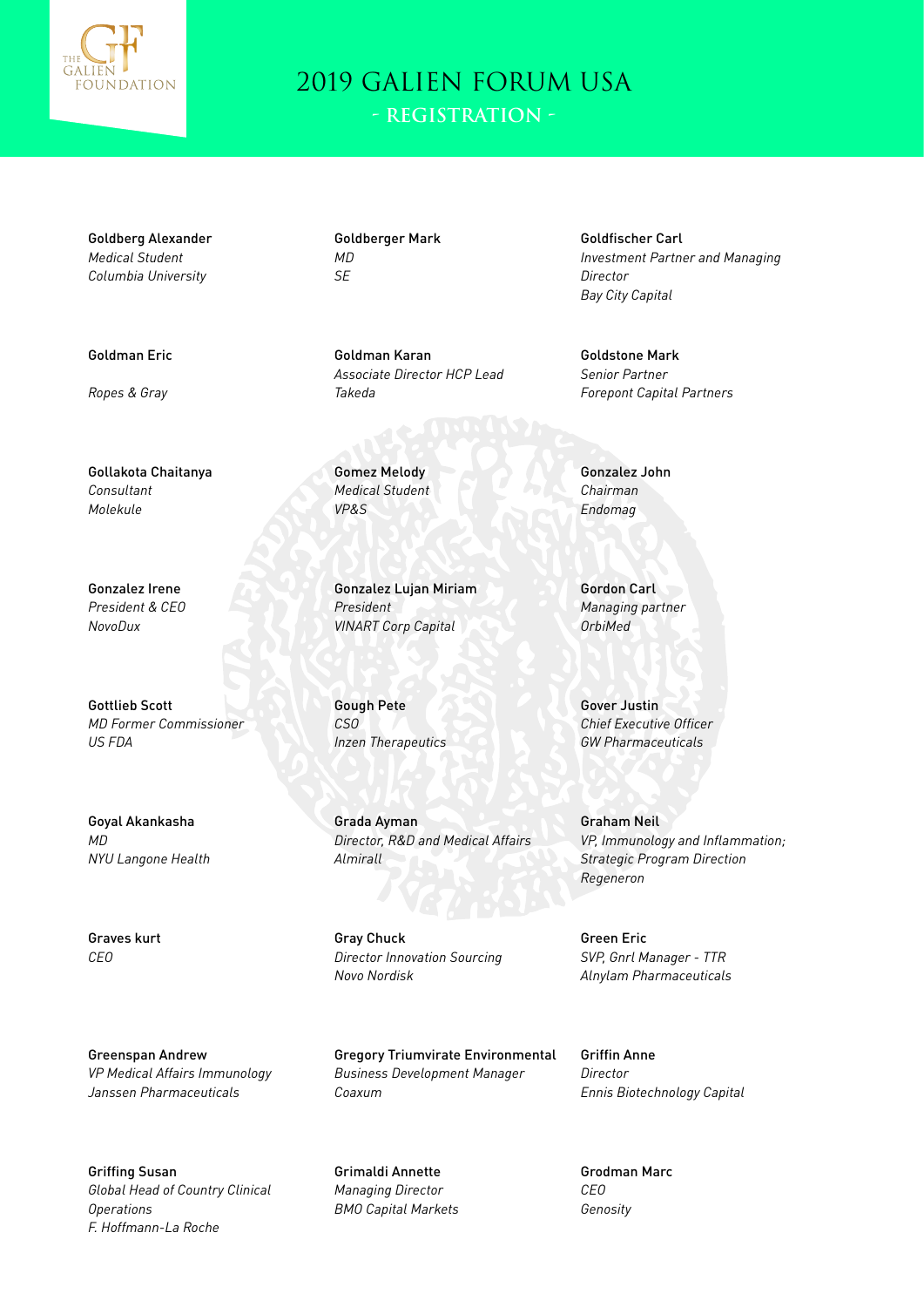

**- Registration -**

*SVP Vaccine Clinical Research and* 

*Executive Director, Innovation and* 

*Vice President, Portfolio Innovation and* 

Gruber Bill

*Development Pfizer*

Guez David

*SERVIER WEHEALTH*

Gulezian Donna

*Development Taconic*

Gupta Soumi

Ha Kimberly *CEO*

*KKH Advisors*

*Scouting*

Grom Taren *Editor in Chief PharmaVoice*

Gruskin David *MD-PhD Student Columbia University*

Gulati Sonia *Executive in Residence Kairos Ventures*

Guo Shuling *Vice President, Antisense Drug Discovery Director of Immunogenicity Ionis Pharmaceuticals*

Gupta Kalpana *Senior Director, Business Development Regeneron*

Gupta Abhi *senior director gene therapy pfizer*

*BioMarin Pharmaceutical Inc.*

Guy James *Global Marketing Lead, Dupixent, Respiratory Sanofi*

Habucky Karen *IDMT Lead, CAR-T - US Oncology Medical Director, Trade Relations Novartis Pharmaceuticals Corporation* Hagan Phil *Sarfez Pharmaceuticals Inc.*

Hall Sam *Partner Apple Tree Partners*

Hamaide Ariane *VP Corporate Development Cellectis*

Halloran Laurie *Chief Executive Officer Halloran Consulting Group, Inc*

Hamilton Diann *EVP, Account Planning Digitas Health*

Gruenbaum Lore *VP, biology Gotham Therapeutics*

Guha Chandan *Vice Chair and Professor Albert Einstein College of Medicine*

Gulfo Adele *Chief of Commercial Development Roivant*

Gupta Gautam *VP, Strategy Portfolio Pfizer*

Guterding Pamela *Rare Disease Specialist Akcea Therapeutics, Inc.*

Habib Adel *senior global medical lead astrazeneca*

Hait William *Global Head J&J External Innovation Janssen Pharmaceuticals*

Halpert Victor *Fund manager Hudson East Capital*

Hamilton Dane *Healthcare Editor Acuris*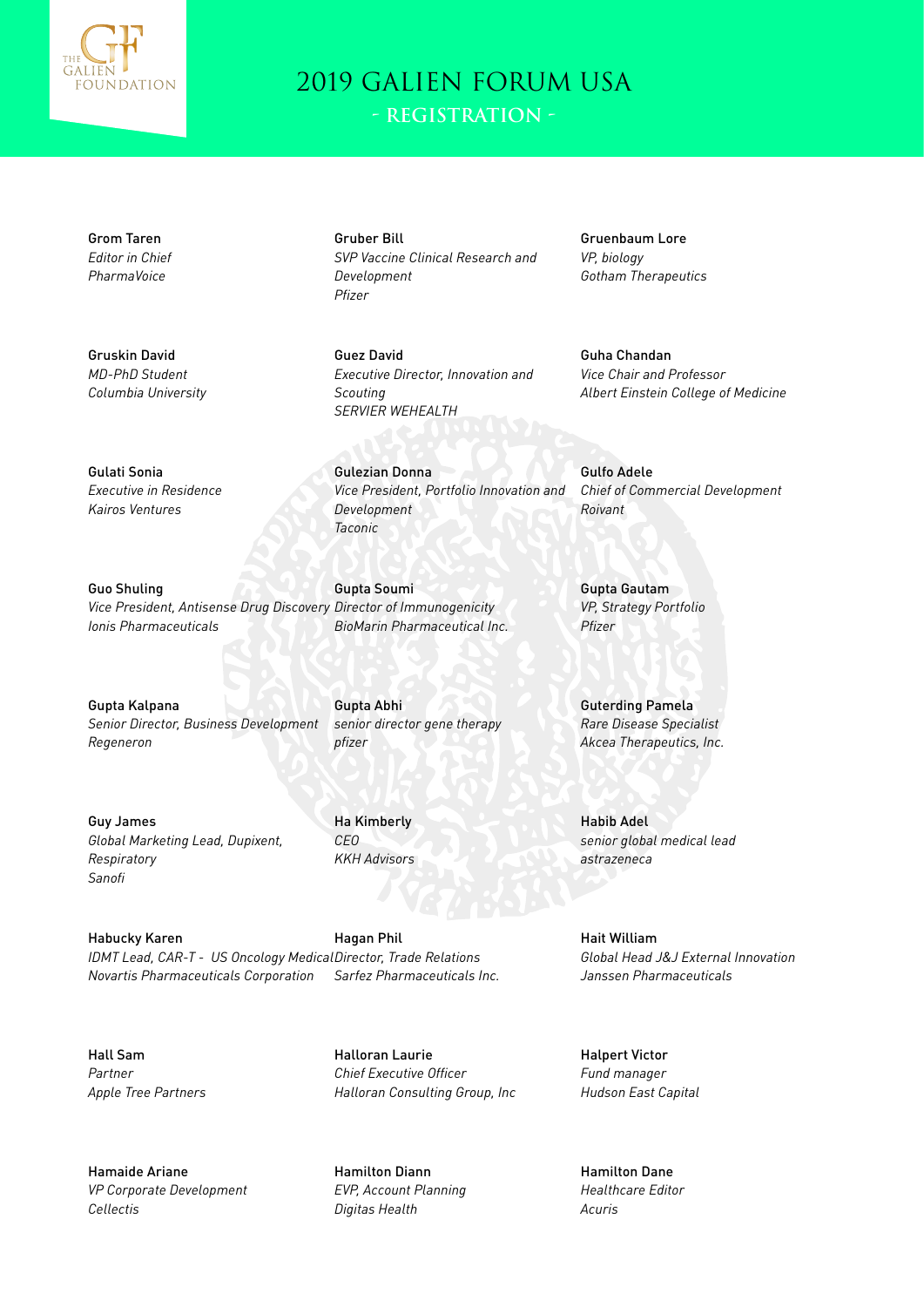

Handelsman Karl *Member Life Science Angels*

Hart Ewa

*Sciences Practice LEK Consulting*

Hao Luke *Medical Student Columbia VP&S*

Hartman Bill *Cushman & Wakefield*

Hazekamp Dennis

*Healthcare Ventures MSQ Ventures*

*AstraZeneca*

He Zhiqi

*Director Clinical Operations*

Hashmonay Ronny *VP & Head, Innovations, Digital BD&L Novartis Pharma*

*Business Development Manager, Life* 

He Herbert *Business Relationship Director AstraZeneca*

Heller Daniel *Director cancer nanomedicine laboratory Memorial Sloan Kettering Cancer Center Pfizer* Hemesath Timothy

Henninger Matthew *MP BRM Holdings, LLC*

Hick Karl *Chief Digital & Information Officer Takeda*

Hirschfeld Elie *President Hirschfeld Properties*

Hoffman John *Documentary Filmmaker Better World Projects*

Herremans Tom *Senior Project Manager GlaxoSmithKline*

High Kathy *President and Head of R&D Spark Therapeutics*

Ho Maykin *Managing Director Viridian Global*

Hoffman Caitlin *Neurourgeon Mount Sinai*

Harnaga Ed *VP, Communications Pfizer*

Harvey Bill *Managing Director Newmark*

He Wei *Inventor, Founder & CEO DTRM Biopharma*

Heckman-Mark Will *Associate, Client Experience Weber Shandwick*

Hennig Nils *Professor Icahn School of Medicine at Mount Sinai*

Hertz Ralph *Leadership GRO-Biotech*

Hillyer Jennifer *VP, Enterprise Marketing IQVIA*

Ho Jessica *Medical Student Columbia University*

Holt Liam *Assistant Professor NYU School of Medicine*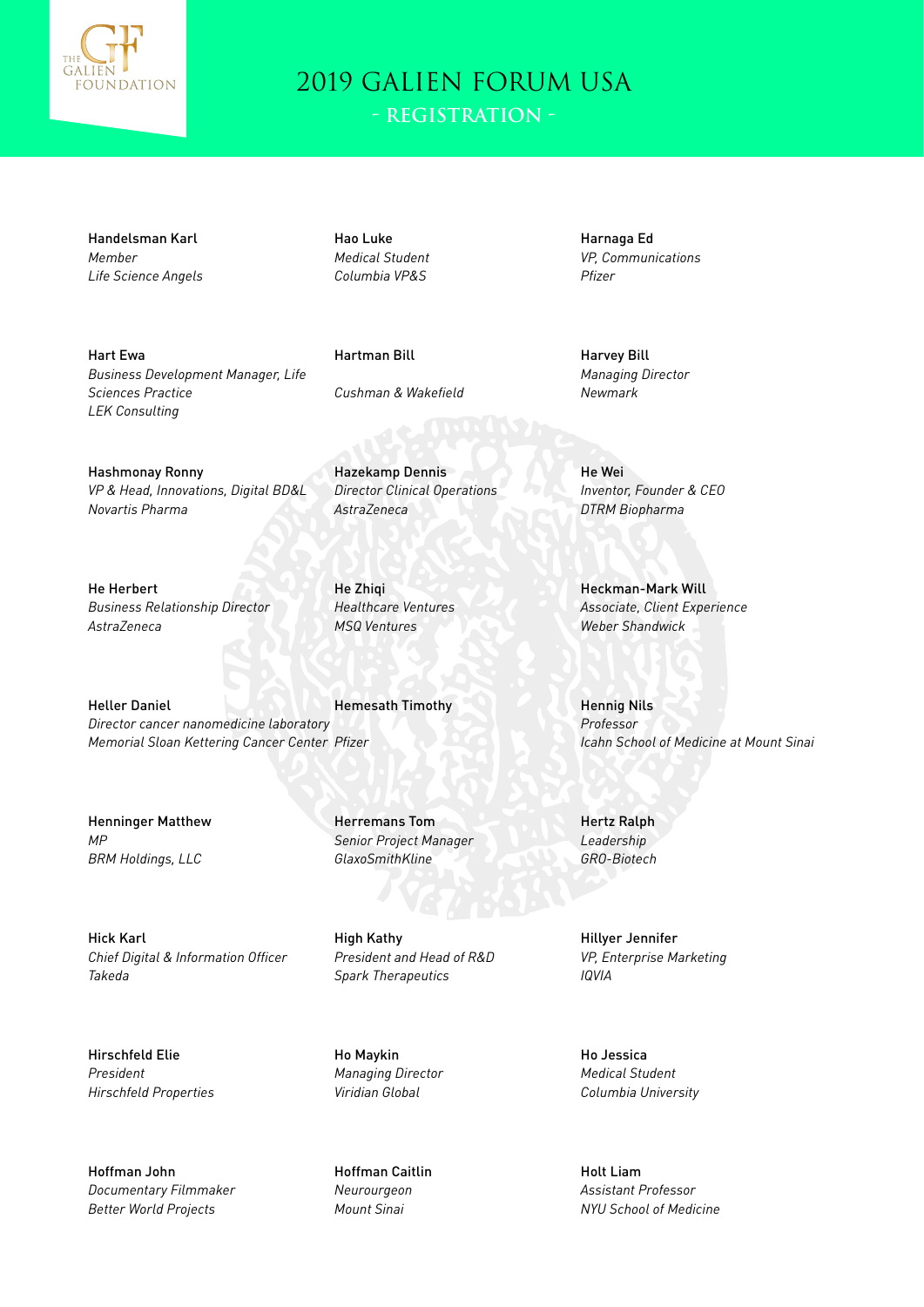

Hong Patrick *Scientist Cellectis Inc*

Hornburg Kalvis *Student Columbia Medical School*

Howard Paul *Director, Policy Amicus Therapeutics*

Hsiao Margaret *Ceo Harvest moon pharma*

Hudak John *President & Founder Criterium, Inc*

Hulot Sandrine *Scientist II Cue Biopharma*

Ian Cavendish impact foundation *Senior Vice President of Cavendish Global RN, BSN Kenyon NYULH*

Iorio Laura *BD TEDOR*

Irwin Andrew *Student Columbia university* Honig Gerard *Translational Research Manager Crohn's and Colitis Foundation*

Hover Brad *Director of Research Lodo Therapeutics*

Howell Scott *VP & Head, Market Access Novartis*

Hu Diane *M1 Medical Student Vagelos College of Physicians and Surgeons*

Hudock Maria *MD-PhD Candidate, First Year Vagelos College of Physicians and Surgeons*

Hurlbert Marc *Chief Science Officer Melanoma Research Alliance*

Idy Sabrina

Irina Merck *Strategic Planning and global commercial assessment Lanin*

Islam Mohammad *Associate DFJ*

Hopkins Jared *Reporter wall street journal*

Howard Andrew *Operating Partner Accelerator LSP*

Hruby Dennis *CSO Siga*

Hubbell Kenneth *Student Columbia Vagelos College of Physicians and Surgeons*

Huebner Jack *Medical Student Columbia Vagelos College of Physicians and Surgeons*

Iakovenko Yelena *scientist Ibex Biosciences, LLC*

Inger Debra *CEO NTS Lab Equipment*

Irurzun-Lafitte Alicia *Partner UCB venture*

Jackson Holly *Associate Director, Internal Communications BioMarin Pharmaceutical Inc.*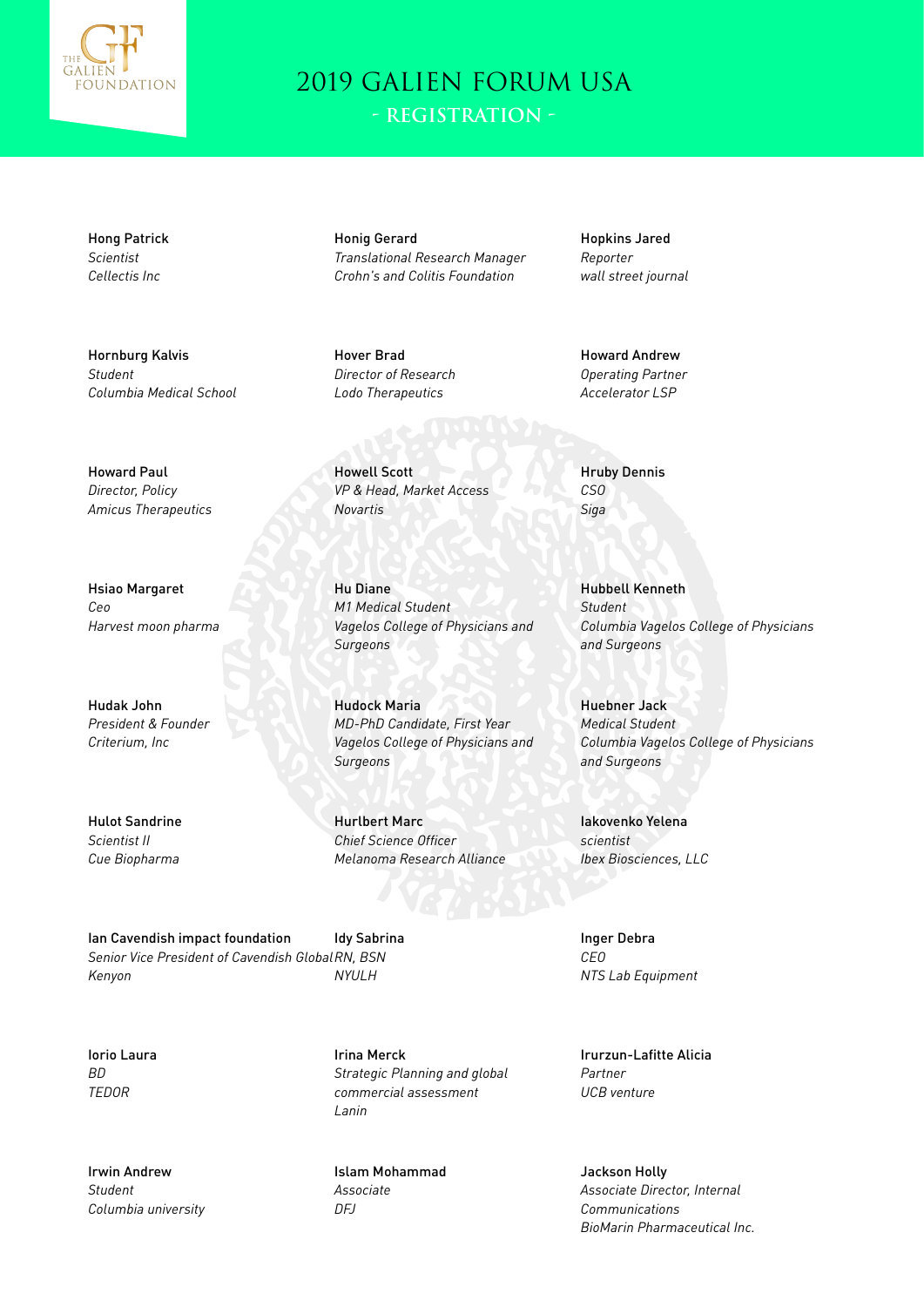

Jacoby Dave *Clinical Science Fellow BioMarin Pharmaceutical Inc.*

Jain Vishal *Senior Partner Forepont Capital Partners*

Jamal Sumayah *PRESIDENT, CSO ENB THERAPEUTICS*

JEANBART Edwige

*CIC New York*

*correspondante CIC New York*

Jadhav Sujay *Global Vice President Oracle*

Jairam Pooja *Medical student Med student*

Jani Karan *Medical Student Columbia*

Jean-Louis Gaston *Medical Student Columbia University*

Jennings Brook *Executive Director Immunology Marketing Director Regeneron* Jhaveri Mona *Sound Affects*

Johnson William *Managing Partner Boler Biotech Consulting*

Johnson Kirk *Research Fellow Eli Lilly and Company*

Joice Katie *Head of U.S. External Communications Takeda*

Jolly Fabien *Global Head of R&D IT Takeda*

Jones Michael *VP, Immunology Commercial Business Unit Regeneron*

Jones Kai *Medical Student Columbia University*

Junaid Shaq *Medical Student Columbia University College of Physicians Business France & Surgeons* Jupin Cecile *Healthcare Trade Advisor*

Jain Shweta *Marketing pfizer*

Jais Philippe *Président et Directeur Scientifique EUKARYS*

Jarry Olivier *President & CCO DarioHealth*

Jenkins Blair *Medical Student Columbia Vagelos College of Physicians and Surgeons*

Jobson Jennielle *Business Development Associate TSL: The Solution Lab*

Johnson Jerrold *Application Sales Manager ORACLE HEALTH SCIENCES*

Jones Conley *Associate Alexandria Real Estate*

Joshi Abhay *COO revance*

Kadoch Orli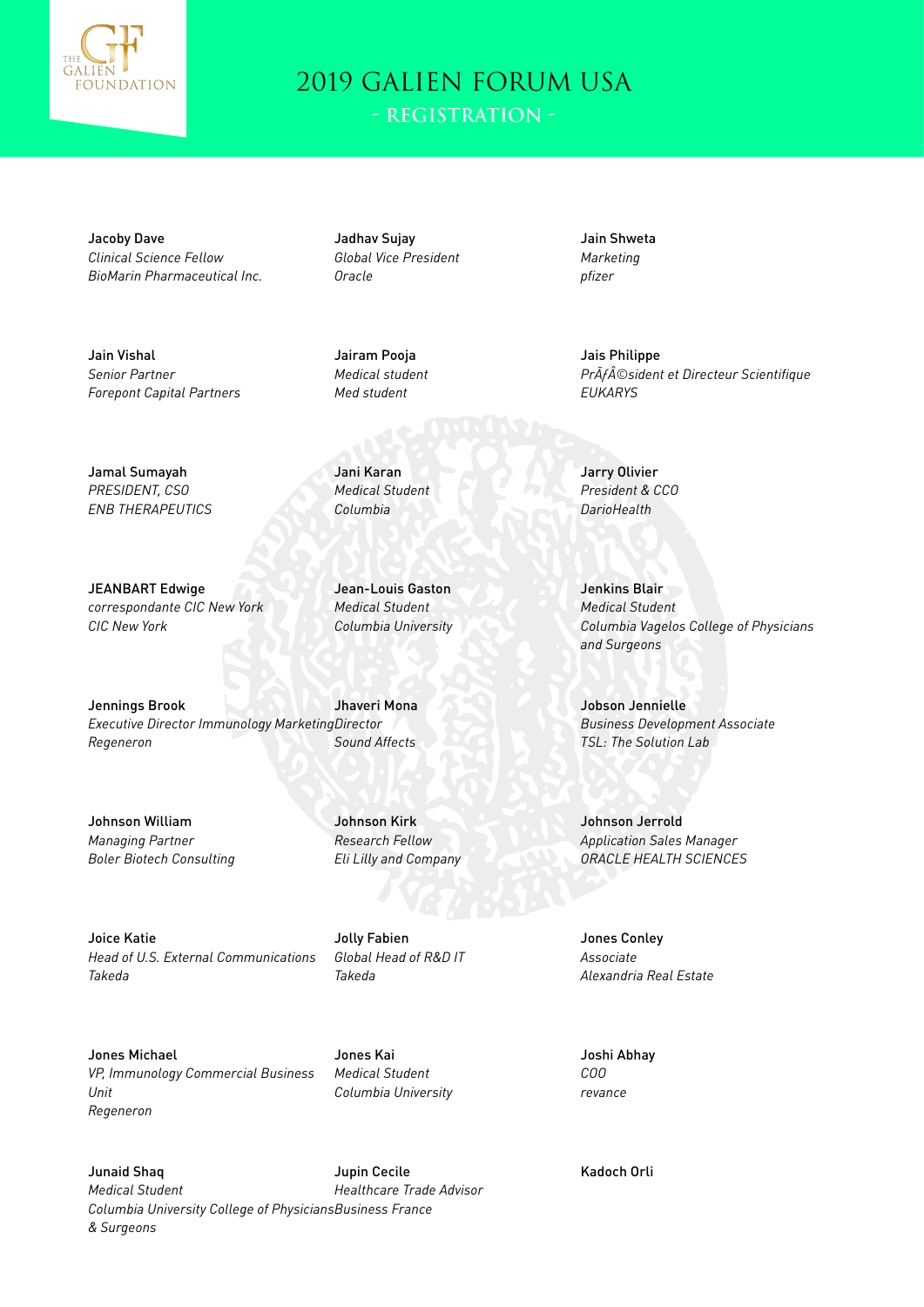

**- Registration -**

Kagan Lori *Quality Assurance Merck*

Kang Tom *Investor*

Kalra Japna *Medical Student Columbia VP&S*

Kannan Adithya *Student Columbia Medical School*

Karaaslan Lara *Student Columbia University*

Karlin Michael *Ibex Biosciences, LLC CEO*

Karyekar Chetan *Global Comm Strat Or Janssen Pharmaceuticals*

Kasper Todd *VP, Global Operations & Chief of Staff, R&D Solutions IQVIA*

Kathirithamby Ravi *Administrator & COO, Montefiore Innovations Albert Einstein College of Medicine*

Katz Ariel *CEO H1*

Keating Laurie *EVP, Chief Legal Officer and Secretary Alnylam Pharmaceuticals*

Kaltsatos Vassilios *Open Innovation Director CEVA*

Kapadia Kishan *Global Regulatory Merck*

Karas Pam *Head of Global Marketing, Dupixent, Dermatology Sanofi*

Karp Ian *VP, Investor and Public Relations Karyopharm Therapeutics*

Kasetty Mayur *Director, Business Development & Operations Rocket Pharmaceuticals*

Kaspers Stefan *International Project Leader Boehringer Ingelheim*

katsara olga *Post Doc NYU Langone Health*

Kaur Mandeep *Medical Immunology Head Sanofi*

Kelley Amanda *Assoc. Director Regulatory Advertising & Promotion Takeda*

Kaplan Michael *President & CEO Melanoma Research Alliance*

Karelas Gregory *Medical Student Columbia University*

Karyat Dori *CEO Synthis*

Kasmai Niku *Consultant IbridgeFDA*

Kastin Steve *Chief Medical Information Officer Booz Allen Hamilton*

Katsnelson Nataliya *Director, Business Development Global Clinical Trials*

Kazam Aaron *Director Tishman Speyer*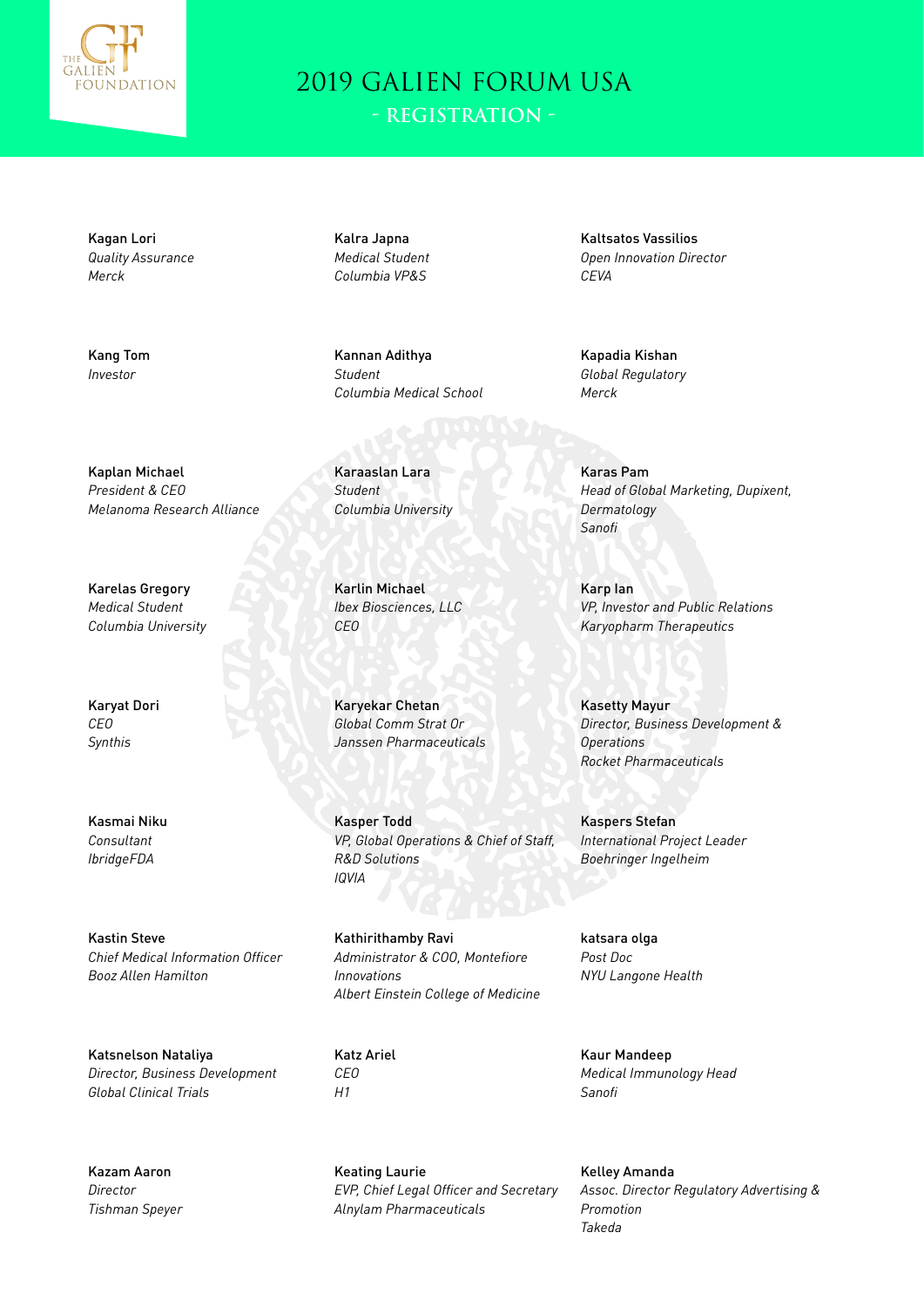

**- Registration -**

Kelley Lisa *Marketing Specialist Advisor/ International Trade FEDEX*

Kerisit Marie *Healthcare Trade Advisor Business France*

Kiernan Laura

*Owner HTiR*

Kim Ilya *Medical Student*

Kent Christopher *Zoic Capital Advisor*

Kessler Marla *SVP, Strategy, Marketing & Communications IQVIA*

Kim Kyoungyeon (Alice) *Associate W Medical Strategy Group*

Kim Julie *CEO Tech Finance CFO*

King Chadwick *Executive Director Research Amgen Inc.*

*Physicians and Surgeons*

Kinslow Connor *Medical Student Columbia University Vagelos College of Physicians and Surgeons*

*Columbia University Vagelos College of* 

Klamer Daniel *VP of Scientific Strategy Anavex Life Sciences*

Kline Ashley *General Manager Dompe U.S.*

Knightly Kevin *President, Technology & Commercial Solutions IQVIA*

King Aidan *Managing Partner FH Partners*

Kitlas Susan *VP, Global Account Director IQVIA*

Klapholz Alain *COO OptMed, Inc.*

Klobuchar Michael *SVP Finance and Global Project Mgmt Merck*

Knowles Robert *Search & Evaluation Lead, Business Development Pfizer Inc.*

Kentsis Alex *Assistant Member Memorial Sloan Kettering Cancer Center*

Khurana Chumi *VP DAS Commercial Leader Prostate Janssen Pharmaceuticals*

Kim Ted *BD Manager Enzychem Lifesciences*

Kinariwalla Neha *Student Columbia Medical School*

Kinsella Kevin *Managing Director Avalon Ventures*

Kiyomine Masashi *Investment Director Mitsui Global Investment*

Klara Klast Consulting, Inc *CEO Czobor*

Knecht Daniel *ASSISTANT CLINICAL PROFESSOR Aetna*

Ko Richard *Associate Medical Director (emicizumab), US Medical Affairs Genentech*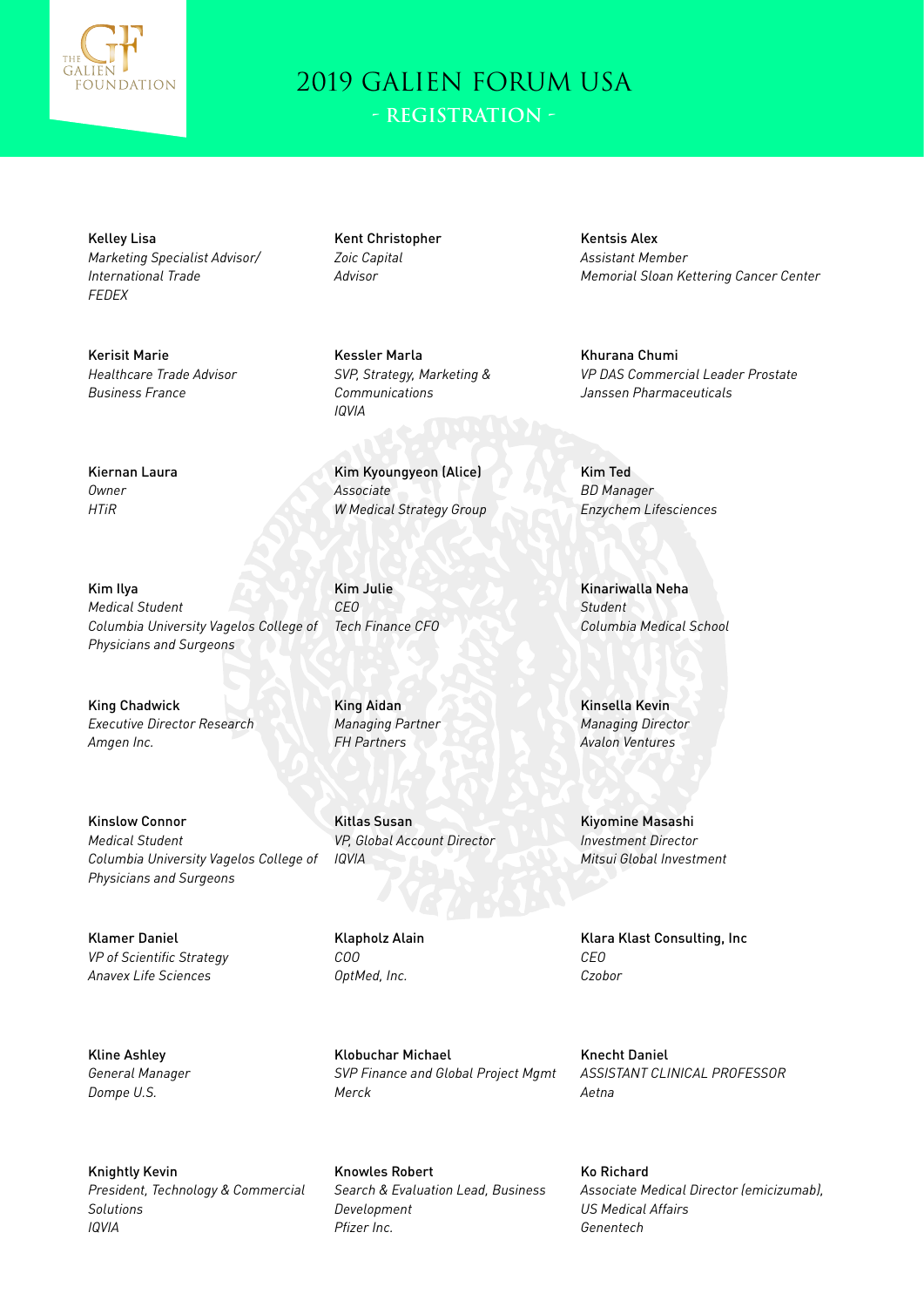

Koerber-Walker Joan *President & CEO Arizona Bioindustry Association, Inc. (AZBio)*

Komurov Kakajan *Director, Molecular Discovery Pfizer*

Komaroff Eugene *Professor, Educational Reserach Kaiser University*

*Columbia University Vagelos College of* 

Kong Garheng *Founder HealthQuest Capital*

Kostro Katrina *Student*

Kralstein Jeffrey *Medical Director*

Kretschmer Matthias

*Alnylam Pharmaceuticals*

*Snr Director, Analytical Development*

*Amgen*

*Physicians and Surgeons*

Komaroff Marina *Director, Biometrics NovenPharma*

Korb Brian *Managing Director Trout Group*

Korinek William *CEO Astrocyte Pharmaceuticals*

Kovac Martina *Director, Vaccine Development Lead GlaxoSmithKline*

Kratochvil David *CEO Ikigai Biotech Group*

Krishnan Venkat *Partner Spektrum Capital*

Krusin Martin *VP, Finance & Business Development AzurRx BioPharma, Inc.*

KUMAR Ravi

krolicki philippe *Founder and CEO p-valorem*

*Founder & CEO ARKAY Therapeutics*

Kuziel William *Analyst Medpro Investors* Lachapelle Bernard

*Prix Galien Canada*

Laferrere Blandine *associate professor in the Department of Regional Manager Medicine's Division of Endocrinology Columbia University Medical Center*

Lahey Katie *Dompe U.S.*

Koustova Elena *Director, Office of Tranlational Initatives National Institutes of Health, NIDA*

Kranjac Daniella *Managing Director Dynamk Capital*

Krishna Vibhu *Medical Student Columbia University*

Krulewicz Barbara *Clinical Operations Merck*

Kurz Nicole *Rare Disease Specialist Akcea Therapeutics, Inc.*

Laegeler Brian *Principal Touch Down VC*

Lahey Colleen *VP, Business Development Trevie Research*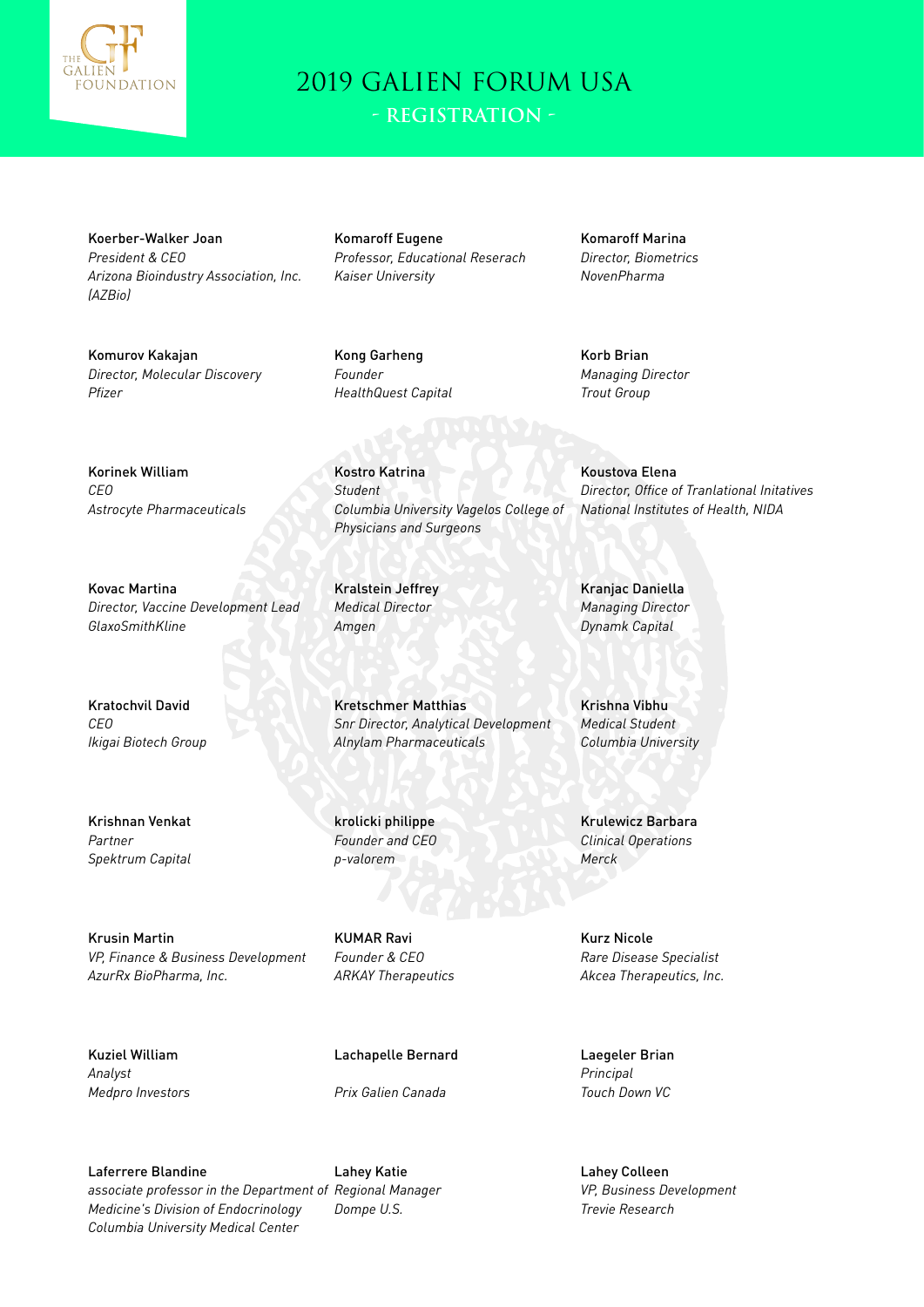

Lai Christopher *First Year Medical Student Columbia University Vagelos College of Physicians & Surgeons*

Lainer Ilene *President Next for Autism*

LaMontagne Ken *VP, Research, Therapy Acceleration Program Leukemia & Lymphoma Society (LLS)*

langer michael *Corporate Development pear therapeutics*

LaRosa Joe *EVP, General Counsel and Secretary Regeneron*

Lau Hewmun *Director Broadview Ventures*

Laurent-Ledru Vanina *Vice-President and Head, Global Public Affairs- Specialty Care Sanofi*

Lawrence Kris *Associate Director of Marketing AstraZeneca*

Le Duc Geraldine *CEO NH THERAGUIX*

Ledhermann Dan *CSO BIOPHYTIS*

Lamraoui Hamid *CEO UROMEMS*

Lanin Irina *Strategic Planning and global commercial assessment Merck*

Laschever Jack *EVP, Content Marketing Spectrum Science*

Laurencin Cato T. *Professor and Committee Member University of Connecticut*

Laurin Jade *ChargÃf©e de mission Développement Entreprise MEDICEN*

Lazzaro Rob *ADJUNCT PROFESSOR DREXEL UNIVERSITY*

Leahy Raina *Snr. Manager, Clin Ops Alnylam Pharmaceuticals*

Lee David *Global Therapeutic Area Head Immunology Janssen Pharmaceuticals*

Lam Carmen *Senior Scientist Forkhead BioTherapeutics Inc*

Landau Dan *Assistant Professor Weill Cornell Medicine*

Lara Marc *Chief Scientific Officer MicroHealth*

Latapie Sebastien *Senior Associate Dynamk Capital*

Laurent Claire *Managing Director Samsung Venture*

Laverty Robert *CEO Laverty Global*

Le Chung Jessica *Director NA Regulatory Liaison Janssen Pharmaceuticals*

Lederman Seth *CEO Tonix*

Lee Carol *Director, Clinical Drug Supply, Logistics, & IRT Regeneron*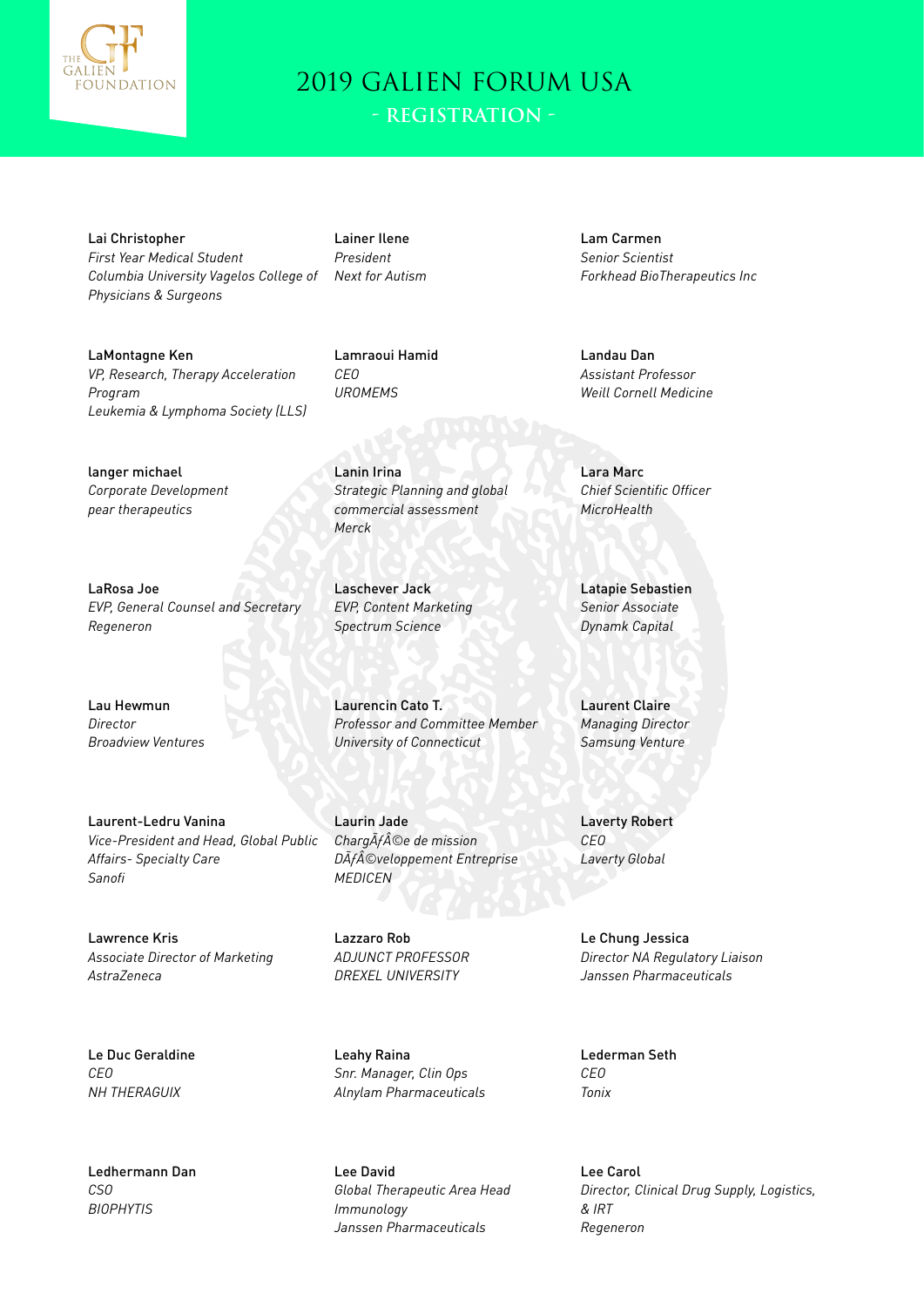

**- Registration -**

Lee Alexandria *Portfolio Manager Aurora Capitals*

Lee Heehyoung *Managing Partner LumeBio*

Leretour Arnaud

*du Nord Business France*

Leger Peter *CEO MDPRESS INC.*

Lema Tome Carla *Associate Director Business Development Director, Product Management Otsuka America*

Lengel Troy *Boston Scientific*

*Directeur Business France Amérique Vice President*

Lenz Rob *VP Global Development Amgen Inc.*

*HIG BioHealth Partners*

Lesko Roman

Lequeux Paul *Vice President Bryan, Garnier & Co*

Levine Kymberly *Sr Scientist Pfizer-CTI*

Li Cheng *Associate MSQ Ventures*

Lieberman John *managing director nycmedtech.com*

Lillian Aviva *CEO & Co-Founder SeedSprint*

Lindenboom Christine *VP, Investor Relations & Corp Communications Alnylam Pharmaceuticals*

Lipkin Richard *Managing Director Easton Capital / Director Cavendish Foundation Easton Capital*

Levy Elliott *SVP Global Development Amgen Inc.*

Li Julia *Senior Director, Emerging Science & Innovation Lead â€Â" Vaccines Pfizer*

Lieberman Jeff *Professor Columbia University*

Lim Jiyeon *Associate W Medical Strategy Group*

Ling Andrew *Medical Student Columbia VP&S*

Lipovsek Jasmine

*Dompe U.S.*

Levy Gallia *Vice President, Product Development Genentech*

Lie Yung *President & CEO Damon Runyon Cancer Research Foundation*

Lieven Tri-Medix LLC *Principal and Founder Nuyttens*

Lin Hua *CSO Forkhead BioTherapeutics*

Lioue Luna *Business manager NYU Langone Health*

Lippens Simon *Shingrix Program Lead GSK*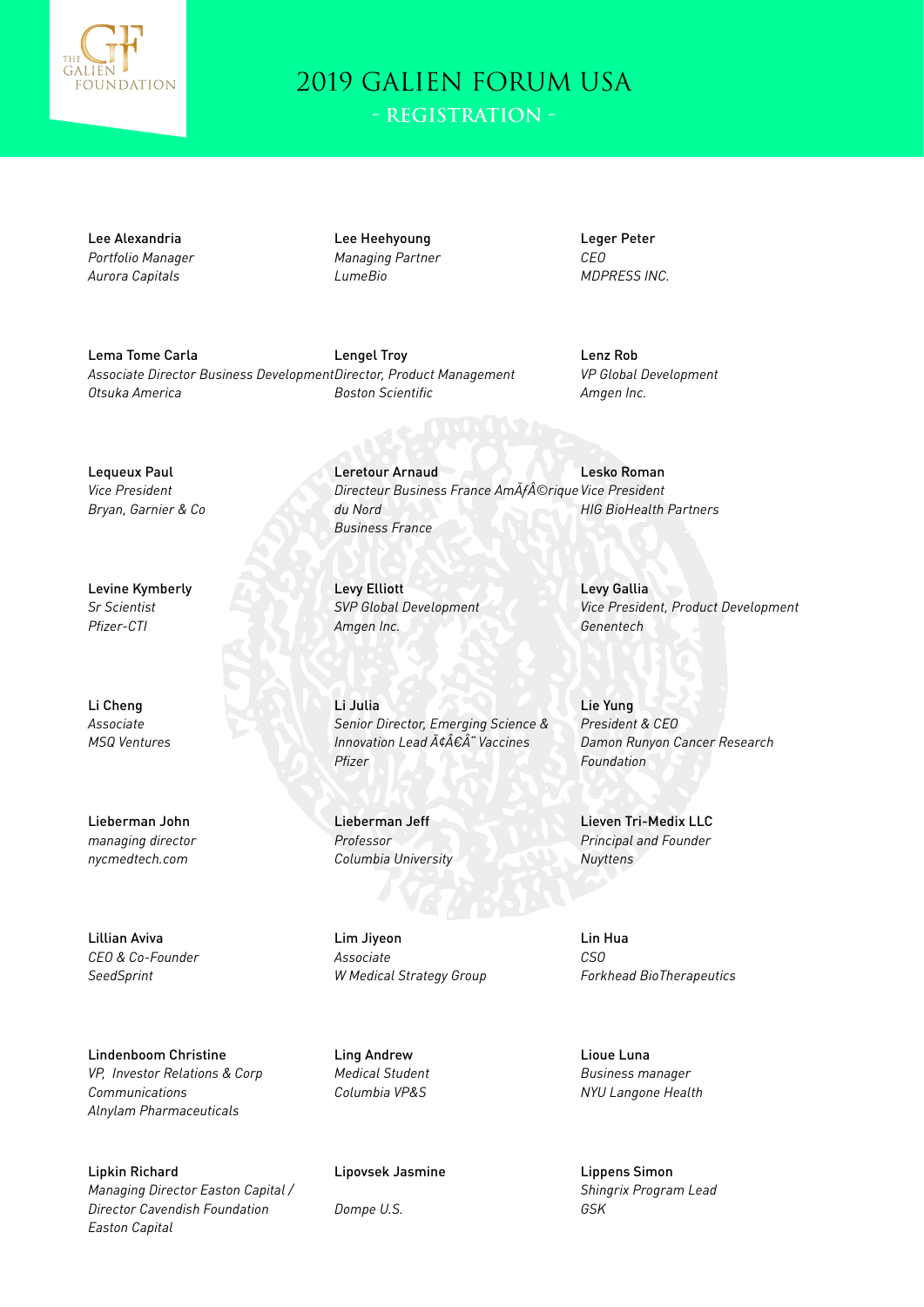

**- Registration -**

Littman Dan *Helen L. and Martin S. Kimmel Professor Blackstone Life Sciences of Molecular Immunology NYU School of Medicine*

Liu Vivian *Blackstone*

Livoti Christine *Director Deerfield Management*

Lohrfink Andrew *Director Tishman Speyer*

Longo Jessica *Senior Brand Manager Takeda*

Lopez Dr. Monica *Chief Executive and Science Officer LPNP*

Lourme Jean-Christophe *CEO VALOTEC*

Lumin Jeff *partner Everpine capital management*

Mack Fiona *Director external innovation Roche Innovation Center*

Magee John *VP, US Business Lead Alnylam Pharmaceuticals*

Liu Yan *Business development and corporate strategy Forward Clinical Solutions*

Loffredo Rosemarie *CFO Leukemia & Lymphoma Society (LLS)*

Londono Sandra *Senior Contract Specialist Mount Sinai*

Longstreet Brian *Chief Commercial Officer Diverse Biotech*

Lora Daphne *Senior Manager, Growth & Expansion Choose paris Region*

Lu Ree

*Columbia Med School*

Luna Xenia *Scientist Kadmon*

MacLeod Molly *Director, External Communications Pfizer*

Magram Jeanne *Chief Scientific Officer Quentis Therapeutics, Inc.*

Livada Val *Research Affiliate MIT*

Loganzo Frank *Sr. Director, Biology Pfizer*

Longmire Michelle *CEO Medable*

Looney William *Executive Editor Informa*

Lou Nicole *Reporter MedPage Today*

Lucci Dominick *CIO PARK AVE CAPITAL MGMT INTL*

Luong Louie *venture Capital Associate Touch Down VC*

Magalinskaya Agata *Strategic Programming Alexandria LaunchLabs*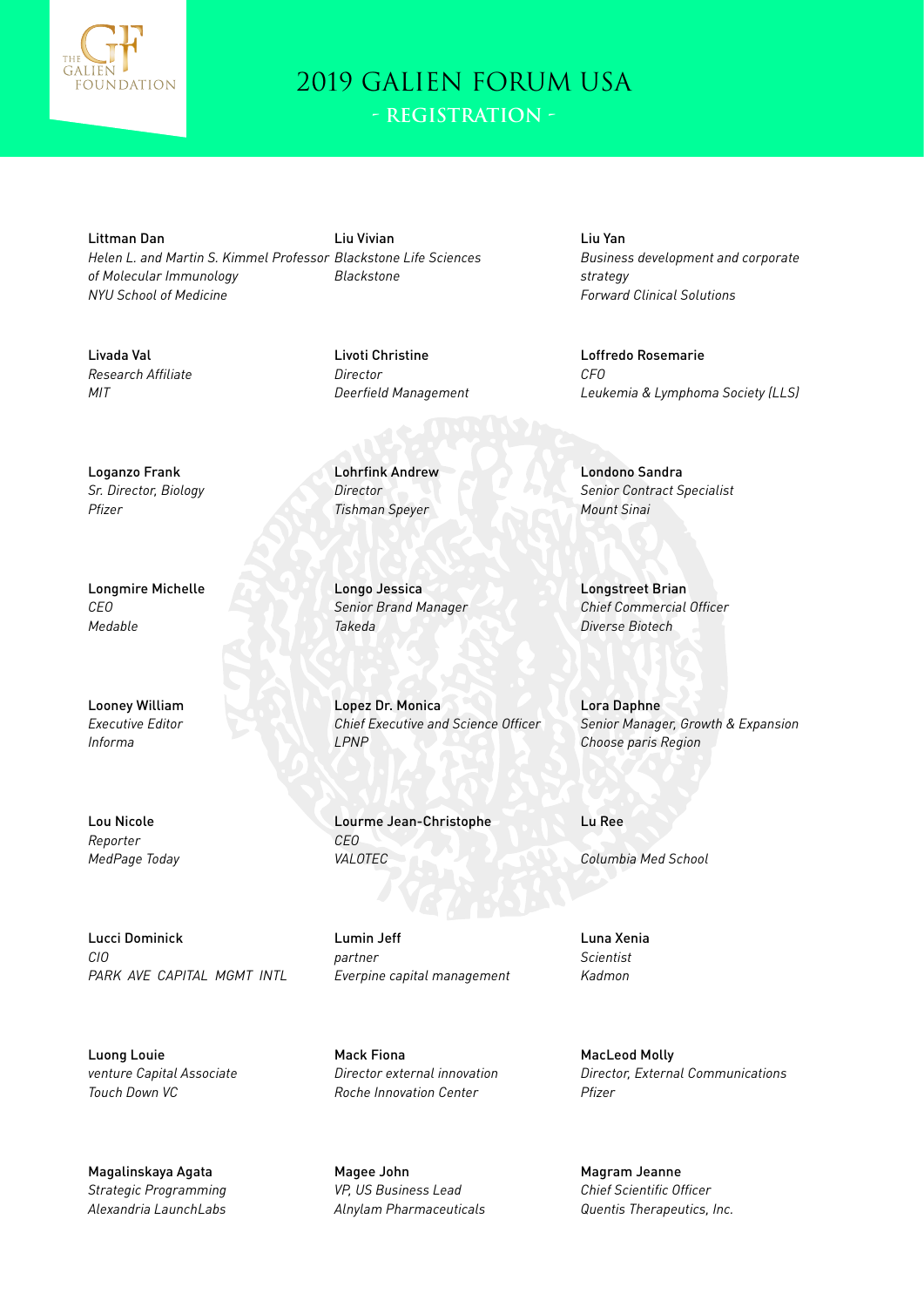

Magun Ella *Student Columbia University Vagelos College of Physicians and Surgeons*

Mai Wilson *Student Columbia Medical School* Mahe Melanie *Postdoctoral fellow NYU langone health*

Maier Martin *VP, Research Alnylam Pharmaceuticals*

Maitre Philippe *EVP - US Op - Business Development ONXEO*

Malone Matt *Associate Principal Perkins & Will*

Malouf Mark *VP - Digital Health at Teva Pharmaceuticals Teva Pharmaceutical Industries*

Maniaci Chiara Maniatis Tom

Maraganore Christine

*Alnylam Pharmaceuticals*

*Spouse of CEO*

Marcus Norman *Venture Partner Sanderling Ventures*

Mark Goldstone *Board member Galien Foundation*

Majmudar Pooja *Business Development Manager NYU*

Maloney Steve *Director Oracle*

Mancino Gene *Partner Mancino Burfield Edgerton*

*Scientific Director & CEO New York Genome Center*

Maraganore John *Chief Executive Officer Alnylam Pharmaceuticals*

Marcus Joel S. *Executive Chairman & Founder Alexandria Real Estate Equities, Inc.*

Mark Monane Group *Chief Medical Officer Monane*

Mahoney Tom *Partner Tangent Capital*

Maisonrouge Francois *Senior Managing Director Evercore*

Malik Wasim *Managing Partner Iaso Ventures*

Maloney Tamara *Regional Nurse Case Manager Akcea Therapeutics, Inc.*

Mandava Swetha *Clinical Trial Manager Aerie Pharmaceuticals*

Manoharan Mano *Snr VP, Innovation Chem & Distinguished Scientist Alnylam Pharmaceuticals*

Marchi Liz *Fund Coordinator Frontier Angel Fund*

Marcus Barbara

*Alexandria Real Estate Equities, Inc.*

Marks Peter *Director, Center for Biologics Evaluation and Research (CBER) U.S. FDA*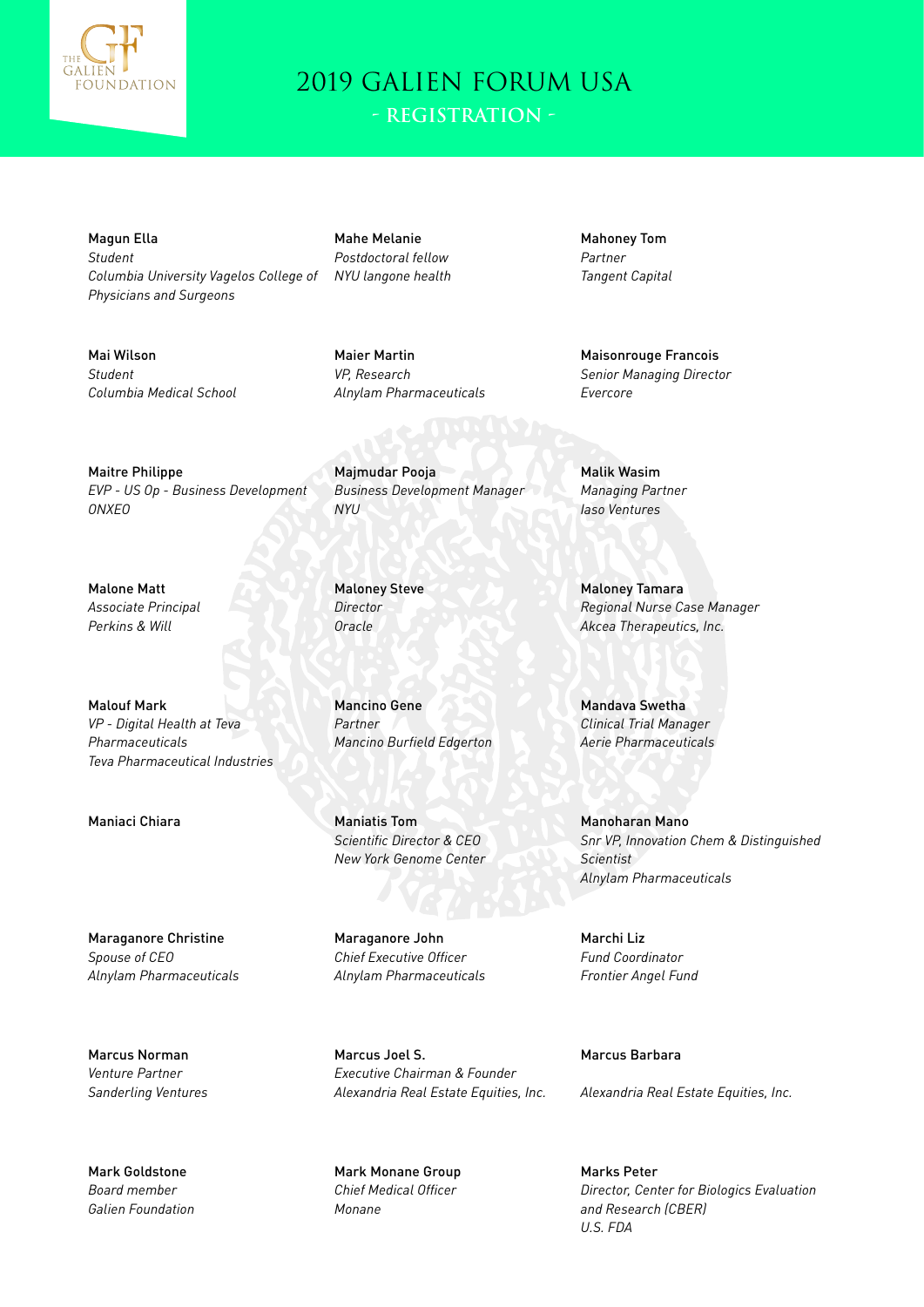

Marmot Romain *Chief Operations Officer Voluntis*

Martin Matthew *Computational Toxicology Pfizer*

Marshall Andrew *Chief Editor Nature Biotechnology*

Martin Viviane *Director, Licensing University of Pennsylvania*

Masanoff Jordan

*Amicus Therapeutics*

*Intra-Cellular Therapies*

Marshall Jean-Claude *Sr. Director, Precision Medicine, Head Clinical Pfizer*

Martinez James *Senior Medical Director Eli Lilly and Company*

Martz Lauren *Associate Editor BioCentury Inc.*

Mason Christopher *Associate Professor Weill Cornell Medicine*

Matthews Ray *Investor Relations Sernova*

Max Sternberg Investments *President Sternberg*

Mazlish Stefanie *CEO TSL: The Solution Lab*

McDonald Peter *SVP, Corp and Bus Dev Stemline*

McGuinness Michael *CEO Proception Medical*

Mates Sharon *Chairman & Chief Executive Officer*

*Associate Director, Business Lead LATAM VP*

Matthius Andrew *Senior Editor PM360*

Mayawala Kapi *Director Merck & Co., Inc.*

McCann Michael *Vice President, Sales Oracle*

McDonald Casey *Copy Superviser Concentric Health Experience*

McGuire Maggie *Senior Associate Director The Michael J. Fox Foundation for Parkinson's Research (MJFF)*

Mathieu Mednest *CEO Petitjean*

Maslowski Henry

*A C Binder Corp (KPG Cap & Co)*

Maulave Eric *VP SALES INTERNATIONAL EOS IMAGING*

Mayes Eric *CEO Endomag*

McCourt Marion *SVP, Commercial Regeneron*

McGarry Aaron *Vice President, Industry Partners Salesforce*

McKay Betsy *Senior Writer Wall Street Journal*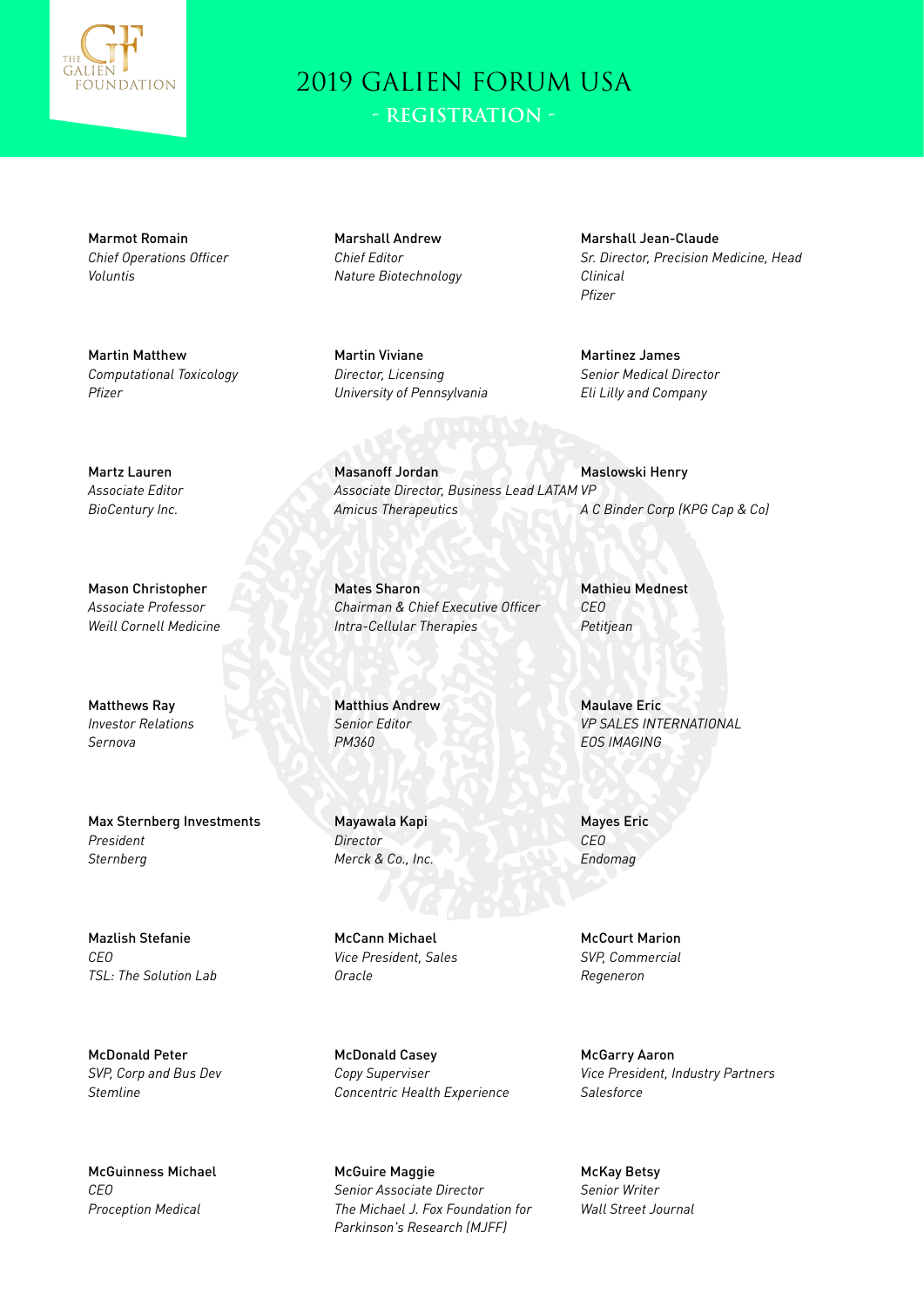

McKee Hayley *Director, Clinical Research Aerie Pharmaceuticals, Inc.*

McNeil Gene *Director WallachBeth Capital*

McNamara Henry *Senior Vice President, Sales Oracle*

Mead Alice *VP, US Public Policy Greenwich Biosciences*

Mehta Sanket *Medical Student Columbia*

Melendez Jaime *Director Emerging Technology Partnerships Johnson & Johnson*

Merilainen Markus *Affairs BioMarin Pharmaceutical Inc.*

Mian Yousef *Associate FH*

Mikol Daniel *Executive Medical Director Global Development Amgen Inc.*

Milligan Selina *Health Industry Analyst U.S. Department of Commerce*

Missling Christopher *President & CEO Anavex Life Sciences*

McNamara Ed *VP-Innovation Banking Cambridge Trust*

Medvedeva Elizaveta *Associate, Business Development Global Clinical Trials*

Mehta Arkesh *Chairman & CEO OncoBindi Therapeutics*

Mellor Jon *Director, Global Communications Merck*

Mertz Aaron *Director of Science and Society Program Aspen Institute*

Miglionico Brian *Director Business Development Alexion Pharma*

Miller Hsiaolei *Group Publisher MedCity News*

Mills Peter *President Astute Capital*

Mitchell Tim *Chief Medical Officer Saatchi & Saatchi Wellness*

Meenan Christopher *Vice President Urigen Pharmaceuticals*

Mekam Sandra *Manager KVB Partners*

Merchant Pooja *Head Patient Engagement & Partnership Sr. Medical Director, Global Medical Bayer*

Meyers Bruce *Founder & Chief Investment Officer Meyers Investments*

Mikail Christine *President Neurogene Inc.*

Miller Courtney *Student Columbia University VP&S*

Milton-Edwards Mark *Head of Product & Health Solutions Teva Pharmaceutical Industries*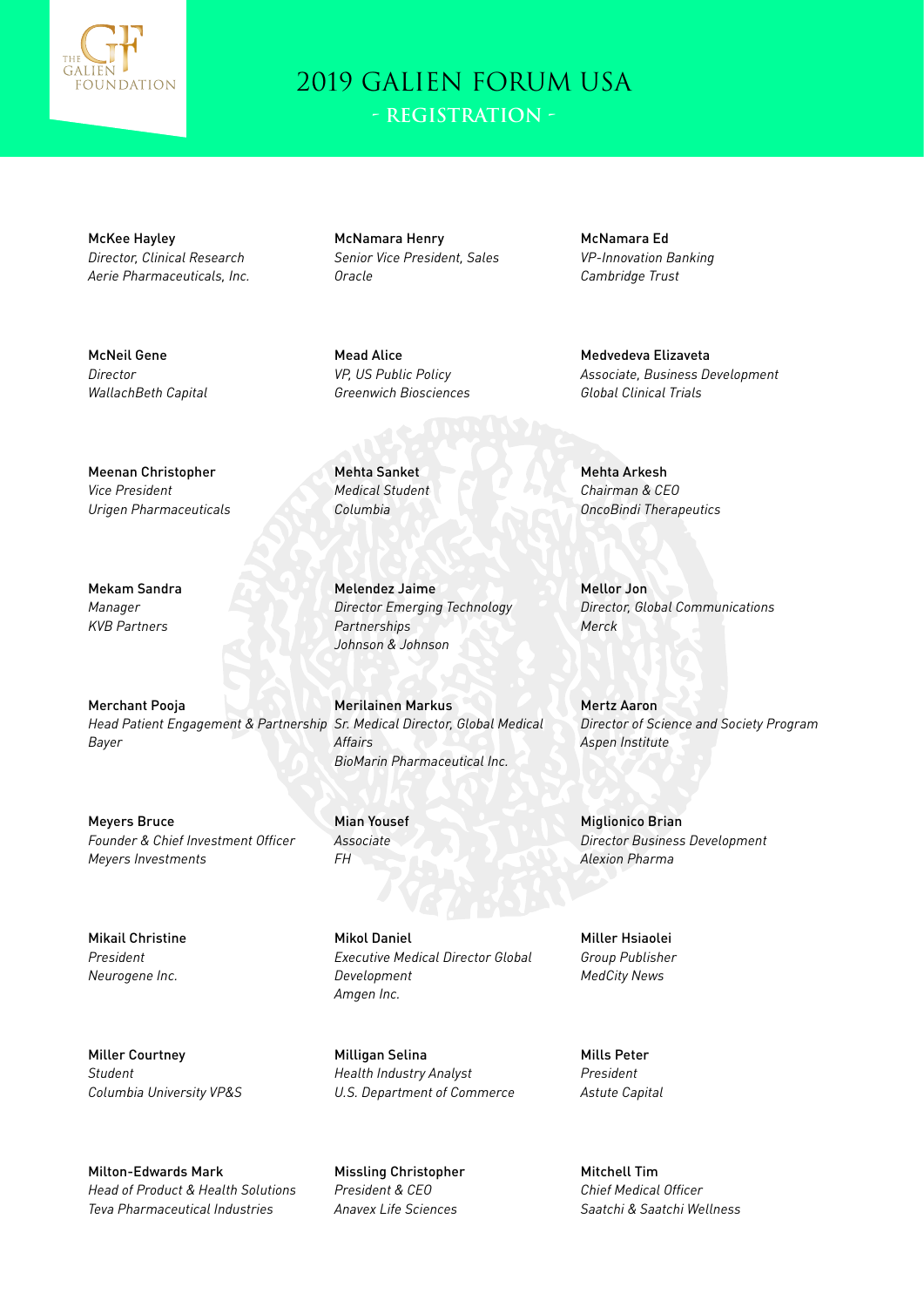

Mitchell Zebra *Zebra Acks*

Moh Akira *Global Medical Lead Bayer*

Mobbs Charles *Professor Icahn School of Medicine*

mohamadi Ann *managing director, lifesciences pwc*

Moch Kenneth *CEO Cognition therapeutics*

Molinari Lou *V.P., Operations Boston Scientific*

Monoson Lawrence *CEO RxData*

Morgan Mohammed *MD Medical city of Boston*

mosheyev Boris *investor, hedge fund manager Borex Capital*

Muehter Vincent *Group Vice President WebMD*

Mumford Ben *Research Associate Inzen Therapeutics*

Murphy Travis *Officer Ativa*

Murray James *Partner ExSight Ventures* Monschein Annemarie *Principal Monschein Advisors, LLC*

Morris Jessica *Chief Operating Officer Tonix Pharmaceuticals*

Moura Andre *Partner New Mountain*

Muhammedi Zeshan *CEO FundRx*

Mundle Suneel *Global Medical Affairs Leader Janssen Pharmaceuticals*

Murphy Drew *EVP, Research Regeneron*

Myong Catherine *Medical student Columbia VP&S*

*Business France*

Mollard Marie

Moore Cheryl

*New York Genome Center*

*Healthcare Trade Advisor*

Morten Pfizer *Vice President Emerging Scinc e& Innovaiton and Head, Target Sciences, Worldwide RD&M Sogaard*

Mozer Pierre *Directeur clinique & co-fondateur UROMEMS*

Muller Merissa *Senior Account Executive Finn Partners*

Munoz Jose *Student Columbia Medical School*

Murphy Samuel *Chief Business Officer Salubris Bio*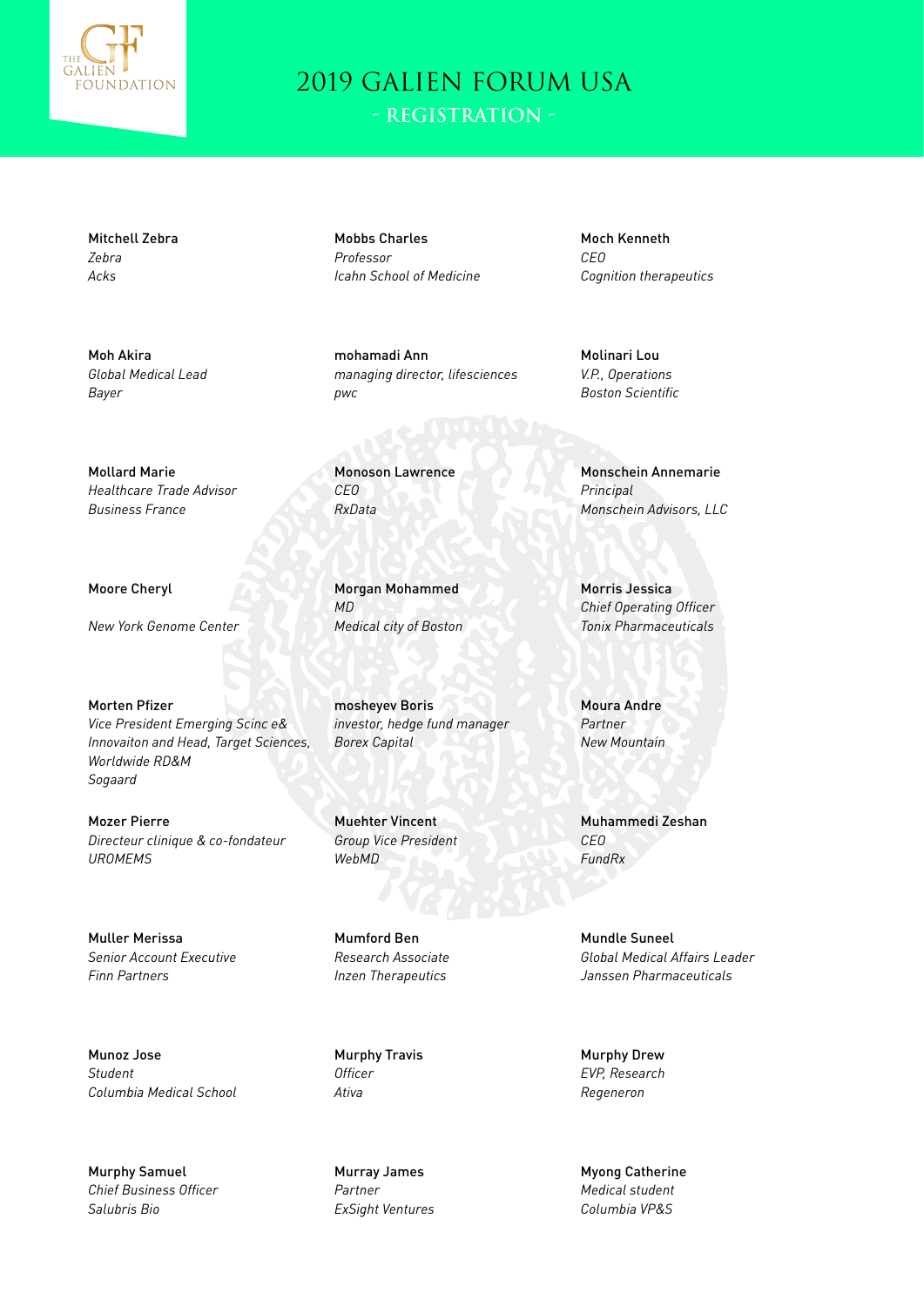

**- Registration -**

Nabhan Antoun *VP of Corporate Development Pear Therapeutics*

Naeve Janis *Managing Director Amgen Ventures*

Nabhan Antoun *Vice President, Corporate Development Pear Therapeutics, Inc.*

Nagaraja Srivatsan *Industry Consultant IQVIA*

Nachmani Bar *Co-Founder Neoteric Consulting Group*

Nagy-Szakal Dorottya *Chief Medical Officer Biotia*

Nakada Marian *Vice President of Venture Investing Johnson & Johnson (Pharmaceuticals)*

Naujoks Richa *Partner Nixon Peabody*

Nechev Lubomir *VP Process Sciences Alnylam Pharmaceuticals*

Nelson Michael *CEO Intrommune Therapeutics*

New Courtney *Counsel Nixon Peabody*

Ngai Paul *CEO xogene*

Nigen Pascal *Managing Partner Alpha Bronze*

Narayan Ashish *Associate Dean, Research Technology Mount Sinai*

Naumov George *Member Boston Harbor Angels*

Needham Thomas *Director Broadview Ventures*

Neuman Kristin *Executive Director, Biotechnology MPEG LA*

Newcott Ben *VP sales revance*

Nguyen Huy *Sr. Communications Officer Bill & Melinda Gates*

Nik Sara *Junior Scientist Cellectis*

Nassiri Val *Head of Medical Affairs, US Advanced Accelerator Applications*

Navitski Anastasia *student Columbia VP&S*

Nelson Ronald *Student Vagelos College of Physicians and Surgeons*

Neves Carole *Chief Business Officer LYSOGENE*

Newman Robert *Partner The Newman Law Firm PLLC*

Niesz Jennifer *Clinical Operations merck*

Nilsen Jon *Medical Writing Senior Manager Amgen Inc.*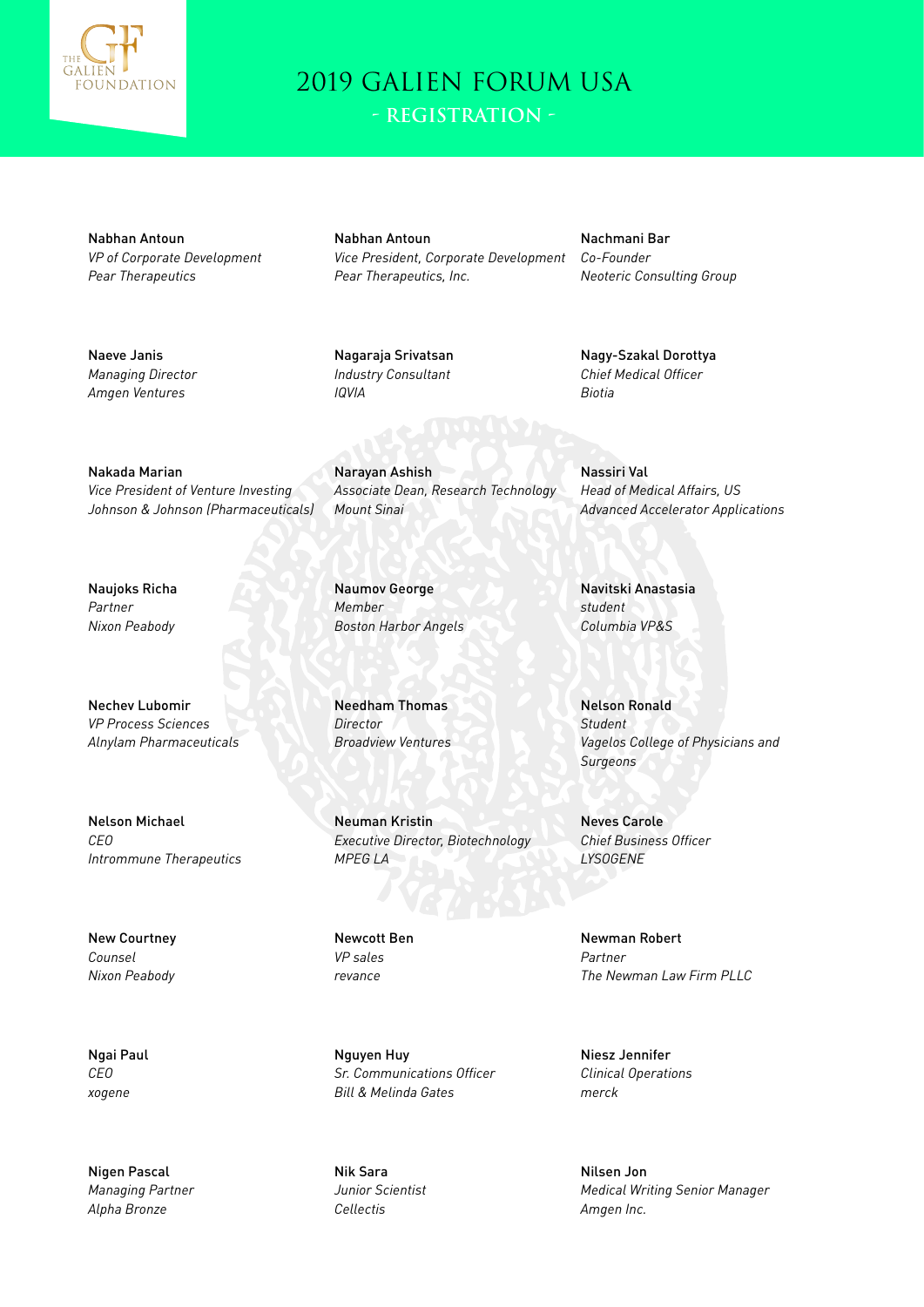

Nochur Sara *Chief Regulatory Officer Alnylam Pharmaceuticals*

Nucci Gianluca *Head of Clinical Pharmacology Pfizer*

Oakes Tina *Research Advisor, Clinical Eli Lilly and Company*

O'Callaghan Brian *President & CEO Petra Pharma*

Oei Ting-Pau *Managing Director Easton Capital*

O'Hara Elaine *Sanofi Pasteur Chief Commercial Officer, NA*

Olesiak Walter *Partner Remiges Ventures*

Onsager Axel *Analyst Norges Bank Investment Management*

Otto Kathleen *Executive Director BioBAT, Inc.*

Noe Mark *VP, Discovery Sciences Pfizer*

Nyuydzefe Melanie *scientist Kadmon*

Oatway Lisa *COO MDPRESS INC.*

O'Donnell Deirdre *AD, Operations Rocket Pharma*

Ofman Joshua *Chief of Corporate Strategy and External Scientist Affairs GRAIL, Inc.*

Olasky Steven *Principal Capital Family Office*

Omae George *Director, R&D Boston Scientific*

Oppikofer Mariano *Principal Scientist & Project Leader Pfizer, Inc.*

Ouzillou Jenna *Healthcare Trade Advisor Business France*

Norton Deborah *Executive Director Medical Affairs Novartis*

O Brien Kevin *Vice President, Market Access Mitsubishi Tanabe Pharma America*

Obradovic Aleksandar *MD/PhD Student Columbia College of Physicians and Surgeons*

O'Donnell Carl *Reporter Reuters News*

O'Halloran Christina *Pfizer-CTI*

OLeary Christine *RCIS, RVS NYULH*

O'Neill Patrick *President A. Pendergast Holdings LLC*

Orth Andy *SVP, Head of US Business Alnylam Pharmaceuticals*

Palm Ulo *SVP, Digital Sciences Allergan*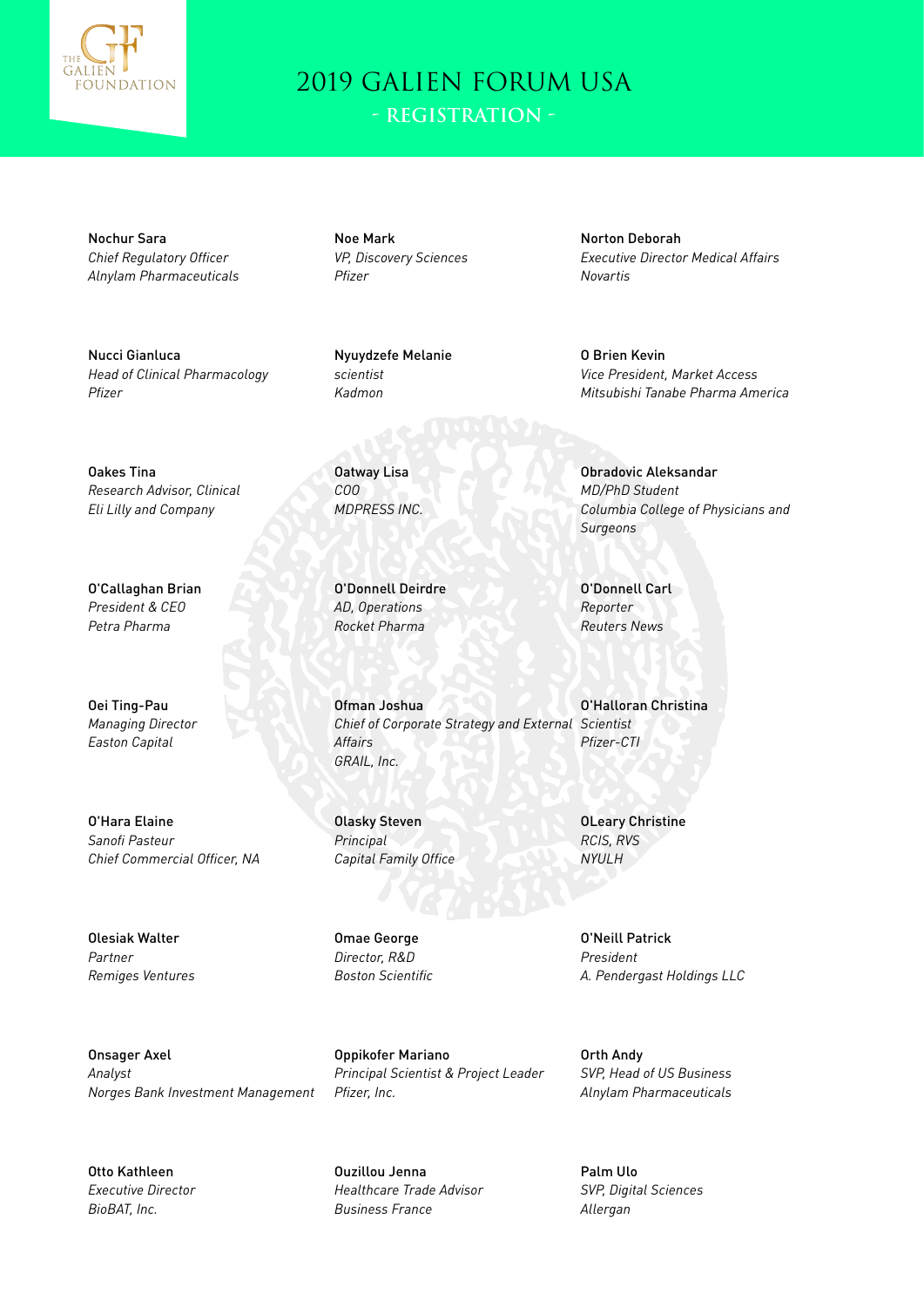

**- Registration -**

Panja Asit *Chief Scientific Officer AlfaGene Bioscience Inc*

Parks Andrea *Director, Patient Services Akcea Therapeutics, Inc.*

Patel Nita *Senior Director, Patient Advocacy Amicus Therapeutics*

Pathak Jyoti *Professor & Founder Cornell & Iris OB Health Inc.*

Patti Lisa *Founder and CEO AccentC3*

Paut Anne-Charlotte *Head of Legal US Owkin*

Pawlyszyn Michael *SVP, Healthcare and Life Sciences Salesforce*

Peikon Ian *Co-Founder VNV*

Pennington Doug *Founder Private Capital Network*

Paolini Marion *Servier Servier*

Pascheles Daniel *CEO Molekule Consulting*

Patel Vishal *Vice President HighCape Capital*

Patricia Quick Leonard Kieffer *Managing Partner, Life Sciences Hall*

Pattie Yasmeen *Principal East Egg Project Mgmt*

Pauwels Steven *Executive Director Fondation PRAESENS*

Peck Bill *Chief Technology Officer Twist Bioscience*

Pellegrino Sara *VP, Investor Relations Amicus Therapeutics*

Pentopoulos Marc *Partner Vista Point Capital*

Park Jina *Director HEOR Novartis Pharmaceuticals*

Patel Naimish *Global Project Head, Dupilumab Sanofi*

Paterlini Patrizia *Founder RARECELLS*

Patrick Denis *VP, Head of Partnering Innovation & Managing Partner Pfizer*

Paty Jean *VP, Patient Centered Endpoints IQVIA*

Pauwels Rudi *Founder and President Fondation PRAESENS*

Peeva Elena *VP, Clinical Group Head Pfizer*

Peng Katie *Sr. Vice President, Sales & Marketing Genentech*

Perez Victoria *Student Columbia*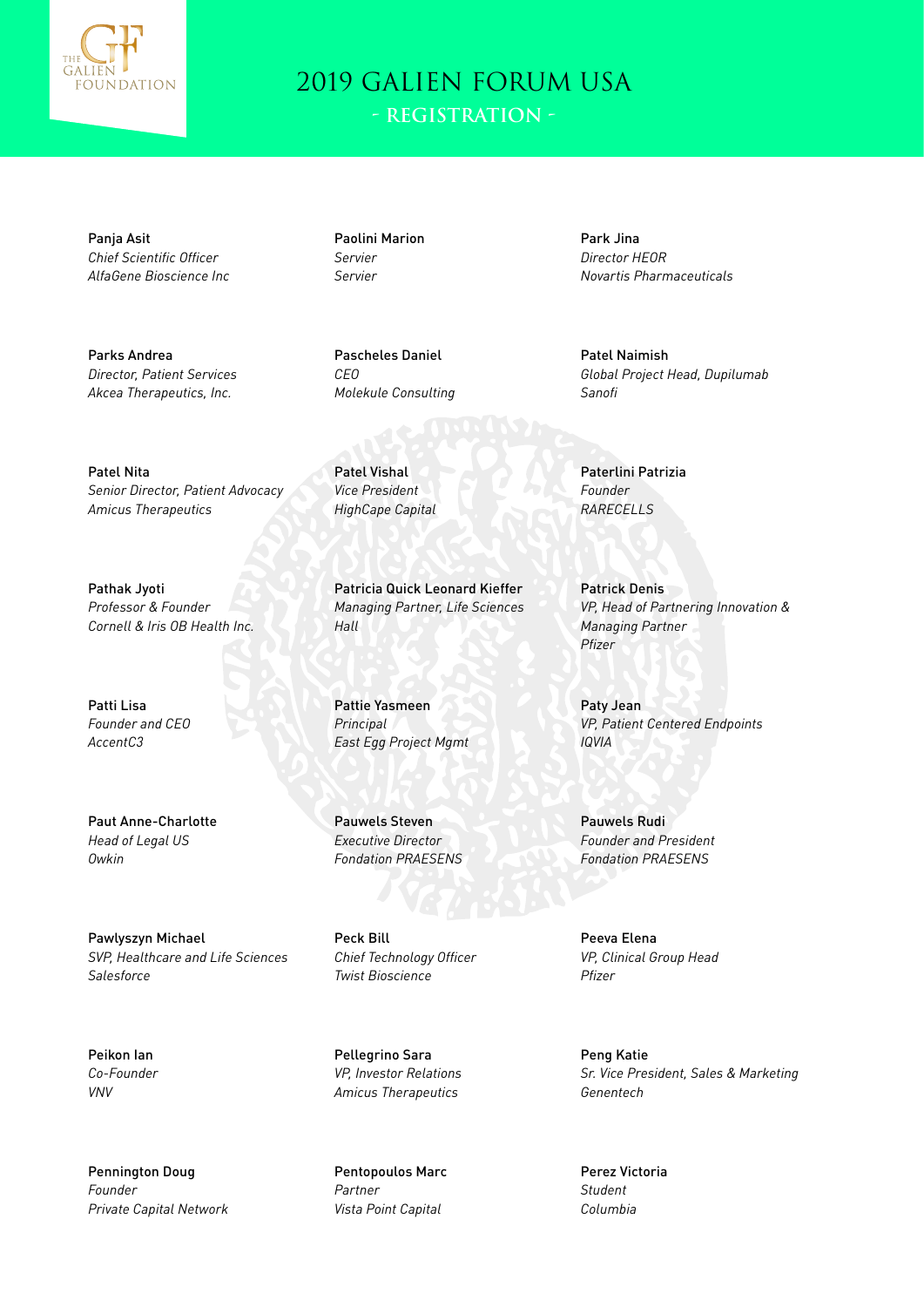

**- Registration -**

Perez Rafael *Trade Commissioner Gov't of Canada*

Petrescu Joana *MD-PhD student Columbia University*

Perla Giovanni *Clinical Advertising Sales Manager Springer Nature*

Petal Absolutys *Absolutys Bovell profitt*

Petter Cathy **Petter Jennifer** *Chief Scientific Officer Arrakis*

Petukhov Sergei *President Kadem LLC*

Pfost Dale *CEO Lodo Therapeutics*

Phillips Aaron *Scientist Inzen Therapeutics*

Pierrat Christophe *CEO INEON BIOTECH*

Pisacane Paul *Director, Regulatory Affairs BioMarin Pharmaceutical Inc.*

Pitrat Julie *Business Development Manager NOVADISCOVERY*

Plimpton Conrad *Angel Investor Desert Angels*

Peyrot Francois *Managing Partner Peyrot & Associates PC*

Pham Hanh *Sr. Manager of Medical Innovation Nest Skin Health-Galderma*

Photos Valerie *Operating Partner Iaso Ventures*

Pignet-Aiach Karen *DG LYSOGENE*

Pitcher Jodi *Vice President, Clinical Operations Clinical Research Consultants, Inc.*

Planat Baptiste *Responsable du Corporate Development CEO and President PPRS*

Ploszay Andrew *VP, Digital Strategy IQVIA*

Pfefer Guillaume *Vaccines Commercialization Lead, Shingrix GSK*

Pham Julien *President & COO Genprex, Inc.*

Picard Hernan *Clinical Research Medical Director Amgen Inc.*

Pinkston Brian *Communications Director NewYorkBIO*

Pitluck Sarah *Head, Global Pricing & Reimbursement Spark Therapeutics*

Platt Dr. David *Bioxytran*

> Plotnick Michael *VP Global Medical Affairs Janssen Pharmaceuticals*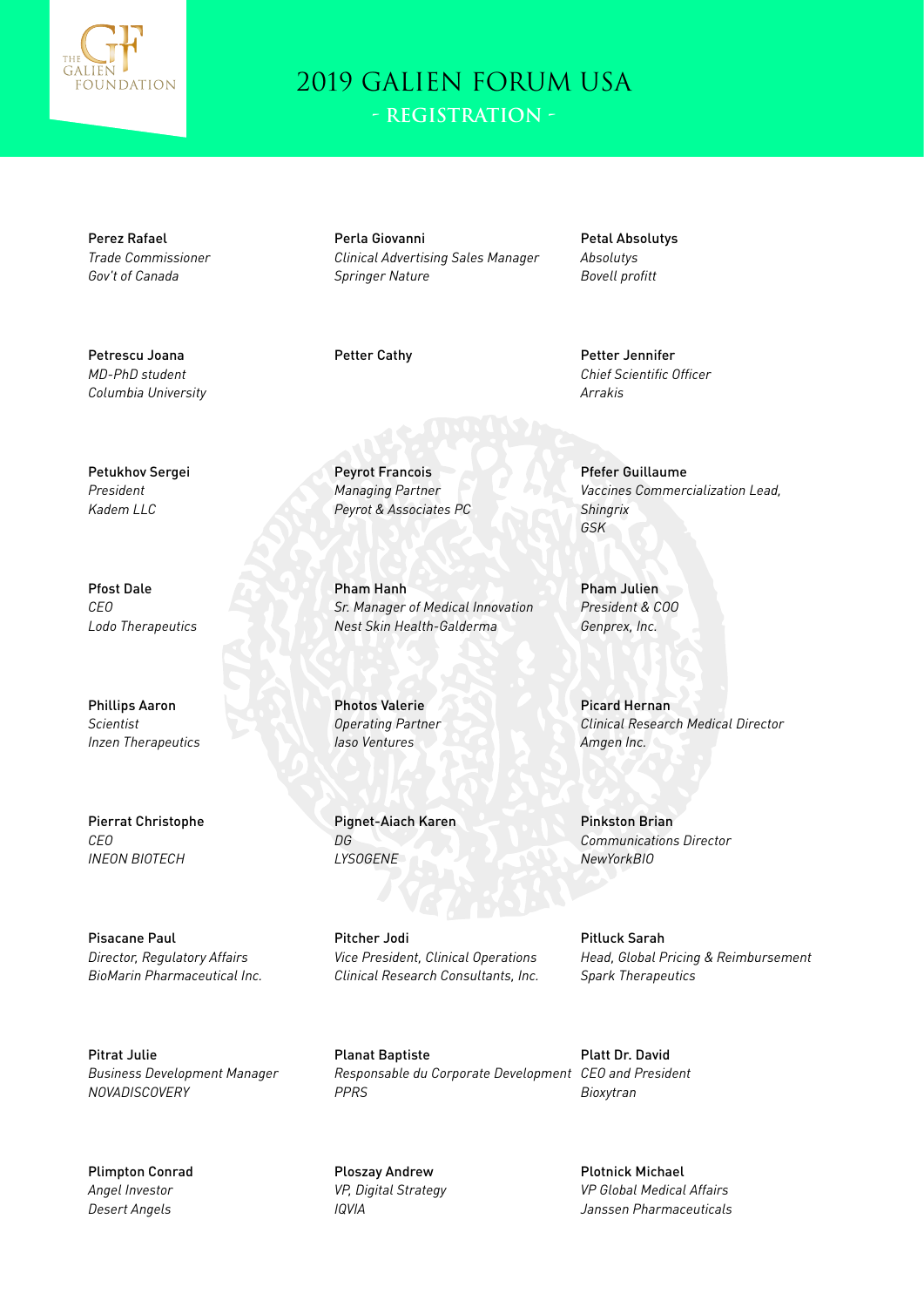

**- Registration -**

POHL Mark *General Counsel Trizell Limited*

*Director, BD&L Bayer*

pollock kelly

Porte Brigitte *Senior Manager, Investor Relations Ionis Pharmaceuticals*

Porter Josh *Managing Partner Reimagined Ventures*

Potel Christian *Sales & Marketing executive DATEXIM*

Prabhakar Raj *SVP, Business Development Rocket Pharmaceuticals*

Pugh Pearl *VP Das Comm Leader Derm and Rheum Janssen Pharmaceuticals*

Puppala Dinesh *Sr. Director, Scientific Affairs Pfizer*

Puri Aditya *Partner, Investments Xeraya Capital*

Rabbit Chris *Chief Commercial Officer Sonendo*

Racine Eric

*Sanofi*

Prince Richard *CEO NowBiopharma*

Pujar Hari *Chief Technology Officer Spark Therapeutics*

Purcell Dennis *Founder and Senior Advisor Aisling Capital LLC*

Qi Tingting *Managing Director China International Capital Corporation*

Rachid Absolutys *Absolutys Dhibou*

Radhakrishnan Sri *Vice President, Research and Development Pulmonx*

Polnerow Dara *Sr Training Education Mgr Medtronic*

Pospisil Paul *Senior Client Partner Korn Ferry*

Poussot Delphine Poussot Bernard *Director of the Board Roche Pharmaceuticals*

> Pryor Adam *Senior Manager, Corporate Relations Genentech*

Punyanitya Mark *Co-Founder & CEO PhenoMx, Inc.*

Purdy Katherine *Analyst The Michael J. Fox Foundation for Parkinson's Research*

Quesney Sebastien *Head of Innovation Development Institut Pasteur Paris Human Diagnostic*

Rachline Julie *Founder and CEO LallianSe*

Radhakrishnan Padma *Associate Spektrum Capital*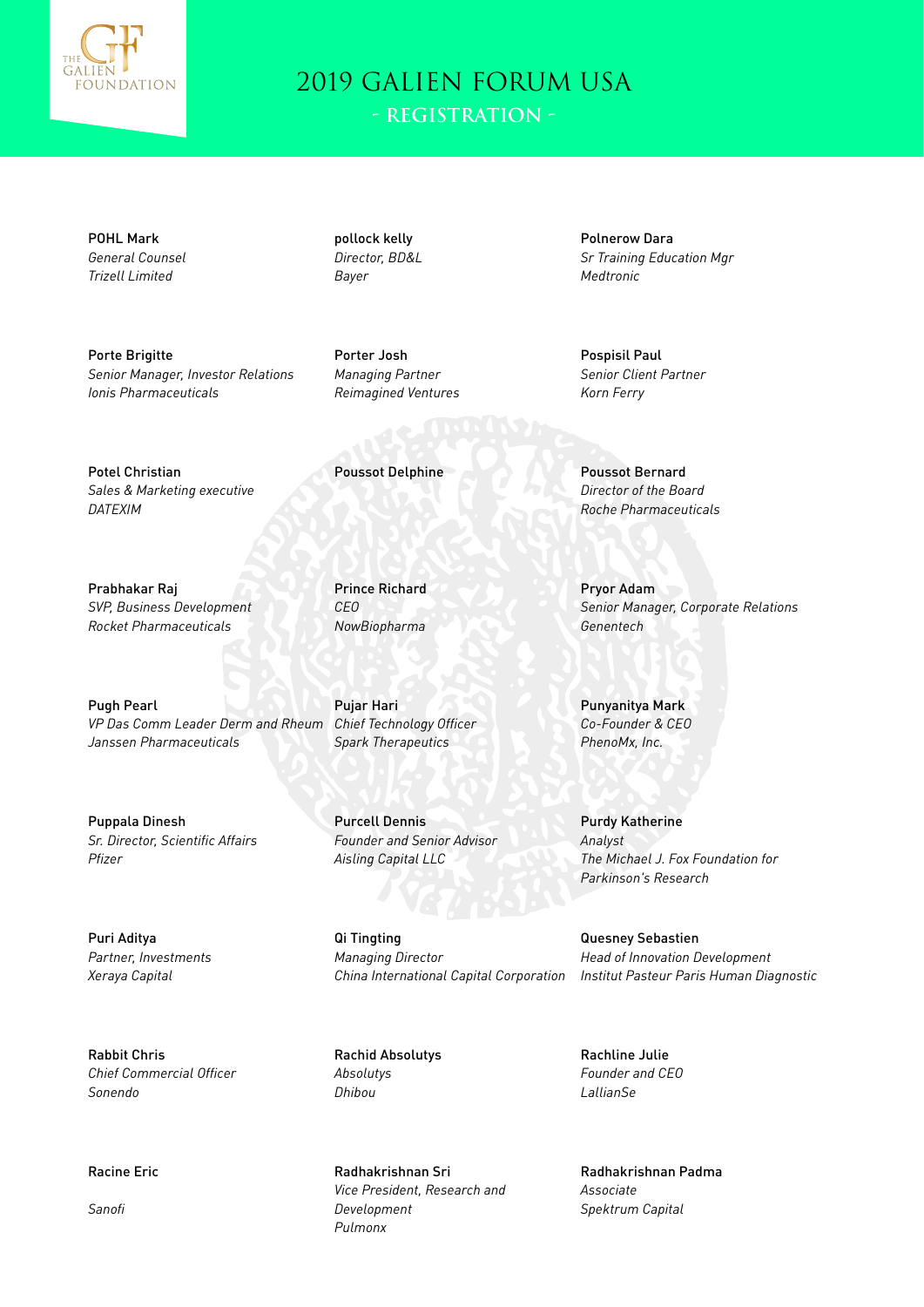

Radunsky Mark *Account Executive Salesforce*

Rajendran Theresa *Founder Lujo*

Rajaratnam Helena *Business developer HISTALIM*

Rajendran Sundar *Founder Solo-Dex*

Ransom Cliff

*Spinger Nature*

Rauscher Frank

Rajda Jay *Chief Clinical Transformation Officer, Health and Clinical Services Aetna*

Ralphson Neil *SVP, Sales IQVIA*

Ramirez-Davis Nancy *Director, Global Clinical Operations Aerie Pharmaceuticals, Inc.*

Ratnam Kapila *Principal NewSpring Capital*

Rebecca New Leaf venture partners *Principal Luse*

Reddoch Jim *Executive Vice President of Research & Investments Royalty Pharma*

Reilly Ellen *VIce President, Partnerships IQVIA*

Resnick Jon *President, US & Canada IQVIA*

Reygrobellet Claire *Attendee DTA MEDICAL*

*Program The Wistar Institute*

*Executive Editor, Partnerships*

Rebowe Nell *Director of Business Development Anavex Life Sciences*

Reddy Sunny *Analyst Aisling Capital*

Reilly Brendan *CIO Stage1*

Reum Rod *CEO Caballarius Global Holdings, Inc.*

Ricard Yann *Founder TheLegalMachine LLC* Rao Nishta *Managing Director BioLabs*

*Professor, Gene Expression & Regulation Strategic Partnership Manager* Raux Isabelle *Business France*

> Redanz Tianle *Associate Director of BD Mitsubishi Tanabe*

Reed John *Head, R&D Sanofi*

Renouf Arnaud *CEO DATEXIM*

Reygrobellet Gerald *Attendee DTA MEDICAL*

Rich Christie *Chief Development Officer AiCure*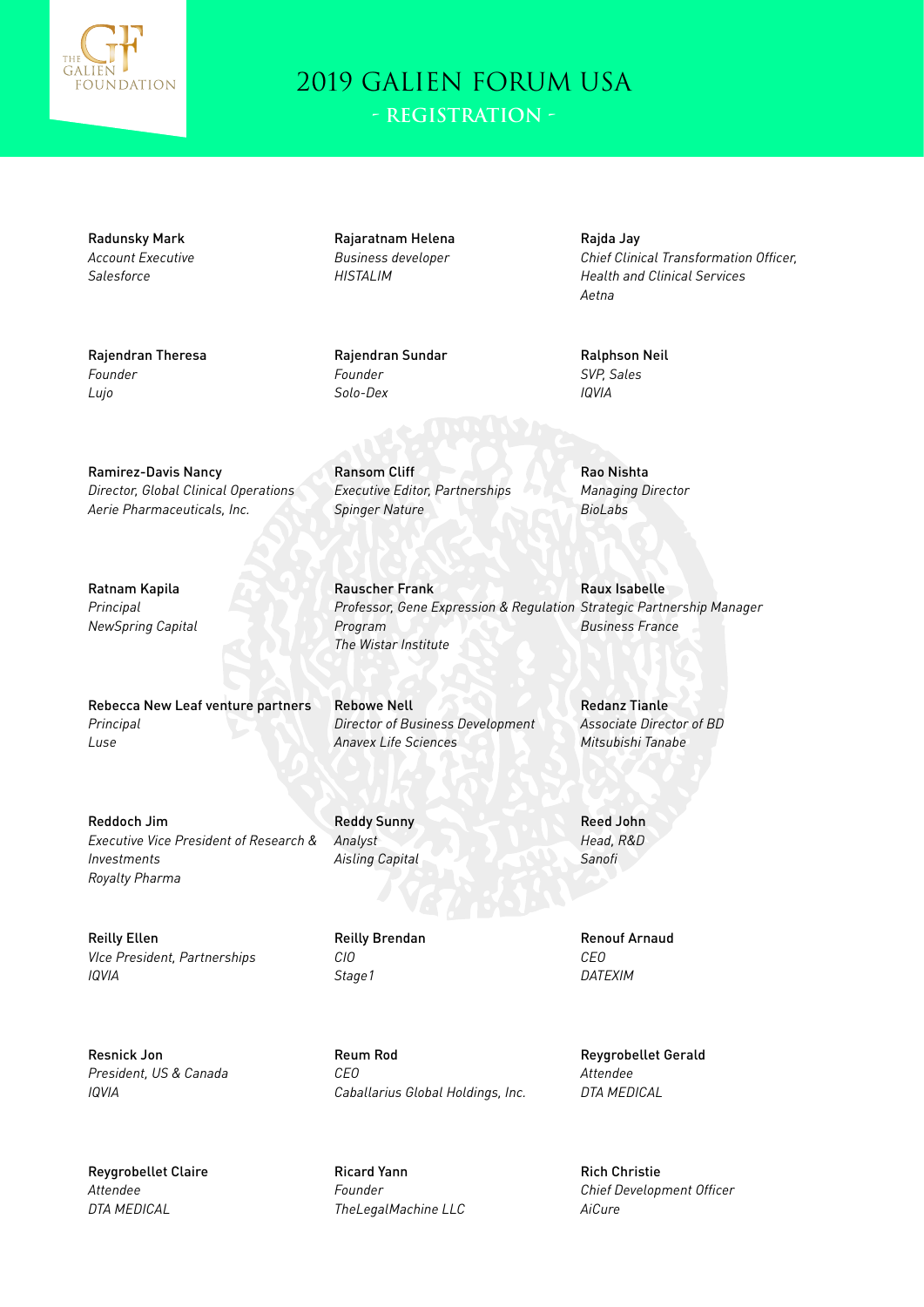

Ries Jeff *VP*

*Healthbox*

Rive Elsa

*Head of life science Business France*

#### 2019 GALIEN FORUM USA **- Registration -**

Richermoz Marine *Representative for Bpifrance USA & Canada Bpifrance*

Richter Paul *Managing Director Jina Ventures Inc.*

Rigaut John *Managing Director Modelage Mecanique Britsch*

Riot-Lamotte Laurence *DIRECTEUR ADMINISTRATIF ET*  Richter Saul *Founder Rittenhouse Ventures*

Rissi Juliana

*Pact and Partners*

Ringblom Patrik *Global Commercial Strategy Leader Oncology Janssen Pharmaceuticals*

*Global Executive recruiter - Life Sciences*

Ringel Michael *Managing Director and Partner Boston Consulting Group*

*INTEGRAGEN*

*FINANCIER*

Riviere Isabelle *Director, Cell Therapy and Cell Engineering Facility Memorial Sloan Kettering Cancer Center IQVIA*

Rizova Elena *Head, Global Medical Affairs Dermatology CEO Sanofi* Roberts Jay *Cancer Genetics*

Robinson Chandler *CEO Monopar Therapeutics*

Rohatgi Priyanka *Managing Director Ipsen*

Roncarolo Maria Grazia *Director Center for Definitive and Curative Medicine*

Rose Beran *Vice President, Marketing and Business Development Pulmonx*

Rosenberg Steve *Senior Vice President and General Manager Oracle Health Sciences*

Ropp Dezz *Global Vendor Manager - Country Clinical MD, CEO Operations Genentech* Rose Ann *Vicro*

Roselin Joel Mark *Professor Columbia University*

Rosenblatt Mike *Chief Medical Officer Flagship Pioneering*

Rizk MaryAnne *Senior Vice President, Digital R&D Strategy*

Roberts Kathy *Vice President Incyte Corporation*

Romagnola Kimberly *EVP, Relationship Lead Heartbeat*

Rosenberg Tal *SVP, Technology Solutions IQVIA*

Ross Adrian *CEO Beagle Bioscience*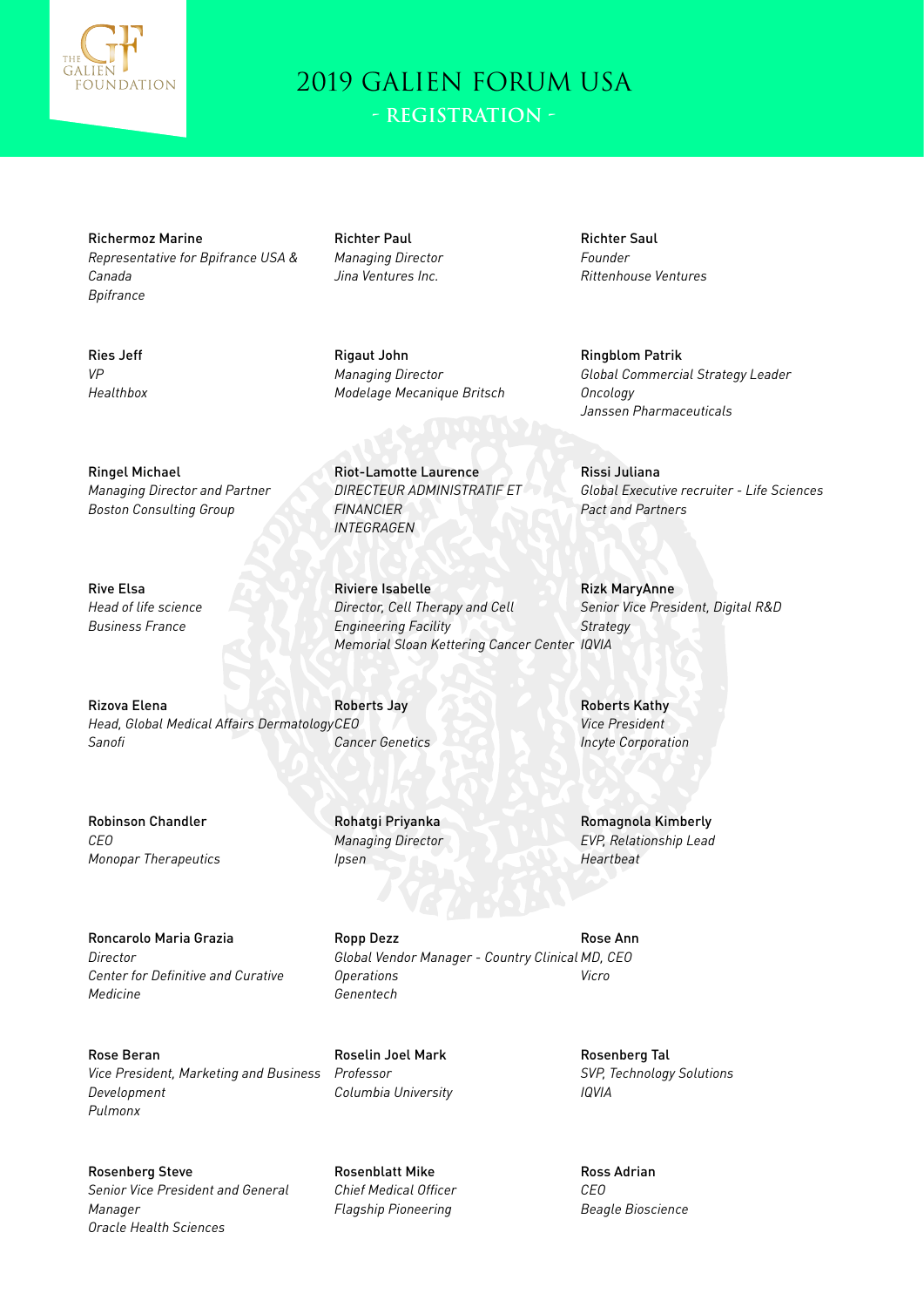

**- Registration -**

Ross John *SVP, General Manager Payer Sciences*

Rothman John *COO Varent Life Sciences / Yamo Pharmaceuticals*

Roxland JD Beth *Bioethics and Law MBioethics*

Rudy Jason *Senior Director Vascular Intervention Marketing BIOTRONIK*

Ruxandra Merck & co *Vice President Draghia*

Ryabov Boris *Managing Partner Bright Capital*

Rycyna Lisa *Sr Business Development Halloran Consulting Group*

Sales-Smith Donna *Global Supply Team AstraZeneca*

Samuelsson Bengt *MD, PhD, Nobel Laureate, Former President of Karolinska Institute and Former Chairman of the Nobel Foundation Karolinska Institute*

Rossi Sergio *Managing Director and Partner Boston Consulting Group*

Roumengas Robin *MD Drcom*

Rossi Mike *General Manager, US Advanced Accelerator Applications*

Rowe Paul *Global Head of Immunology, Medical Sanofi*

Ruddy Marcie *VP, Clinical Development Respiratory and Founding Member Inflammation Regeneron* Rudnick Bernie *Mid Atlantic Bio Angels*

Ruettimann Ken *Vice President, Manufacturing Aerie Pharmaceuticals*

Public Health & Scientific Affairs Global Vaccines"

Ryan Barbara *Founder Barbara Ryan Advisors*

Sabbah Jay *Senior Marketing Director, SHINGRIX GSK*

Salzman Sony *Journalist Freelance*

Sandler Vladislav *CEO HemoGenyx LLC*

Rump Armin *Global Business Development Manager Otsuka America*

Ryan Robert *CEO Innova Therapeutics*

Safir Olivier *CEO Pact and Partners*

Samuelsson Karin

Santoro Paola *Associate Director, Clinical Development Advanced Accelerator Applications*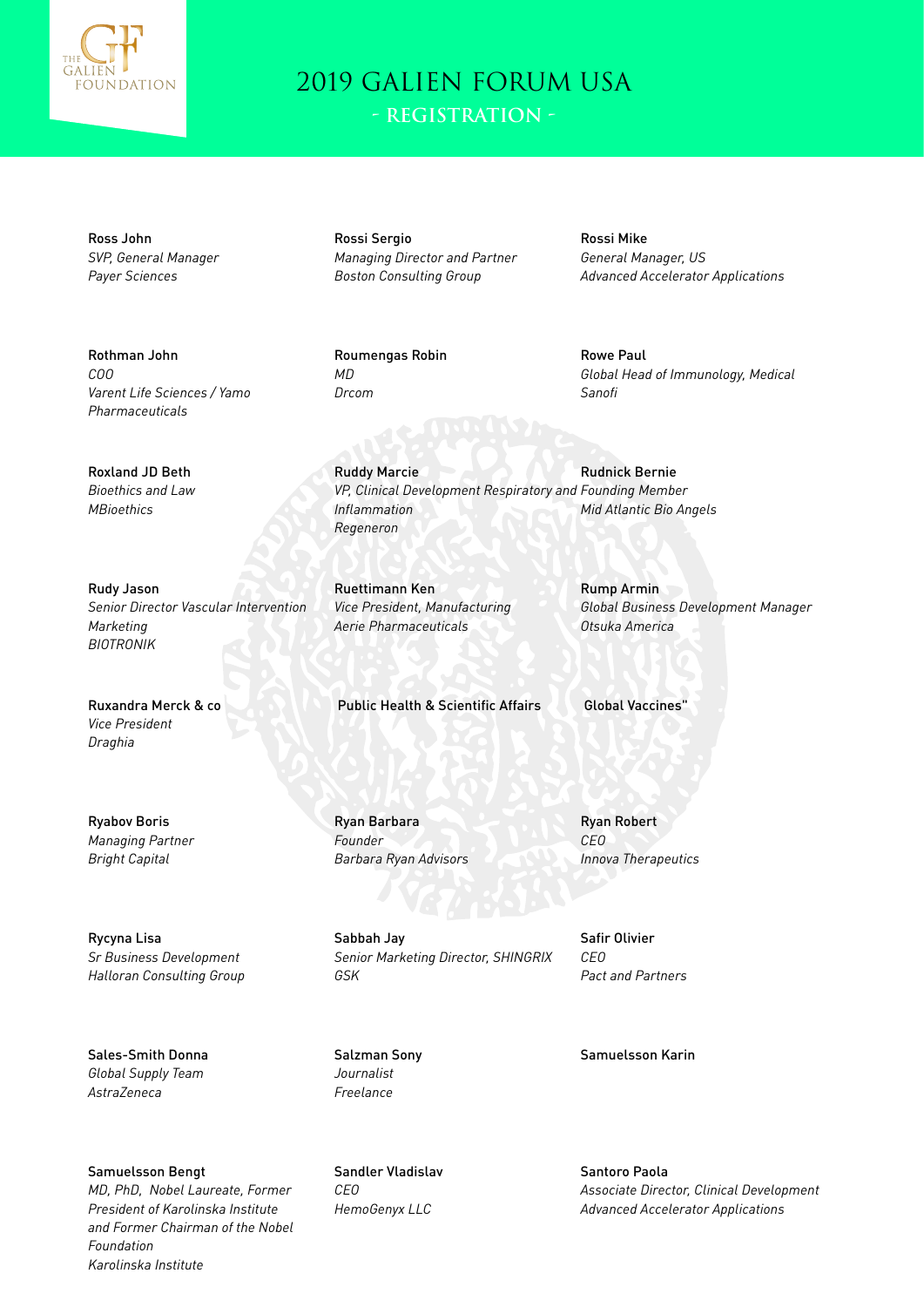

**- Registration -**

Santos Jaycille *Senior Global Marketing Manager Pfizer*

Savidge Paul *US General Counsel Spark Therapeutics*

Sarda Thierry *COO DTA MEDICAL*

Sax Adriann *CEO Orsenix LLC*

Schaffhauser Jean-Yves *Founder PPRS Research*

Schapiro Cara *Director, Clincal Operations Ionis Pharmaceuticals*

Scherl Zev *Principal Double18 Capital*

Schmidt Geoffrey *Managing Director Accenture*

Schmitt Caroline *Digital Strategy & Transformation Takeda*

Schoenbeck Uwe *SVP & CSO, External R&D Innov & CTI Pfizer*

Scholtz James *CEO / Physicist / Senior Optical Engineer Medical Student VYIR Inc*

Sato Masayuki *Head, Global Media & Executive Communications, Public Relations Takeda*

Schaffer Robert *Partner SAABOA*

Schaheen Mary *President and Director Prevail Partners*

Scharp Maike *Principal Boston Consulting Group*

Schickfus Kort *VP, Strategic Planning IQVIA*

Schmiede Monica *Senior Account Manager Clinipace*

Schneider Robert *Associate Dean NYU Langone*

Schoenbeck Uwe *Chief Scientific Officer, ERDI; Senior Vice President, WRD Pfizer, Inc.*

Schreidah Celine *Columbia University Vagelos College of Physicians & Surgeons*

schaffer rob *managing partner SAABOA*

Schaison Philippe *Board member Galien Foundation*

Schenkein David *General Partner Google Ventures*

Schildhorn Zack *partner lux capital*

Schmier Brad *founder Cymba X*

Schneiderman Dan *CFO BIOPHYTIS*

Scholefield Jim *Chief Information and Digital Officer Merck*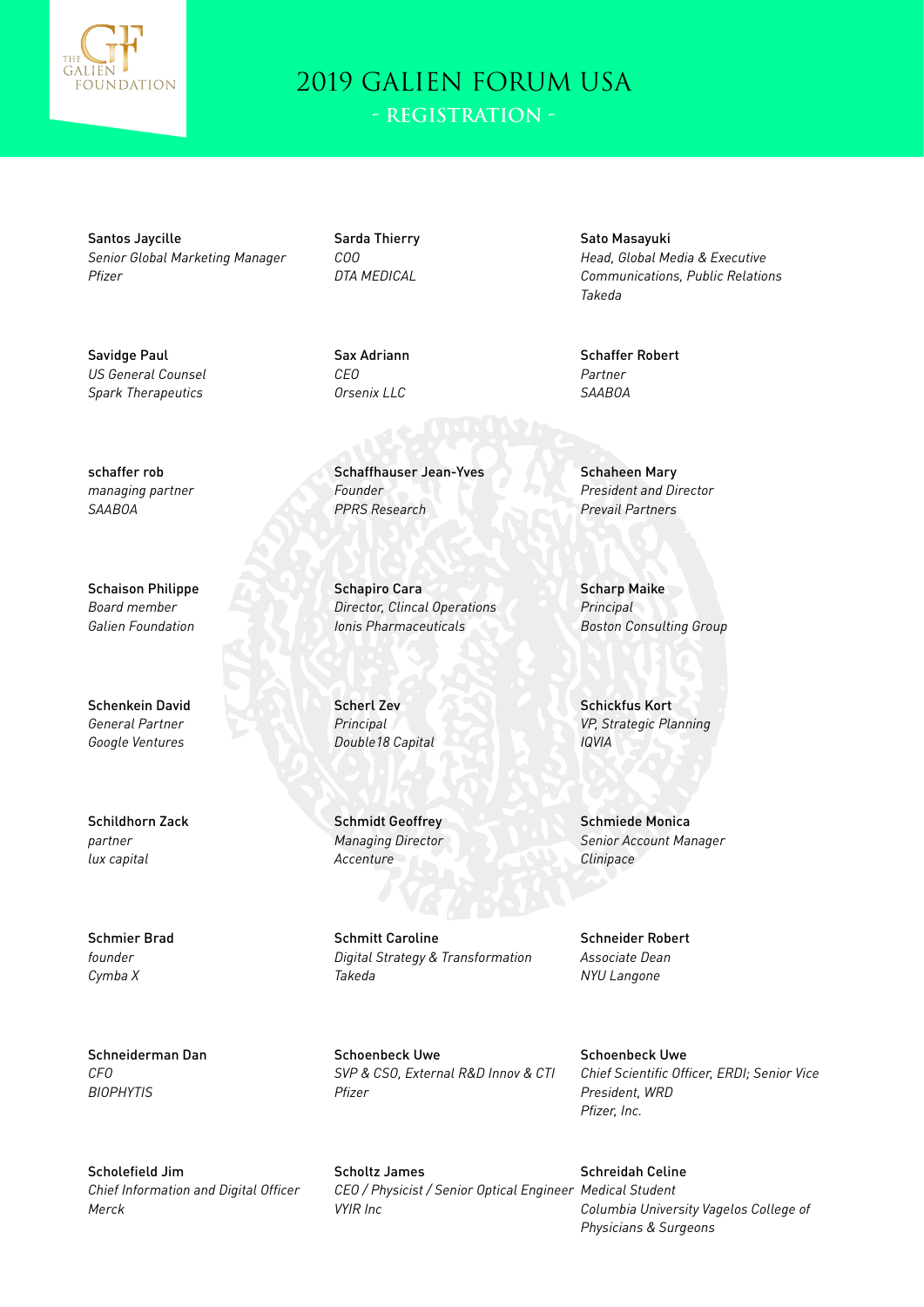

Schubert Christian *Global Head, External Innovation Servier*

Schwartz Lisa *Global Regulatory Merck*

Schuind Anne *Sr Dir Clinical Research GlaxoSmithKline*

Sebti Dawn *Creative Director PM360*

Seibert Jennifer *Managing Director GAP Ventures*

Segien Rachel *Senior Business Development Manager LEK Consulting*

Sellers Rani *Drug Safety R&D Site Lead, Therapeutic Area Pfizer*

Seman John *CEO REVITALE Pharma Limited*

Settergren Magnus *Assoc Prof and Interventional Cardiologist Karolinska University Hospital*

Shah Salim *President Sarfez Pharmaceuticals Inc*

Shargill Narinder *Vice President, Global Medical and Clinical Affairs Pulmonx*

Shawcross Andrew *COO Endomag*

Seltzberg Peter *VP, Investor Relations 1968*

Serbin Richard *CEO*

Shah Tushar *SVP Global Speciality Prods R&D Teva Pharmaceuticals*

Shamoun Ali *Head of GDS Operations Regeneron*

Sharif Tara *CEO Tarachon*

Shaya Stephen *Medical Director J & B Medical Supply* Schultz Stephen *Vice President, Investor Relation for Greenwich. GW Pharmaceuticals*

Sebti Mica *Production Associate PM360 Magazine*

Seidman Davis Lillian *CIO Avixa Capital*

Seltzer Stacey *Partner Aisling Capital*

Settergren Camilla

Shah Sagar *Senior Director, Field Medical Affairs Akcea Therapeutics, Inc.*

sharareh shahnam *Attorney Fox Rothschild*

Sharma Rahul *Medical student Columbia P&S*

Sheehan Patrick *Executive Director PSDCF*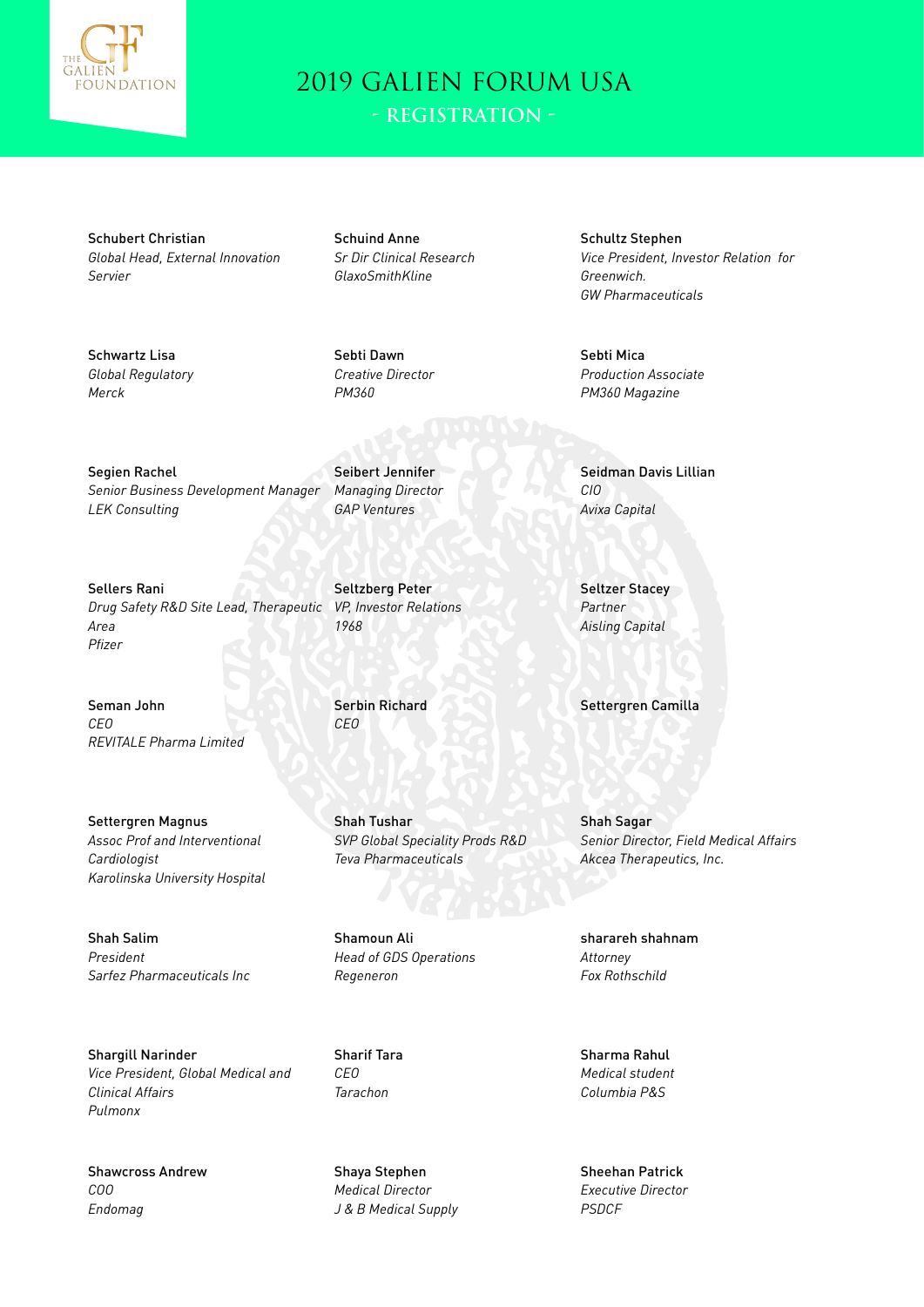

**- Registration -**

Shehata Jacqueline *Director, Field Medical Affairs Akcea Therapeutics, Inc.*

Sheikh Hamza *Vice President, Professional Programs MIT*

Shen Raffi *Productions*

Shen Joseph *Founder Premier Heart* Sheridan Emily

*Alexandria Real Estate Equities, Inc.*

Shields David *VIce President - External Science & Innovation Pfizer Inc*

Shocrylas Leigh *Senior Scientific Program Manager Takeda Pharmaceuticals Inc.*

Shou Arthur *Medical Student Columbia College of Physicians and Surgeons*

Shurell Alison *Global Head of Marketing Oracle*

Silverman Robert *Business Development Roche*

Simontacchi Kelly *Senior Medical Advisor GW Pharmaceuticals*

Singer Eric *Banker NeoTX*

*Premier Heart*

Sherlock Jonathan *Director TM Sciences Immunology Janssen Pharmaceuticals*

Shih Huey *Med Student Vagelos Med*

Shogren Michelle *Director of Innovation Pharma R&D Bayer*

Shrivastava Raj *Professor and Vice Chair for Clinical Affairs / Neurosurgery dept Mount Sinai*

Sibony Alexia *Senior Business Analyst Orbita*

Silverman Ed *Senior Writer STAT News*

Simpson Braddock *Relationship Manager Wells Fargo Capital Finance LLC*

Singh Geeta *CEO, Co-Founder MAG Optics Inc.*

Shields David

*VP, CTI East Coast Pfizer*

Shin Seokyu *Medical Student Vagelos College of Physicians and Surgeons*

Shor Boris *CEO Manhattan BioSolutions*

Shtraizent Tatiana *President Grit Bio*

Sigal Elliott *Senior Advisor NEA*

Simon Audrey *Administrator Coordinator Pfizer*

Sine Derek *Managing Director Xue Sine*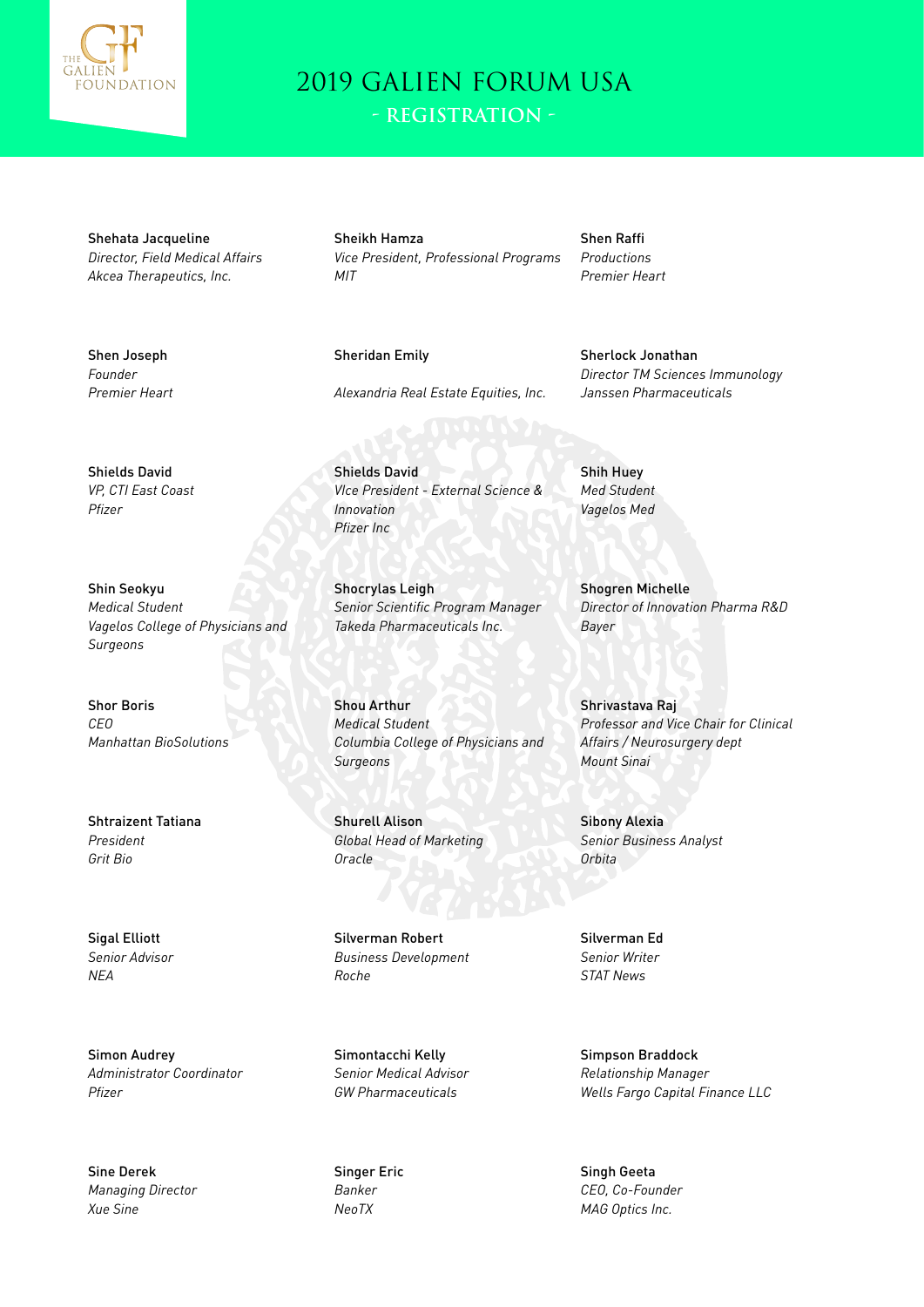

Singh Bhan Seema *SVP, External Affairs & Public Policy Thrive Earlier Detection*

Sisti Alexander *MD/PhD Student Columbia University*

Sjuts Dustin *CCO revance*

Skobe Mihaela *Associate Professor Icahn School of Medicine at Mt. Sinai*

Slanetz Alfred *President & CEO Geneius Biotechnology, Inc.*

Slugg Andrew *SVP, Regulatory Affairs Alnylam Pharmaceuticals*

Sneor Yaniv *Managing member Mid Atlantic Bio Angels*

Sogaard Morten *VP, Target Sciences Pfizer*

Solfisburg Quinn *Student Columbia Medical School*

Sorantin Peter *Founder PPRS Research*

Spalding Rebecca *Reporter Reuters*

Skobe Mihaela *Associate Professor Mount Sinai*

Slater Cody *Student Columbia University VP&S*

smith patrick *Sr Vice President Certara*

Snider Whitney *Head of LaunchLabs NYC Alexandria Real Estate Equities*

Sogaard Morten *Vice President and Head, Genome Sciences & Technologies Pfizer, Inc.*

Sommer Corina *VP, Global Account Director IQVIA*

Soukharev Surguei

*Leadiant Biosciences, Inc.*

Spector Brett *Co-Founder and CEO Fesarius Therapeutics*

*Student P&S*

Skaggs Kira

Skupp Michele *principal Ora LLC*

Slattery Reile *Student Columbia VP&S*

Smith Robin *Founder Stem for Life Foundation*

Soffer Hayley *Senior Director Alnylam Pharmaceuticals*

Solar Joel *Managing Director Franklin Global Partners*

Song Danni *Project Director BioSense Global*

Soukhareva Nadejda *Senior Director, Regulatory Sciences Leadiant Biosciences, Inc.*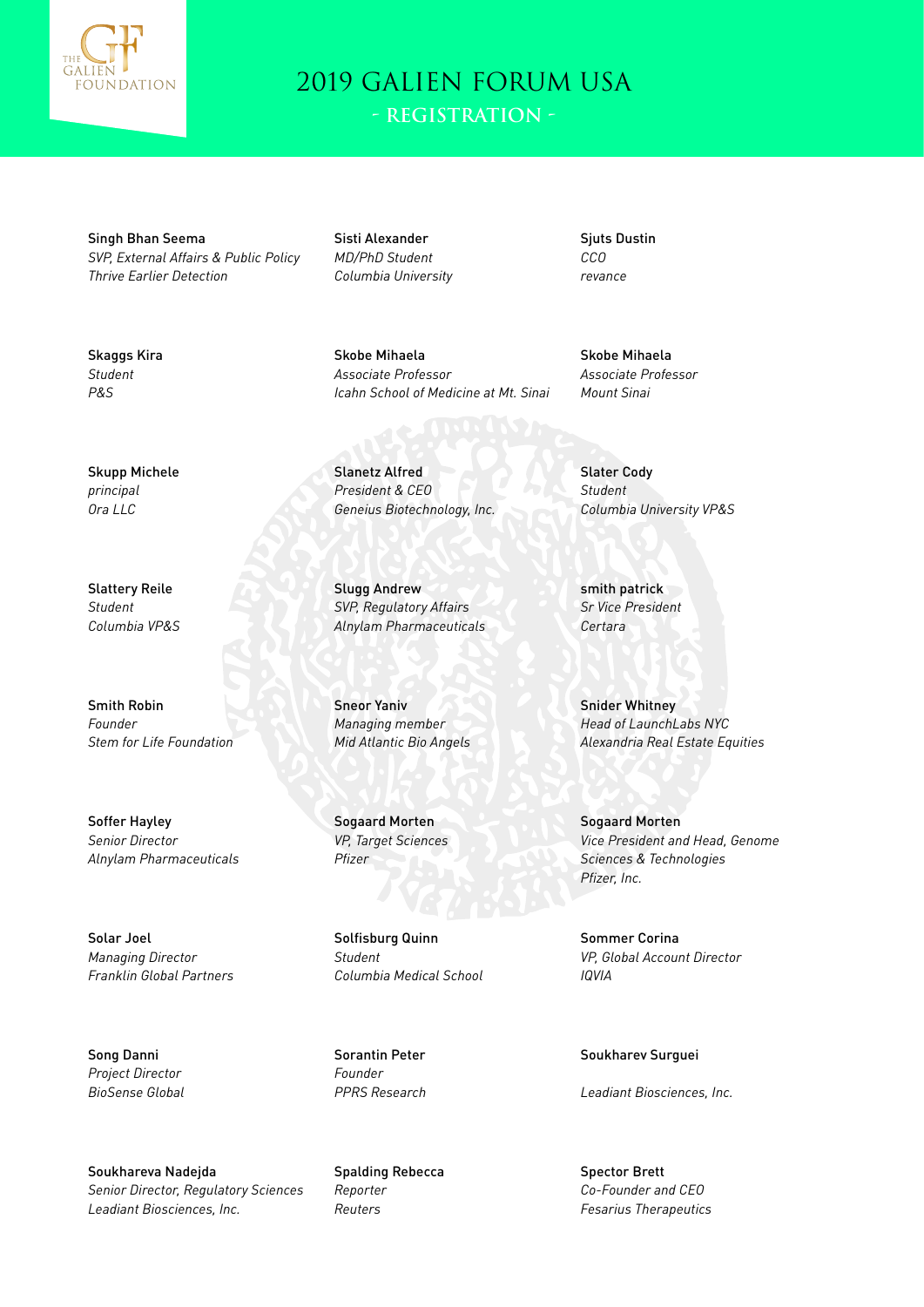

**- Registration -**

Spiegel Mark *Managing Member Stanphyl Capital*

Spigelman Mel *President & CEO TB Alliance*

Srivastava Bhaskar *Clinical Research MD Janssen Pharmaceuticals*

Spiegel David *CEO and Founder IES Life Sciences, Inc.*

Spoor Thijs *Spoor AzurRx BioPharma*

Stager Rob *SVP, Client Engagement Payer Sciences*

Stahler Rachel *CIO Allergan*

Stashower Anna *CEO PM360*

stoklosa Robert

Steele Christopher *Director, HAE Marketing Takeda Pharmaceutical Company Limited Spark Therapeutics* Stevens Christopher *Head of Manufacturing*

Stillman Mason *Student Student*

*sr equity analyst bifrost cap*

> Streeter James *Global VP Life Sciences Product Strategy Partner Oracle*

Subramanian Ram *Senior Director, Market Access and Channel Strategy Takeda*

Sullinger Mark *Head, Clinical Value & Evidence Novartis*

Spielman Bryan *SVP, Corporate Development and Strategy Internet Brands*

Srivastava Runjhun *Associate Director - Market Analysis and Strategy Genentech*

Stahl Mary *Vice Consul Key Accounts Life Sciences British Consulate-General New York*

Staub Richard *President, R&D Solutions IQVIA*

Stevenson Dave *Managing Director Merck Global Health Innovation Fund*

Story Tyler *Sr Director, Medical Affairs Greenwich Biosciences*

Strudwick Stephen *Premier Endpoint*

Sudesh Saurabh *Medical Student CUMC*

Sun Anthony *CEO Zeno Pharmaceuticals*

Storz Fabiola *Director, Marketing BioMarin Pharmaceutical Inc.*

Sturdivant Jill *Sr. Principal Scientist Aerie Pharmaceuticals*

Suek Nathan *Student Columbia P&S*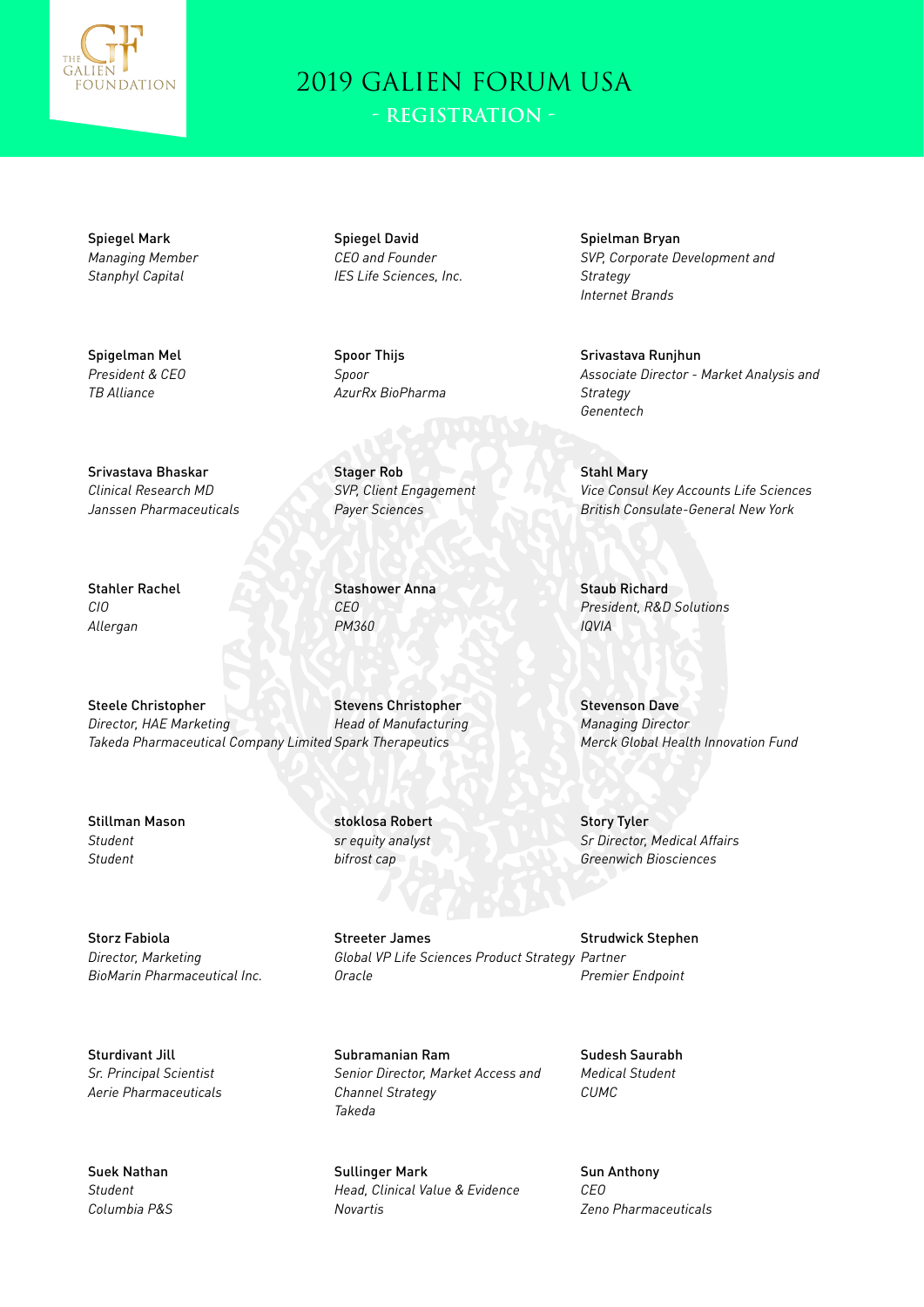

**- Registration -**

Sun Weiyong *Senior Director Daiichi Sankyo*

Swanson Marilyn *Product Manager Boston Scientific*

Surti Chirag *Healthcare Investment Banker SVB Leerink LLC*

Sweeney Robert *Physician Mount Sinai Hospital*

Syrovatkina Viktoriya *Manager of Operations Yesse Technologies, Inc*

Takabatake Yukie *Yesse Technologies, Inc.*

Tang Mark *Managing Director Good Health Capital*

Taylor Mark *Executive Client Director H1*

Telliez Jean-Baptiste *Senior Director, Inflammation & Immunology Pfizer*

Tetz Victor *CSO Human Microbiology Institute*

Tharp Louis *Executive Director Global Healthy Living Foundation*

Susman Sally *Executive Vice President of Corporate Affairs Pfizer*

Swetlow David *Chief Financial Officer Sernova*

Szeto Hazel *Director of Research Social Profit Network*

Tan Karen *NP NYULH*

Tanner Mary *Senior Managine Partner Evolution Life Science Partners*

Teas Christopher *Principal Park South Capital, LLC*

Temple Jennifer *Manager, Public Relations Illumina, Inc*

Tetz George *CEO CLS Therapeutics*

Thau Stephan *Partner Orrick*

Swiggart William *Managing Member Beacon Angels*

Tai Li *Executive Director, Clinical Development Principal Scientist Ionis Pharmaceuticals*

Tang Sharon *Managing Director Harvard Investors Group Inc*

Tate Kendall *Strategic Account Manager Oracle Health Sciences*

Teicher Michael *CEO Ehmet Health*

Tenezaca Luis *Researcher Cytodel*

Thakur Pramod *Research Science Fellow Boston Scientific*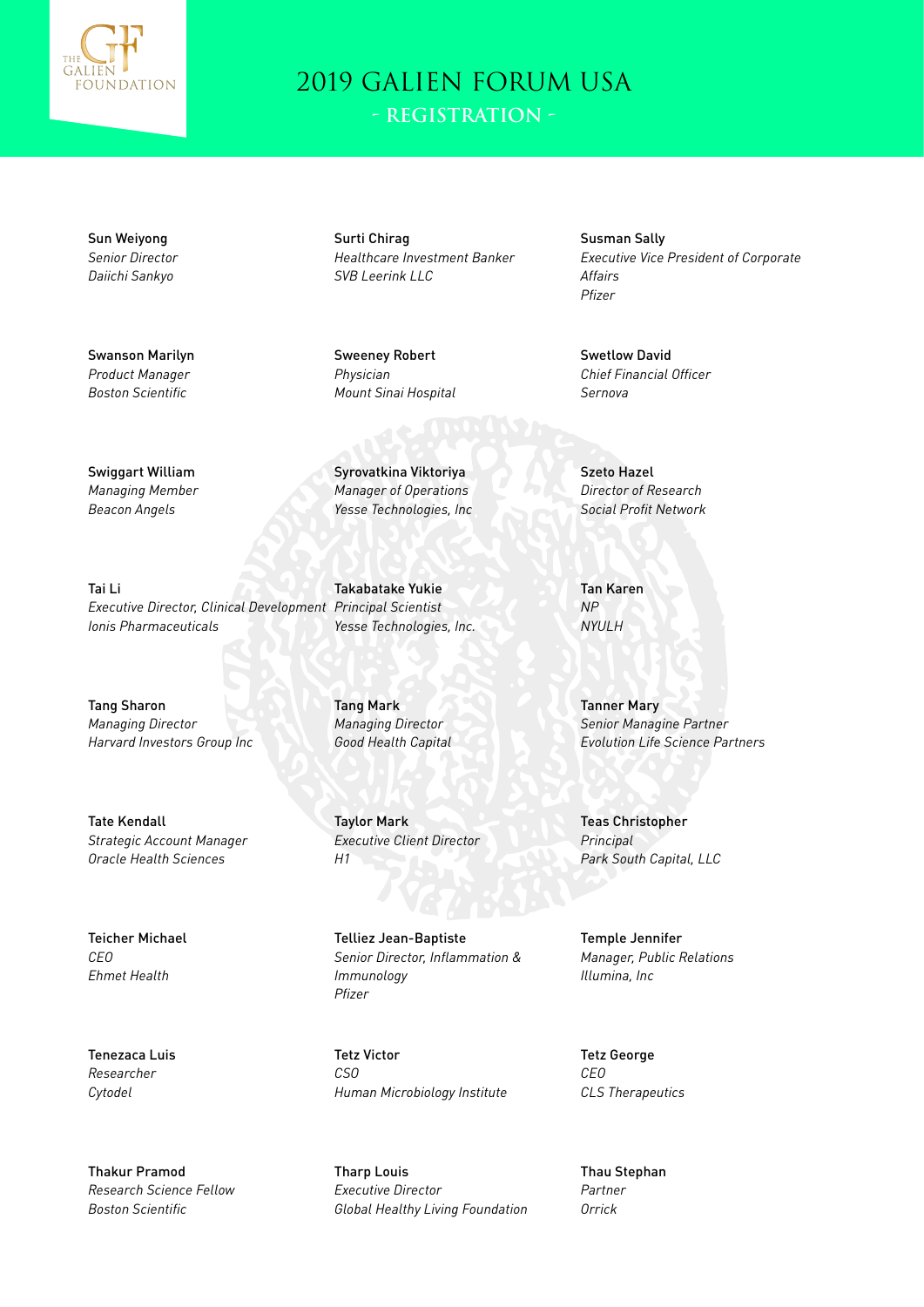

Tom Global Orthopedic Associates, LLC Tong Dominic

**- Registration -**

Thibault Marie *Director BTIG, LLC*

Tiranoff Louise *Founder/Managing Director Tiranoff Prods. LLC/GeneticaLens* Thompson Julie *R&D Director Boston Scientific*

Tirrell Meg *Reporter CNBC*

*Founder Ferro*

*Partner Acclmed*

Toth Glenn *General Partner Prodigy Partners LLC*

Tsai Cynthia *CEO Healthquest*

Torgovicky Rafael

Tiao Jonathan *Student Columbia VP&S*

Tod Tara *Staff Research Scientist Edwards Lifesciences*

Toleikis Philip *CEO Sernova*

Topol Eric *Executive Vice President and Chair of Innovative Medicine Scripps Research*

Torstrom Shannon *Director of Operations Biolabs*

Troy Anne *Student Columbia Business School*

Tsai James *President New Sinclair Eye and Ear Infirmary Mount Sinai*

Tzeng Eunice *Science Senior Director, Medical Genentech*

Ulie, CFA Tom *Money Manager First Island Capital*

Tuddenham John *MD/PhD student Columbia University*

Vagelos P. Roy *M.D Retired Chairman and CEO Merck & President, R & D Co Inc.Chairman of the Board, Regeneron Alnylam Pharmaceuticals Pharmaceuticals, Inc Committee member* Vaishnaw Akshay

Torres Kaufman Nancy *Principal Beacon Capital LLC*

*Advisor NSF I-Corps*

Tournay Flatto Olivia *President Pershing Square Foundation*

Tsai Richard *Managing Partner Helicase Venture*

Turck Roland *Managing Partner TurckBio*

Vagelos Diana

Vandebelt Katherine *Global Head of Clinical Innovation Oracle*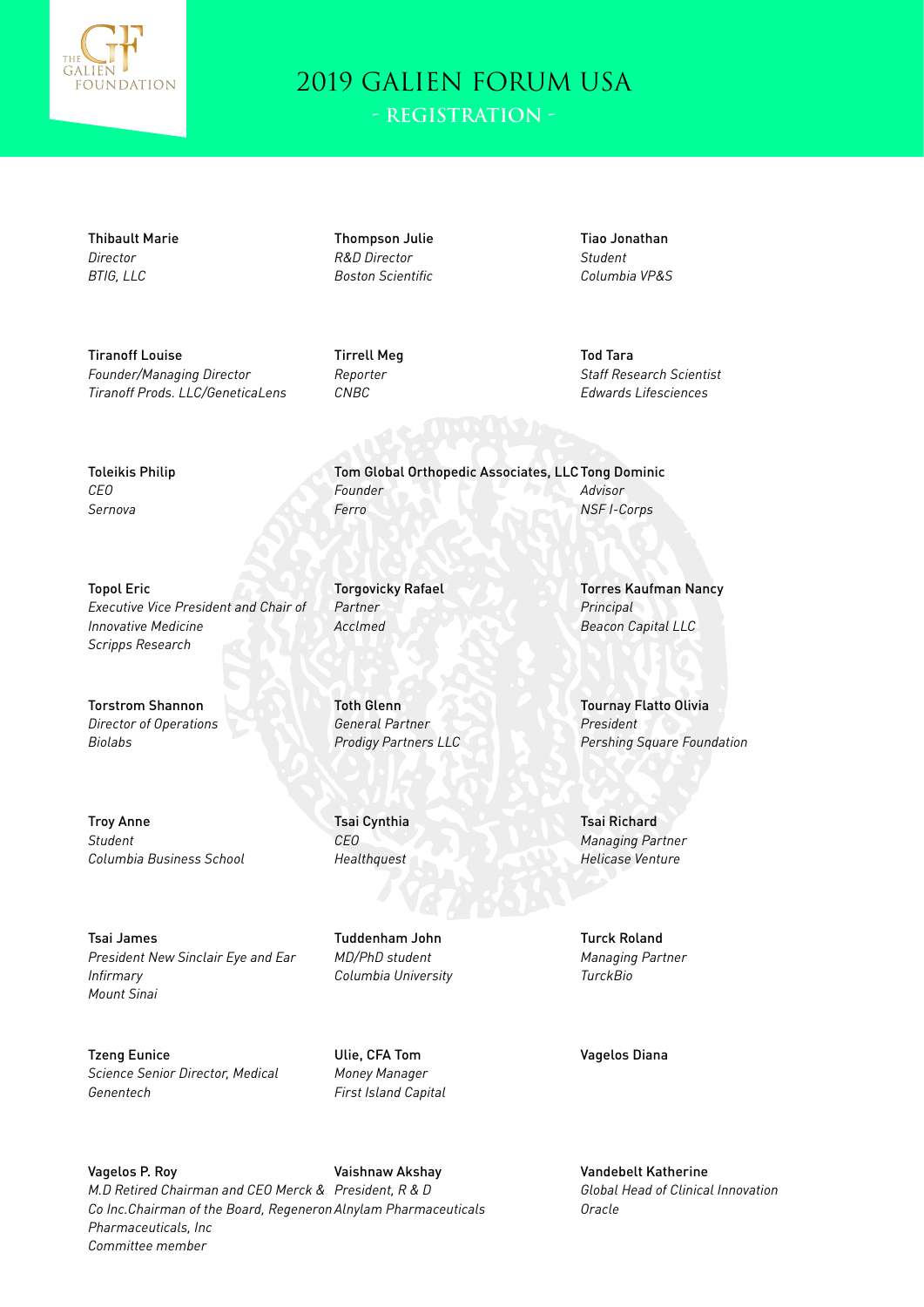

Varadhachary Atul *Managing Partner Fannin Innovation Studio*

Varner Rodney *Chairman, CEO Genprex, Inc.*

Veillet Stanislas *CEO BIOPHYTIS*

Verst Cynthia *President, Design and Delivery Innovation, R&D Solutions IQVIA*

Viard Anne-Sophie *Self Self*

Vickery Dan *CEO Urigen Pharmaceuticals*

Vinarsky Emma *CIO Alepha Capital LLC*

Vineis Mark *VP Access Strategy & Commercialization Senior Clinical Expert Novartis*

Vnook stella *CEO Diverse Biotech* Vardabasso Chiara *Senior Scientist Gotham Therapeutics*

Varner Rodney *CEO Genprex.com*

Velurethu Abi *Executive Director, Global Head - Technology & Application ManagementÂÂ Bayer*

Verwaerde Philippe *CEO ALZPROTECT*

Viard Charlotte *Business Development Director-Healthcare Business France*

Vidal Emmanuel *Director Fondation PRAESENS*

Vincent Ron *Pr HI INVESTORS*

Vink Peter *GSK*

Vohen Evan *Strategic investing associate Healthbox*

Varkey Jerry *Global Head, Business Ops Management Hoffman La-Roche*

Vasquez Janet *President JV Public Relations NY*

Vergetis Vangelis *Executive Director Intelligencia Inc*

Vest John *Executive Director, Clinical Research Alnylam Pharmaceuticals*

Vicino Paolo *Principal Boston Consulting Group*

Vienney Cecile *CEO HYPREVENTION*

Vincent Emmanuel *Co-founder & CEO AENITIS TECHNOLOGIES*

Virkler Drayton *Vice President IQVIA*

Voisin Maud *Postdoc fellow NYU*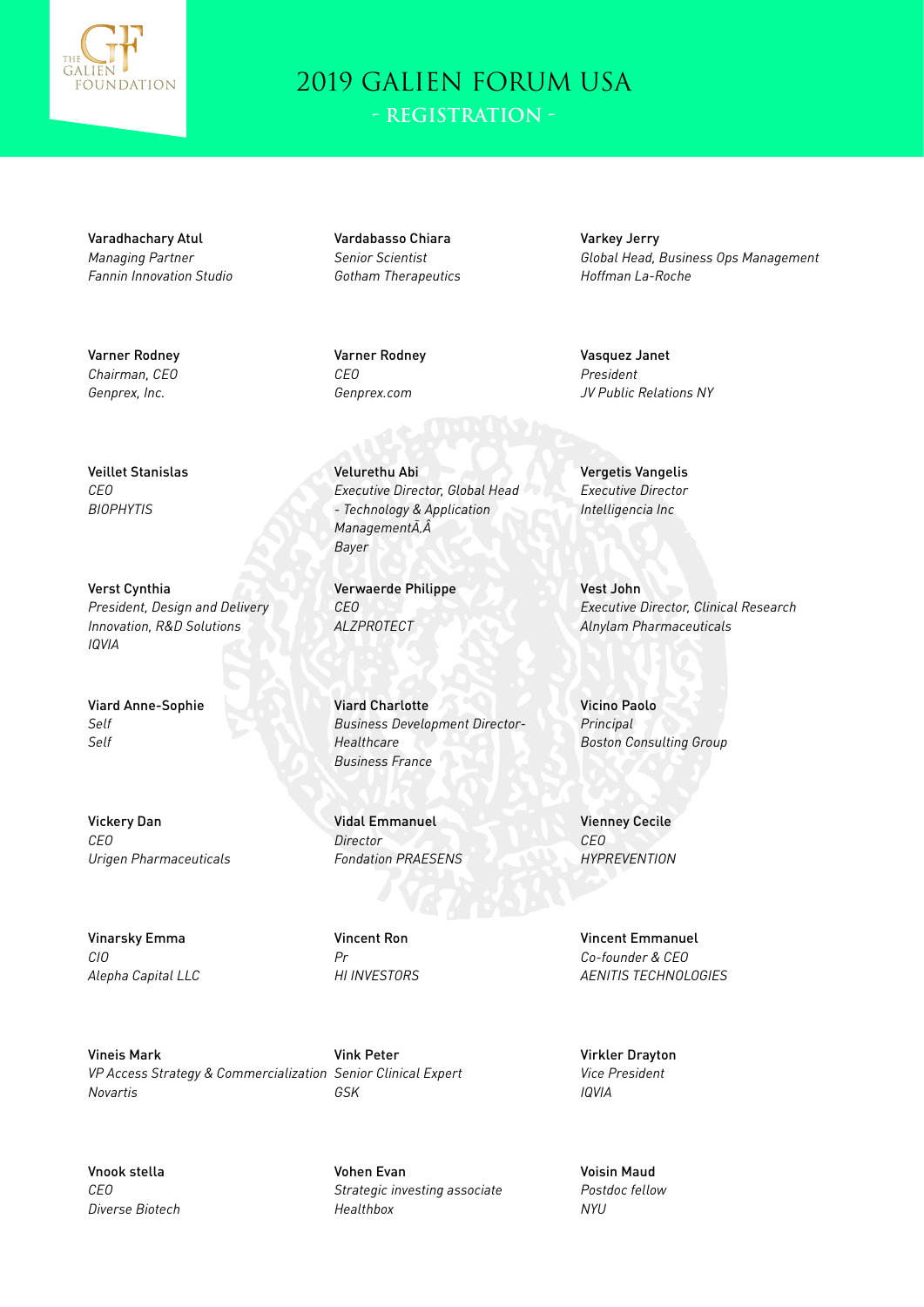

Volpe Drew *Partner Procyon Ventures*

Voros Szilard *CEO G3*

W Mitch *Founder & General Counsel Ashmasons*

Wallace Peggy *Managing Partner Golden Seeds*

Wang Edward *Associate China International Capital Corporation*

Wang Sha *Managing partner Terra Magnum Capital Partners*

Weil Paul *Sr. Director Market Access Greenwich Biosciences*

Weinstock Cheryl *Writer Freelance*

Weiss Stanley H *Professor Rutgers New Jersey Medical School* Volta Viviana *Postdoc NYU School of Medicine*

Vreeke Mark *Co-Founder Chemical Angel Network*

Wah David *Manager, Business Development and Licensing Mount Sinai Innovation Partners*

Walsh Kayla *Assistant Editor PM360*

Wang Lian *CEO Vivoz Biolabs, LLC*

Warmington Delroy *Managing Partner DELWAR CAPITAL*

Weinberger Ofra *Director of Commercialization Columbia Technology Venture*

Weisman Jennifer *Director, Office of the President, and Chief of Staff, Global Health division Bill & Melinda Gates Foundation*

Welbers Robin *Director of Operations OAK3S*

von Plato Alexandra *Chief Executive Officer Publicis Health*

Vu Alexander *Medical Student Columbia University Vagelos College of Physicians and Surgeons*

Walke Wade *Vice President, Investor Relations Ionis Pharmaceuticals*

Walters Beth *Post-doctoral Fellow NYU Medical Center*

Wang Jennifer *MSK MSK*

Weber Christopher *CEO Takeda*

Weinreich David *SVP, Head, Global Clinical Development Regeneron*

Weiss Jonathan *Principal Scientist Kadmon*

Weng Holly *Executive Medical Director BioMarin Pharmaceutical Inc.*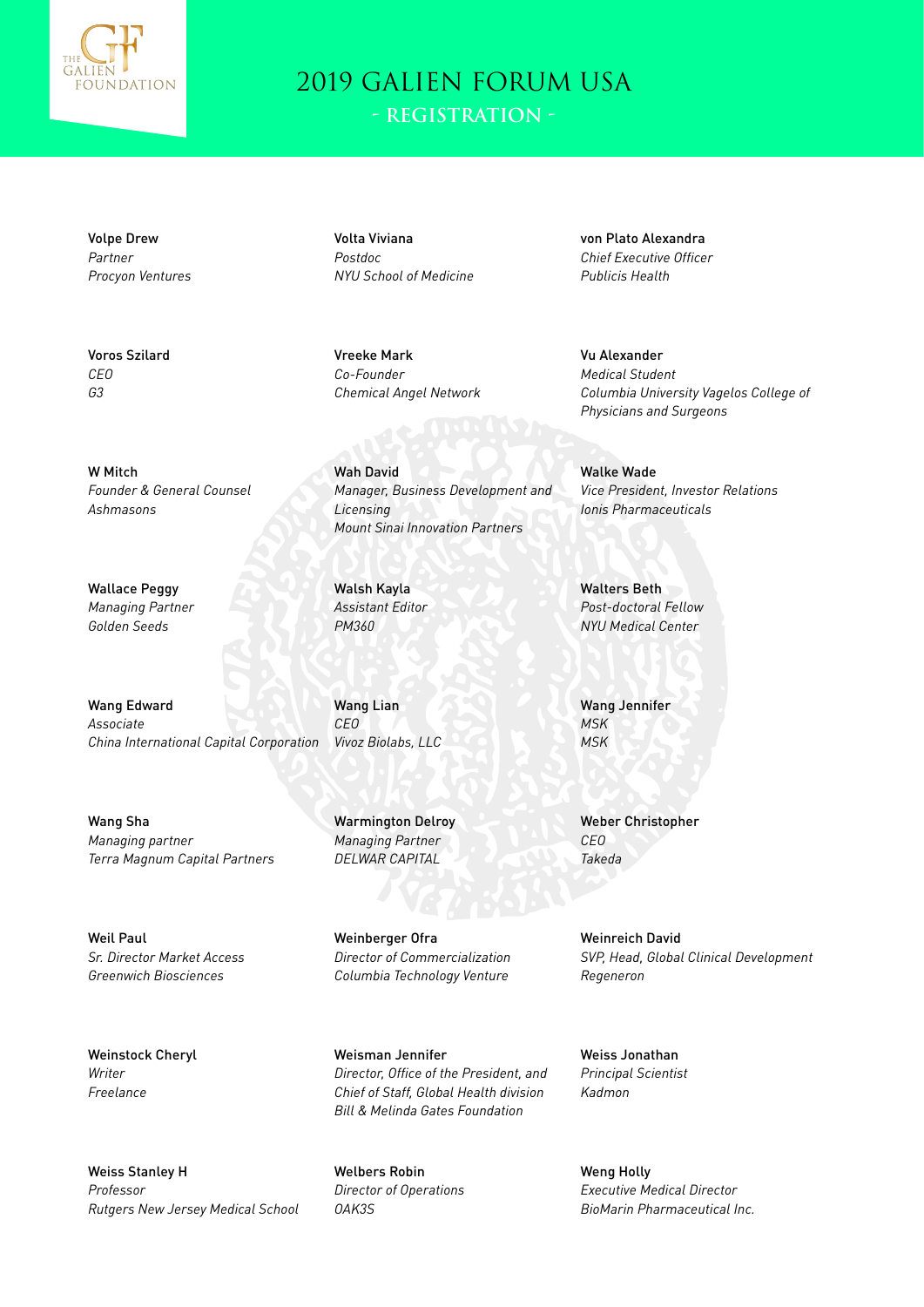

Werner Milton *CEO Inhibikase Therapeutics*

White Emily *Managing DIrector Focused US Foundation* Werner Milton *CEO Inhibikase Therapeutics* Wes Paul *Director Pfizer*

Whiting Rob *Founder Haystack Health*

Wiesel Elisha

Widenmaier Robyn *Global Medical Affairs Lead GlaxoSmithKline*

Wiesel Lynne

*Elie Wiesel Foundation*

*Elie Wiesel Foundation*

Wiley Michael *Assistant Professor University of Nebraska Medical Center*

Willert Peyton *Sr. Clinical Trial Manager Boston Scientific*

Willis English *Global Regulatory Merck*

Wilson Owen

*Sobi*

Wildgust Mark *VP Medical Affairs Janssen Pharmaceuticals*

Wills Benjamin *Executive Director Medicines Development for Global Health Sanofi* Wilson Lane *U.S. Brand Lead for Dupixent, Respiratory Clinical Director, Immunology*

Wilson Richard *Executive Director, Core Team Leader BioMarin Pharmacetical Inc.*

WOLF Dietrich *CEO EYE TECH CARE*

Wolk Rob *Advisor to Cavendish Impact Foundation and Healthcare Investor Cavendish Impact Foundation Analysis Pfizer*

Wong Mitch *Founder & General Counsel Aneuryst*

Wyckoff Sarah *Medical Student Vagelos College of Physicians and Surgeons*

Wolkowski Joanna *Vice President, Portfolio & Decision* 

Wood DJ *Head Scientific Affairs Oncology Novartis*

Xiong Yuqing *Medical Student Columbia Medical School* Wolfson Lara *Clinical Statistics Merck*

Wolters Markus *Head of Innovation Unit Support Boehringer Ingelheim*

Wright Casey *Student Columbia Medical Student*

Xu Cen *Scientific director Amgen Inc.*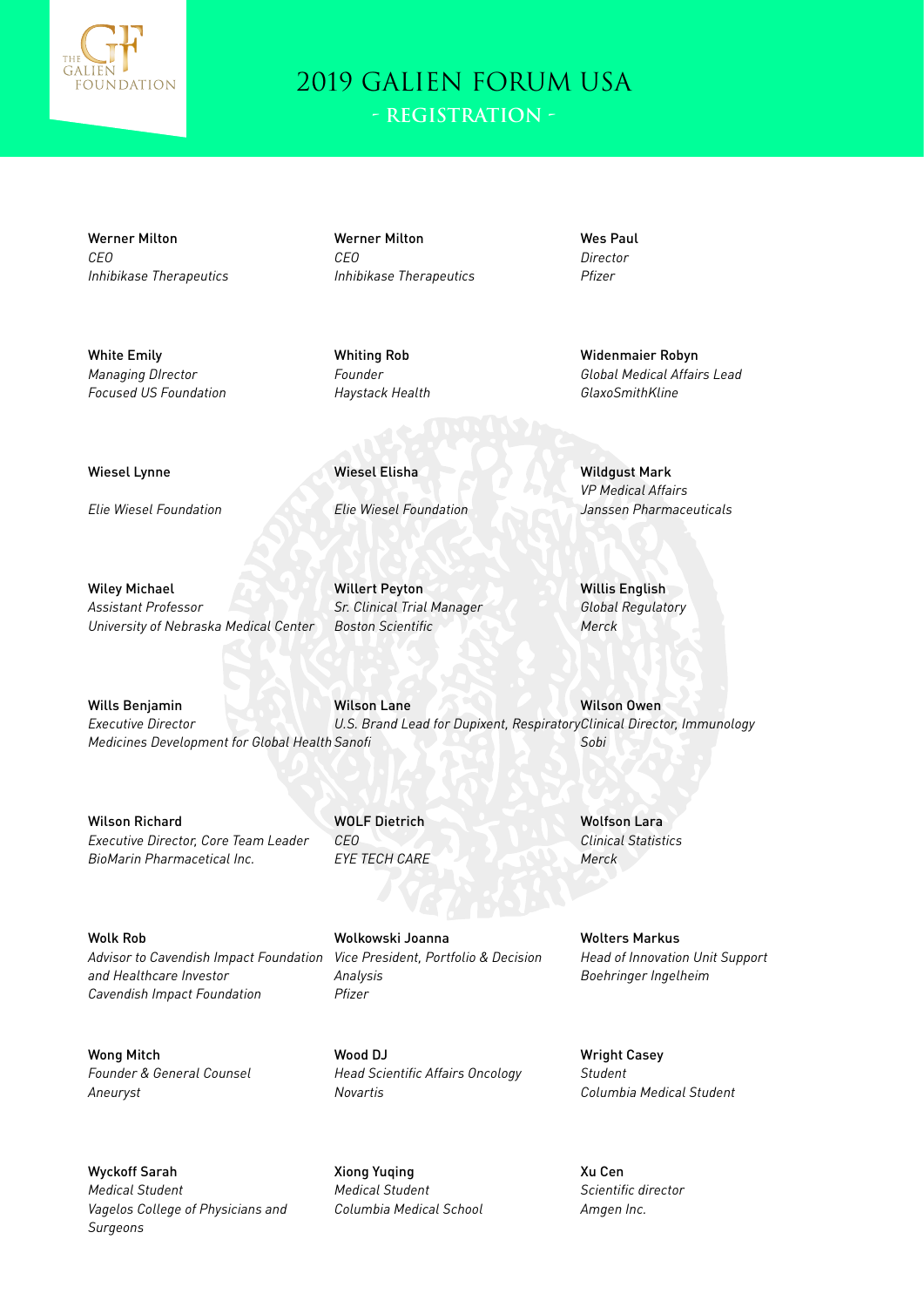

Xu Jun *Executive Director, Therapy Acceleration Project Leader Program Leukemia & Lymphoma Society (LLS)*

Yoon Jisoo *Manager W Medical Strategy Group* Yang Ming *Cellectis*

Yoon Jin *Medical student CUMC*

Young Anne Quinn

*(MMRF)*

*VP Development & Strategic Partnerships Account Director*

*Multiple Myeloma Research Foundation W2O*

Yeilding Newman *Head of Immunology Development Janssen Pharmaceuticals*

Yost Larry *General Manager INTEGRAGEN*

Yu Jonathan

Young Peter *Executive-in-Residence Pappas Ventures*

Yu Kathleen *Medical Student Columbia University VP&S*

Yuan Albert *Manager, R&D Boston Scientific*

Zachary Plug and Play Tech Center *Corporate Partnerships Manager, Health Poll*

Zeoli Adrianne *Director, Patient Services Akcea Therapeutics, Inc.*

ZH ppemf *President Khurram*

Zhang Ke *Director Janssen Pharmaceuticals* Yu Luke *Investment Associate MSQ Ventures*

Yuk Yisun *Director W Medical Strategy Group*

Zambas Demetris *VP, Global Head DMM Pfizer*

Zeskind Benjamin *Founder and CEO Immuneering Corporation*

Zhang Yi *R&D Manager Boston Scientific*

Zhang Su *Director, Business Planning, External R&D Innovation Pfizer*

Yu Sky *Co-Founder Skylight Investments*

Yun Sonora *Medical student Columbia Medical School*

Zawahir Nafeez *Chief Medical Officer Razorfish Health*

Zetter Bruce *Charles Nowiszewski Professor Boston Children's Hospital*

Zhang Qing *EIR/VP 3E Bioventures*

Zhang Jingwen *Student VP&S*